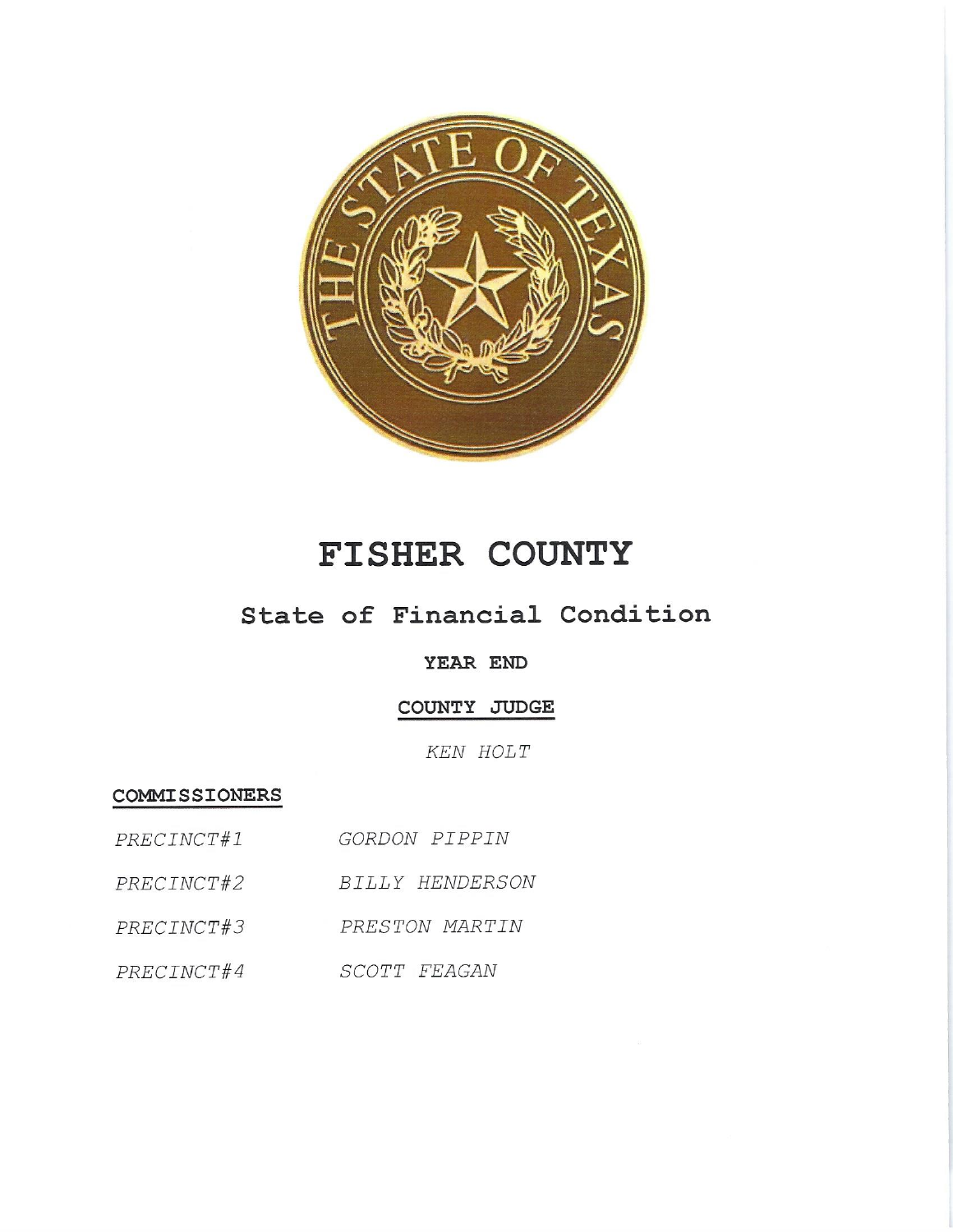|                     | TIME: 01:56 PM - EFFECTIVE MONTH: 13                                                            |                                         |                                               |      |                           |                                        | PREPARER:0004                       |                |
|---------------------|-------------------------------------------------------------------------------------------------|-----------------------------------------|-----------------------------------------------|------|---------------------------|----------------------------------------|-------------------------------------|----------------|
|                     | BUDGET-AMOUNT BUDGET-AMOUNT YEAR-TO-DATE YEAR-TO-DATE MONTH-TO-DATE<br>ACCOUNT NO ACCOUNT-TITLE |                                         | ORIGINAL AMENDED ENCUMBERED ACTIVITY ACTIVITY |      |                           |                                        | <b>CURRENT USED</b><br>BALANCE PCT  |                |
|                     | REPORTING FUND: 0010 GENERAL FUND                                                               |                                         |                                               |      |                           |                                        | EFFECTIVE MONTH - 13                |                |
| 0100 CASH ACCOUNTS  |                                                                                                 |                                         |                                               |      |                           |                                        |                                     |                |
|                     | 10-100-100 CFC: GENERAL FUND                                                                    |                                         |                                               |      |                           | 338, 738.39 2, 924.97 - 1, 243, 123.23 |                                     |                |
|                     | 10-100-120 INTEREST & SINKING CHECKING                                                          |                                         |                                               |      | 0.00                      | 0.00                                   | 0.00                                |                |
|                     | 10-100-130 MONEY MARKET CHECKING                                                                |                                         |                                               |      | 2,928.68                  | 0.00                                   | 227,066.01                          |                |
|                     | 10-100-140 GRANT FUND CHECKING                                                                  |                                         |                                               |      | 0.00                      | 0.00                                   | 0.40                                |                |
|                     | 10-100-185 DUE FROM I&S FUND                                                                    |                                         |                                               |      | 0.00                      | 0.00                                   | 158,971.44                          |                |
|                     | 10-100-201 CERTIFICATE OF DEPOSIT - 1                                                           |                                         |                                               |      | 1,722.12                  | 0.00                                   | 152,386.52                          |                |
|                     | 10-100-202 CERTIFICATE OF DEPOSIT - 2                                                           |                                         |                                               |      | 1,722.12                  | 0.00                                   | 152,386.52                          |                |
|                     | 10-100-203 CERTIFICATE OF DEPOSIT - 3                                                           |                                         |                                               |      | 1,722.12                  | 0.00                                   | 152,386.52                          |                |
|                     | 10-100-204 CERTIFICATE OF DEPOSIT - 4                                                           |                                         |                                               |      | 1,722.12                  | 0.00                                   | 152,386.52                          |                |
|                     | 10-100-205 CERTIFICATE OF DEPOSIT - 5                                                           |                                         |                                               |      | 1,722.12                  | 0.00                                   | 152,386.52                          |                |
|                     | 10-100-206 CERTIFICATE OF DEPOSIT - 6                                                           |                                         |                                               |      | 252,615.73                | 0.00                                   | 252,615.73                          |                |
|                     | 10-100-211 REIMBURSEMENT CLEARING                                                               |                                         |                                               |      | 0.00                      | 0.00                                   | 4.00                                |                |
|                     | 10-100-280 DELINQUENT TAXES RECEIVABLE                                                          |                                         |                                               |      | 0.00                      | 0.00                                   | 98,717.75                           |                |
|                     | 10-100-285 ALLOWANCE-UNCOLLETABLE TAXES                                                         |                                         |                                               |      | 0.00                      |                                        | $0.00$ 24,679.44-                   |                |
|                     | 10-100-290 DUE FROM APPRAISAL DISTRICT                                                          |                                         |                                               |      | 0.00<br>--------------    | 0.00                                   | 0.00<br>------------ -------------- |                |
|                     | CASH ACCOUNTS                                                                                   |                                         |                                               |      | 602,893.40                |                                        | 2,924.97- 2,717,751.72              |                |
|                     | 0300 GENERAL REVENUE ACCOUNTS                                                                   |                                         |                                               |      |                           |                                        |                                     |                |
|                     | 10-300-100 ADVALOREM TAXES                                                                      |                                         | 2,099,230.00 2,099,230.00                     |      | 2,109,270.37              | 0.00                                   | 10,040.37+ 100                      |                |
|                     | 10-300-105 DELINQUENT ADVALOREM TAXES                                                           | 75.00                                   | 75.00                                         |      | 0.00                      | 0.00                                   | 75.00                               | - 00           |
|                     | 10-300-150 OTHER INCOME                                                                         | 0.00                                    | 0.00                                          |      | 34,963.74                 | 0.00                                   | 34,963.74+                          |                |
|                     | 10-300-155 DRUG FOR REIMBURSING GF JAIL ASSIST                                                  | 0.00                                    | 0.00                                          |      | 2,275.00                  | 0.00                                   | 2,275.00+                           |                |
|                     | 10-300-156 DRUG FOR REIMBURSING FICA                                                            | 0.00                                    | 0.00                                          |      | 174.01                    | 0.00                                   | $174.01+$                           |                |
|                     | 10-300-157 DRUG FOR REIMBURSING RETIREMENT                                                      | 0.00                                    | 0.00                                          |      | 164.00                    | 0.00                                   | 164.00+                             |                |
|                     | 10-300-180 INTEREST EARNED                                                                      | $0.00$<br>2,000.00                      | 2,000.00                                      |      | 31, 115.44                | 0.00                                   | 29,115.44+ 556                      |                |
|                     | 10-300-185 INSURANCE PROCEEDS                                                                   | 0.00                                    | 0.00                                          |      | 871.71                    | 0.00                                   | 871.71+                             |                |
|                     | 10-300-190 INTEREST EARNED CD'S                                                                 | 0.00                                    | 0.00                                          |      | 11,226.33                 | 0.00                                   | 11,226.33+                          |                |
|                     | 10-300-200 RESTITUTION INCOME                                                                   | 500.00                                  | 500.00                                        |      | 2,333.60                  | 0.00                                   | 1,833.60+ 467                       |                |
|                     | 10-300-202 DRUG PROG CCP - 10% COUNTY                                                           | 20.00                                   | 20.00                                         |      | 120.00                    | 0.00                                   | 100.00+ 600                         |                |
|                     | 10-300-204 OIL & GAS INCOME                                                                     | 900.00                                  | 900.00                                        |      | 730.39                    | 0.00                                   | 169.61                              | 81             |
|                     | 10-300-205 GAS PIPELINE INCOME                                                                  | 0.00                                    | 38,667.50                                     |      | 38,677.50                 | 0.00                                   | 10.00+ 100                          |                |
|                     | 10-300-206 NSF INCOME                                                                           | 50.00                                   | 50.00                                         |      | 0.00                      | 0.00                                   | 50.00                               | 00             |
|                     | 10-300-212 HEALTHY COUNTY INCOME                                                                | 0.00                                    | 0.00                                          |      | 0.00                      | 0.00                                   | 0.00                                |                |
|                     | 10-300-214 COURT APPT ATTY - DIST CLERK                                                         | 1,400.00                                | 1,400.00                                      |      | 721.00                    | 0.00                                   | 679.00                              | 52             |
|                     | 10-300-216 JUROR REIMBURSEMENT                                                                  | 1,405.00                                | 1,405.00                                      |      | 22.61                     | 0.00                                   | 1,382.39                            | 02             |
|                     | 10-300-218 TX-TF-IND DEFENSE GRANT 2017                                                         | 5,200.00                                | 5,200.00                                      |      | 9,886.25                  | 0.00                                   | 4,686.25+ 190                       |                |
|                     | 10-300-222 AD LITEM TAX SUIT T REES                                                             | 2,250.00                                | 2,250.00                                      |      | 300.00                    | 0.00                                   | 1,950.00                            | 13             |
|                     | 10-300-224 OUT OF COUNTY SHERIFF CITATIONS                                                      | 200.00                                  | 200.00                                        |      | 0.00                      | 0.00                                   | 200.00                              | -00            |
|                     | 10-300-226 INSURANCE BUILDING REPAIRS                                                           | 0.00                                    | 0.00                                          |      | 394.66                    | 0.00                                   | 394.66+                             |                |
|                     | 10-300-228 UNCLAIMED PROPERTY REFUND                                                            | 0.00                                    | 0.00                                          |      | 0.00                      | 0.00                                   | 0.00                                |                |
|                     | 10-300-229 VOL FIRE DEPT REIMBURSEMENTS                                                         | 0.00                                    | 0.00                                          |      | 2,776.81                  | 0.00                                   | $2,776.81+$                         |                |
|                     | 10-300-230 TOBACCO SETTLEMENT INCOME                                                            | 20.00<br>338,750.00                     | 20.00                                         |      | 196.10                    | 0.00                                   | 176.10+ 981                         |                |
|                     | 10-300-232 WIND FARM TAX ABATEMENTS                                                             |                                         | 338,750.00                                    |      | 338,750.00                | 0.00                                   | $0.00$ 100                          |                |
|                     | 10-300-234 SHERIFF - DRUG FORF REIMBURSEMENT 0.00                                               |                                         | 0.00                                          |      | 3,396.00                  | 0.00                                   | $3,396.00+$                         |                |
|                     | 10-300-236 SHERIFF - MISC INCOME                                                                | 30,000.00                               | 30,000.00                                     |      | 25, 312.25                | 0.00                                   | 4,687.75                            | 84             |
|                     | 10-300-237 SHERIFF BODY ARMOR GRANT                                                             | 0.00                                    | 0.00                                          |      | 4,615.20                  | 0.00                                   | $4,615.20+$                         |                |
|                     | 10-300-241 SHERIFF SALE INCOME                                                                  | 0.00                                    | 0.00                                          |      | 0.00                      | 0.00                                   | 0.00                                |                |
|                     | 10-300-242 EXTENSION AGENT REIMBURSEMENTS<br>10-300-713 BUILDING RENT                           | 0.00<br>10.00                           | 0.00<br>10.00                                 |      | 0.00<br>0.00              | 0.00<br>0.00                           | 0.00<br>10.00                       | 0 <sub>0</sub> |
|                     | GENERAL REVENUE ACCOUNTS                                                                        | __________<br>2,482,010.00 2,520,677.50 | ----------                                    |      | $0.00 \quad 2,618,292.97$ | -----<br>0.00                          | .<br>97,615.47+ 104                 |                |
| 0310 FEES OF OFFICE |                                                                                                 |                                         |                                               |      |                           |                                        |                                     |                |
|                     |                                                                                                 |                                         |                                               |      |                           |                                        |                                     |                |
|                     | 10-310-400 FEES - COUNTY JUDGE                                                                  | 110.00                                  | 110.00                                        |      | 122.00                    | 0.00                                   | 12.00+ 111                          |                |
|                     | 10-310-410 FEES - COUNTY CLERK                                                                  | 40,000.00                               | 40,000.00                                     |      | 73,491.17                 | 0.00                                   | 33, 491.17+ 184                     |                |
|                     | 10-310-420 FEES - COUNTY & DISTRICT COURT                                                       | 1,000.00                                | 1,000.00                                      |      | 1,460.50                  | 55.00                                  | $460.50 + 146$                      |                |
|                     | 10-310-425 FEES - DISTRICT CLERK                                                                | 15,000.00                               | 15,000.00                                     |      | 11,297.39                 | 107.00                                 | 3,702.61 75                         |                |
|                     | 10-310-430 FEES - JP #1                                                                         | 34,000.00                               | 34,000.00                                     |      | 53,601.07                 | 532.40                                 | 19,601.07+ 158                      |                |
|                     | 10-310-432 FEES -JP ATTY DELINQUENT COL                                                         | 75.00                                   | 75.00                                         |      | 801.92                    | 0.00                                   | $726.92 + 69$                       |                |
|                     | 10-310-440 FEES - COUNTY ATTORNEY                                                               | 50.00                                   | 50.00                                         |      | 269.07                    | 0.00                                   | 219.07+ 538                         |                |
|                     | 10-310-445 FEES - TAX COLLECTOR                                                                 | 1,500.00                                | 1,500.00                                      |      | 864.96                    | 0.00                                   | 635.04 58                           |                |
|                     | 10-310-447 FEES - TITLE                                                                         | 1,700.00                                | 1,700.00                                      |      | 8,348.45                  | 0.00                                   | $6,648.45+491$                      |                |
|                     | 10-310-448 FEES - LIQUOR LICENSE                                                                | 200.00                                  | 200.00                                        |      | 764.00                    | 0.00                                   | 564.00+ 382                         |                |
|                     | 10-310-450 FEES - FAMILY PROTECTION                                                             | 0.00                                    | 0.00                                          |      | 0.00                      | 0.00                                   | 0.00                                |                |
|                     | 10-310-451 FEES - CHILD CARE                                                                    | 0.00                                    | 0.00                                          |      | 0.00                      | 0.00                                   | 0.00                                |                |
|                     | 10-310-455 FEES - SHERIFF                                                                       | 5,000.00                                | 5,000.00                                      |      | 8,912.50                  | 15.00                                  | 3,912.50+ 178                       |                |
|                     | 10-310-465 FEES - COUNTY COURT AT LAW JUDGE                                                     | 14,000.00                               | 14,000.00<br>-----------                      |      | 0.00<br>$- - - - - -$     | 0.00<br>$- - - - - - -$                | 14,000.00 00                        |                |
|                     | FEES OF OFFICE                                                                                  | 112,635.00                              | 112,635.00                                    | 0.00 | 159,933.03                | 709.40                                 | 47, 298.03+ 142                     |                |

10-08-2018\*\*BUDGET ANALYSIS USAGE REPORT \*\* ASSET, INCOME, & EXPENSE ACCOUNTS PAGE 1

0320 STATE SUPPLEMENTS

========================================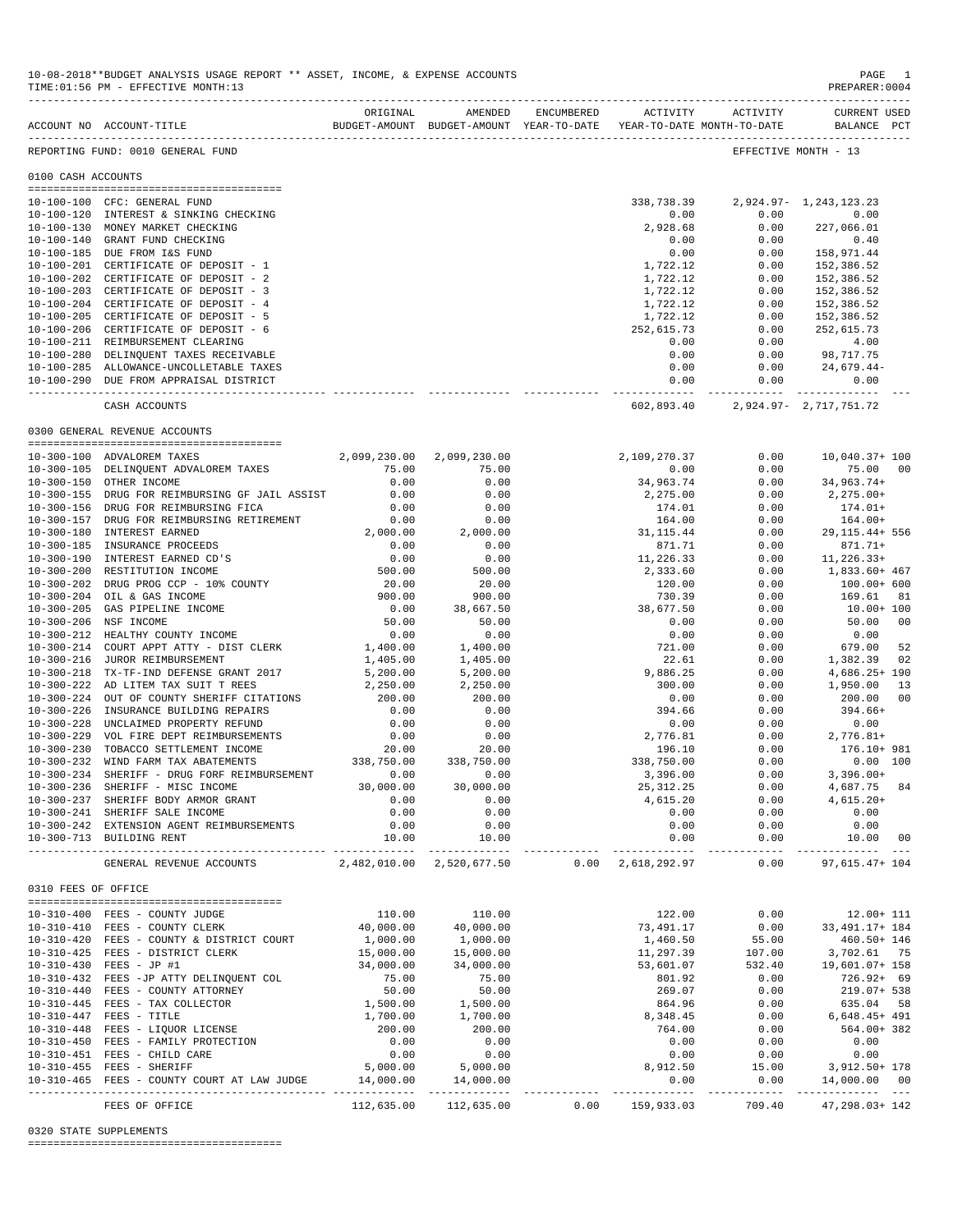### 10-08-2018\*\*BUDGET ANALYSIS USAGE REPORT \*\* ASSET, INCOME, & EXPENSE ACCOUNTS PAGE 2  $TIME:01:56 PM - EFFECTIVE MOMTH:13$

|                     | ACCOUNT NO ACCOUNT-TITLE                                                              | ORIGINAL               | AMENDED<br>BUDGET-AMOUNT BUDGET-AMOUNT YEAR-TO-DATE | ENCUMBERED            | ACTIVITY<br>YEAR-TO-DATE MONTH-TO-DATE   | ACTIVITY             | CURRENT USED<br>BALANCE PCT |                |
|---------------------|---------------------------------------------------------------------------------------|------------------------|-----------------------------------------------------|-----------------------|------------------------------------------|----------------------|-----------------------------|----------------|
|                     | REPORTING FUND: 0010 GENERAL FUND                                                     |                        |                                                     |                       |                                          | EFFECTIVE MONTH - 13 |                             |                |
|                     | 10-320-405 SUPPLEMENT - COUNTY JUDGE                                                  | 25,200.00              | 25,200.00                                           |                       | 20,200.00                                | 0.00                 | 5,000.00                    | 80             |
|                     | 10-320-420 SUPPLEMENT - COUNTY ATTORNEY                                               | 23,333.00              | 23, 333.00                                          |                       | 23, 333.00                               | 0.00                 | 0.00 100                    |                |
|                     | STATE SUPPLEMENTS                                                                     | 48,533.00              | 48,533.00                                           | 0.00                  | 43,533.00                                | 0.00                 | 5,000.00                    | 90             |
| 0400 COUNTY JUDGE   |                                                                                       |                        |                                                     |                       |                                          |                      |                             |                |
|                     |                                                                                       |                        |                                                     |                       |                                          |                      |                             |                |
|                     | 10-400-100 SALARY - COUNTY JUDGE<br>10-400-105 COUNTY JUDGE - STATE SUPPLEMENT        | 39,149.00<br>25,200.00 | 39,149.00<br>25,200.00                              | 0.00<br>0.00          | 39,148.72<br>20,168.62                   | 0.00<br>0.00         | $0.28$ 100<br>5,031.38      | 80             |
|                     | 10-400-110 SALARY - ADMINISTRATIVE ASSISTANT                                          | 23,703.00              | 23,703.00                                           | 0.00                  | 23,702.64                                | 0.00                 | $0.36$ 100                  |                |
|                     | 10-400-200 FICA EXPENSE                                                               | 6,736.00               | 6,736.00                                            | 0.00                  | 6,685.20                                 | 0.00                 | 50.80                       | 99             |
|                     | 10-400-205 RETIREMENT                                                                 | 7,300.00               | 7,300.00                                            | 0.00                  | 7,246.72                                 | 0.00                 | 53.28                       | 99             |
|                     | 10-400-210 MEDICAL INSURANCE                                                          | 19,000.00              | 19,000.00                                           | 0.00                  | 18,450.00                                | 0.00                 | 550.00                      | 97             |
|                     | 10-400-300 TRAVEL & SCHOOL                                                            | 2,000.00               | 2,000.00                                            | 0.00                  | 1,440.38                                 | 0.00                 | 559.62                      | 72             |
| 10-400-305 SUPPLIES |                                                                                       | 2,000.00               | 2,000.00                                            | 0.00                  | 1,985.61                                 | 0.00                 | 14.39                       | 99             |
|                     | 10-400-310 COMMUNICATIONS                                                             | 1,500.00               | 1,580.01                                            | 0.00                  | 1,580.01                                 | 0.00                 | 0.00 100                    |                |
|                     | 10-400-315 BONDS & NOTARY                                                             | 200.00                 | 200.00                                              | 0.00                  | 200.00                                   | 0.00                 | 0.00                        | 100            |
|                     | 10-400-320 COMPUTER REPAIRS & MAINTENANCE                                             | 200.00                 | 200.00                                              | 0.00                  | 100.00                                   | 0.00                 | 100.00                      | 50             |
|                     | 10-400-325 SCHOOL & DUES                                                              | 475.00                 | 475.00                                              | 0.00<br>$- - - - -$   | 470.00                                   | 0.00                 | 5.00<br>--------            | 99             |
|                     | COUNTY JUDGE                                                                          | 127,463.00             | 127,543.01                                          | 0.00                  | 121, 177.90                              | 0.00                 | 6,365.11                    | 95             |
| 0410 COUNTY CLERK   |                                                                                       |                        |                                                     |                       |                                          |                      |                             |                |
|                     |                                                                                       |                        |                                                     |                       |                                          |                      |                             |                |
|                     | 10-410-100 SALARY - COUNTY CLERK                                                      | 37,149.00              | 37,149.00                                           | 0.00                  | 37,148.80                                | 0.00                 | 0.20 100                    |                |
|                     | 10-410-105 LONGEVITY PAY                                                              | 2,400.00               | 2,700.00                                            | 0.00                  | 2,700.00                                 | 0.00                 | 0.00 100                    |                |
|                     | 10-410-110 SALARY - ADMINISTRATIVE ASSISTANT                                          | 23,703.00              | 23,703.00                                           | 0.00                  | 23,702.64                                | 0.00                 | $0.36$ 100                  |                |
|                     | 10-410-115 PHONE ALLOWANCE                                                            | 360.00                 | 360.00                                              | 0.00<br>0.00          | 346.00<br>4,870.99                       | 0.00                 | 14.00                       | 96<br>99       |
|                     | 10-410-200 FICA EXPENSE<br>10-410-205 RETIREMENT                                      | 4,908.00<br>5,206.00   | 4,908.00<br>5,259.97                                | 0.00                  | 5,259.97                                 | 0.00<br>0.00         | 37.01<br>0.00 100           |                |
|                     | 10-410-210 MEDICAL INSURANCE                                                          | 19,000.00              | 19,000.00                                           | 0.00                  | 18,450.00                                | 0.00                 | 550.00                      | 97             |
| $10 - 410 - 300$    | TRAVEL & SCHOOL                                                                       | 2,000.00               | 2,000.00                                            | 0.00                  | 2,000.00                                 | 0.00                 | 0.00 100                    |                |
| $10 - 410 - 305$    | SUPPLIES                                                                              | 3,000.00               | 3,002.58                                            | 0.00                  | 3,002.58                                 | 0.00                 | 0.00 100                    |                |
| $10 - 410 - 310$    | COMMUNICATONS                                                                         | 2,100.00               | 2,100.00                                            | 0.00                  | 1,997.40                                 | 0.00                 | 102.60                      | 95             |
| $10 - 410 - 315$    | <b>BONDS</b>                                                                          | 100.00                 | 100.00                                              | 0.00                  | 100.00                                   | 0.00                 | 0.00 100                    |                |
| $10 - 410 - 320$    | COMPUTER REPAIRS & MAINTENANCE                                                        | 4,000.00               | 3,997.42                                            | 0.00                  | 3,997.42                                 | 0.00                 | 0.00 100                    |                |
|                     | 10-410-325 ELECTION SCHOOL                                                            | 1,500.00               | 1,500.00                                            | 0.00                  | 1,500.00                                 | 0.00                 | 0.00                        | 100            |
| $10 - 410 - 330$    | SOFTWARE MAINTENANCE                                                                  | 3,330.00               | 3,330.00                                            | 0.00                  | 3,330.00                                 | 0.00                 | 0.00 100                    |                |
|                     | 10-410-335 SUPPL GUAR FUND EXPENSE                                                    | 0.00                   | 0.00                                                | 0.00                  | 0.00                                     | 0.00                 | 0.00                        |                |
|                     | 10-410-340 RESTITUTION EXPENSE<br>____________________________________                | 0.00<br>. <u>.</u>     | 0.00                                                | 0.00<br>$\frac{1}{2}$ | 0.00                                     | 0.00<br>-----        | 0.00<br>-------             |                |
|                     | COUNTY CLERK                                                                          | 108,756.00             | 109,109.97                                          | 0.00                  | 108,405.80                               | 0.00                 | 704.17                      | -99            |
| 0420 DISTRICT CLERK |                                                                                       |                        |                                                     |                       |                                          |                      |                             |                |
|                     |                                                                                       |                        |                                                     |                       |                                          |                      |                             |                |
|                     | 10-420-100 SALARY - DISTRICT CLERK                                                    | 37,148.00              | 37,148.00                                           | 0.00                  | 37, 147. 24                              | 0.00                 | $0.76$ 100                  |                |
|                     | 10-420-120 SALARY - PART TIME<br>10-420-200 FICA EXPENSE                              | 10,000.00              | 10,000.00                                           | 0.00<br>0.00          | 9,350.40                                 | 0.00<br>0.00         | 649.60<br>66.01             | 94<br>98       |
|                     | 10-420-205 RETIREMENT                                                                 | 3,607.00<br>3,881.00   | 3,607.00<br>3,881.00                                | 0.00                  | 3,540.99<br>3,826.86                     | 0.00                 | 54.14                       | 99             |
|                     | 10-420-210 MEDICAL INSURANCE                                                          | 9,500.00               | 9,500.00                                            | 0.00                  | 9,225.00                                 | 0.00                 | 275.00                      | -97            |
|                     | 10-420-300 TRAVEL/SCHOOL/TUITION/DUES                                                 | 2,000.00               | 2,037.24                                            | 0.00                  | 2,037.24                                 | 0.00                 | 0.00 100                    |                |
| 10-420-305 SUPPLIES |                                                                                       | 2,000.00               | 1,962.76                                            | 0.00                  | 1,962.76                                 | 0.00                 | 0.00 100                    |                |
|                     | 10-420-310 COMMUNICATIONS                                                             | 3,000.00               | 3,000.00                                            | 0.00                  | 2,681.30                                 | 0.00                 | 318.70                      | 89             |
| 10-420-315 BONDS    |                                                                                       | 250.00                 | 250.00                                              | 0.00                  | 168.58                                   | 0.00                 | 81.42                       | 67             |
|                     | 10-420-320 COMPUTER REPAIRS & MAINTENANCE                                             | 3,960.00               | 3,960.00                                            | 0.00                  | 3,960.00                                 | 0.00                 | 0.00 100                    |                |
|                     | 10-420-345 TAX RESEARCH FEE EXPENSE                                                   | 0.00                   | 0.00<br>-------------                               | 0.00<br>------------- | $1,388.00-$<br>------------ ------------ | 0.00                 | 1,388.00                    |                |
|                     | DISTRICT CLERK                                                                        | 75,346.00              | 75,346.00                                           | 0.00                  | 72,512.37                                | 0.00                 | 2,833.63 96                 |                |
|                     | 0430 JUSTICE OF THE PEACE #1                                                          |                        |                                                     |                       |                                          |                      |                             |                |
|                     |                                                                                       |                        |                                                     |                       |                                          |                      |                             |                |
|                     | 10-430-100 SALARY - JUSTICE OF THE PEACE #1                                           | 37,148.00<br>0.00      | 37,148.00                                           | 0.00<br>0.00          | 37,147.24<br>0.00                        | 0.00<br>0.00         | $0.76$ 100<br>0.00          |                |
|                     | 10-430-105 LONGEVITY PAY<br>10-430-110 SALARY - ADMINISTRATIVE ASSISTANT              | 10,000.00              | 0.00<br>10,175.00                                   | 0.00                  | 10,175.00                                | 0.00                 | 0.00 100                    |                |
|                     | 10-430-200 FICA EXPENSE                                                               | 3,607.00               | 3,610.19                                            | 0.00                  | 3,610.19                                 | 0.00                 | 0.00 100                    |                |
|                     | 10-430-205 RETIREMENT                                                                 | 3,881.00               | 3,894.73                                            | 0.00                  | 3,894.73                                 | 0.00                 | 0.00 100                    |                |
|                     | 10-430-210 MEDICAL INSURANCE                                                          | 9,500.00               | 9,500.00                                            | 0.00                  | 9,225.00                                 | 0.00                 | 275.00                      | 97             |
|                     | 10-430-300 TRAVEL/SCHOOL/TUITION/DUES                                                 | 2,000.00               | 2,070.95                                            | 0.00                  | 2,070.95                                 | 0.00                 | 0.00 100                    |                |
| 10-430-305 SUPPLIES |                                                                                       | 2,000.00               | 1,929.05                                            | 0.00                  | 1,926.35                                 | 0.00                 | 2.70 100                    |                |
|                     | 10-430-310 COMMUNICATIONS                                                             | 1,500.00               | 1,500.00                                            | 0.00                  | 1,391.77                                 | 0.00                 | 108.23                      | 93             |
| 10-430-315 BONDS    |                                                                                       | 200.00                 | 200.00                                              | 0.00                  | 100.00                                   | 0.00                 | 100.00                      | 50             |
|                     | 10-430-320 VIDEO MAGISTRATE                                                           | 1,200.00               | 1,200.00                                            | 0.00                  | 311.45                                   | 0.00                 | 888.55                      | 26             |
|                     | 10-430-330 COMPUTER REPAIRS & MAINTENCE                                               | 5,100.00               | 5,100.00                                            | 0.00                  | 4,150.46                                 | 0.00                 | 949.54                      | 81             |
|                     | 10-430-350 OUT OF COUNTY SHERIFF CITATIONS                                            | 200.00                 | 200.00                                              | 0.00                  | 0.00                                     | 0.00                 | 200.00                      | 0 <sub>0</sub> |
|                     | 10-430-355 PERMANENT RECORDS BINDERS<br>10-430-360 JUVENILE TRUANCY REINBURSE EXPENSE | 0.00<br>0.00           | 0.00<br>0.00                                        | 0.00<br>0.00          | 0.00<br>0.00                             | 0.00<br>0.00         | 0.00<br>0.00                |                |
|                     |                                                                                       |                        |                                                     |                       |                                          |                      |                             |                |

----------------------------------------------- ------------- ------------- ------------ ------------- ------------ ------------- ---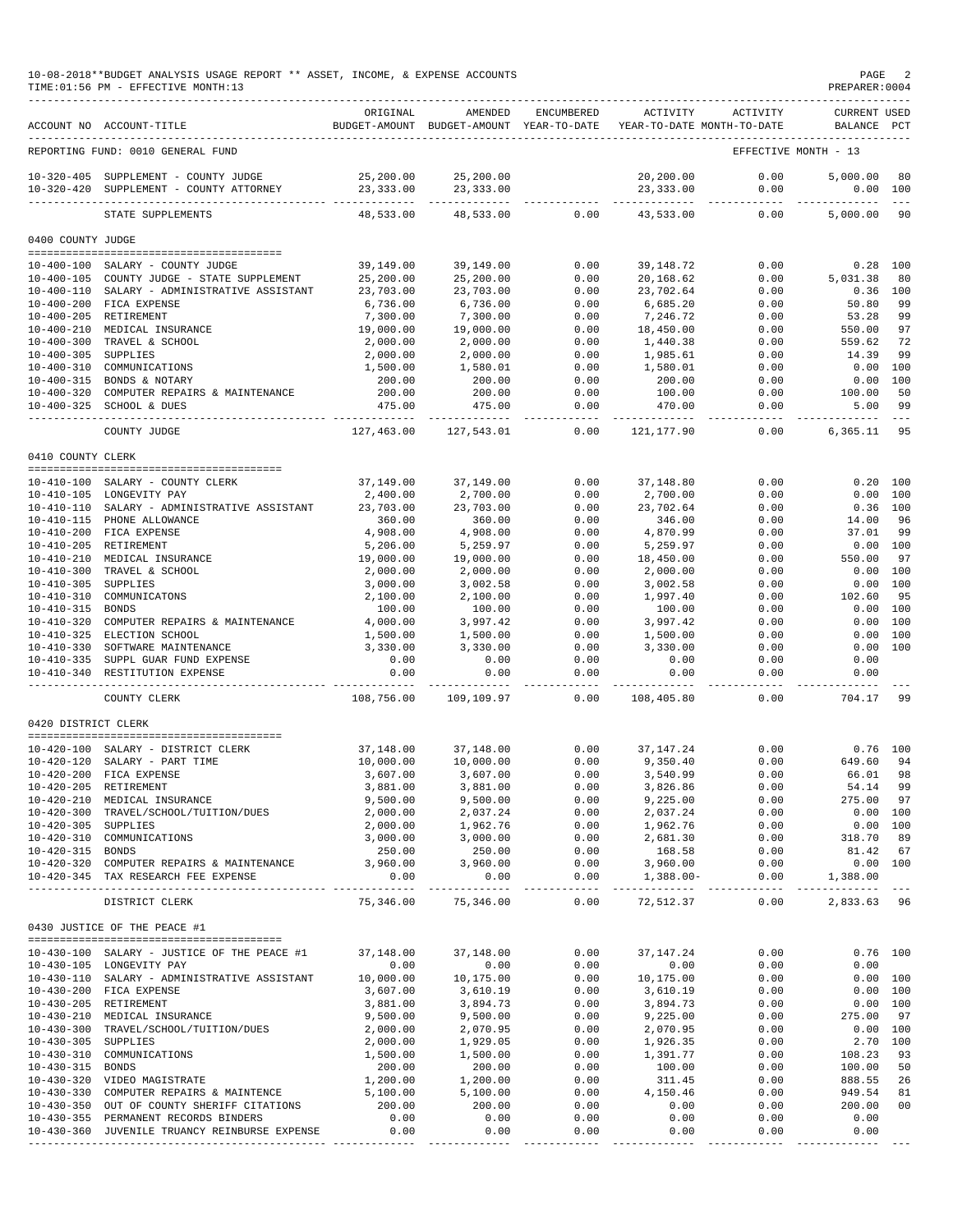|                       | 10-08-2018**BUDGET ANALYSIS USAGE REPORT ** ASSET, INCOME, & EXPENSE ACCOUNTS<br>TIME: 01:56 PM - EFFECTIVE MONTH: 13 |                       |                                                                                |              |                       |                                    | PAGE<br>PREPARER: 0004             | $\overline{\phantom{a}}$                                                                                                                                                                                                                                                                                                                                                                                 |
|-----------------------|-----------------------------------------------------------------------------------------------------------------------|-----------------------|--------------------------------------------------------------------------------|--------------|-----------------------|------------------------------------|------------------------------------|----------------------------------------------------------------------------------------------------------------------------------------------------------------------------------------------------------------------------------------------------------------------------------------------------------------------------------------------------------------------------------------------------------|
|                       | ACCOUNT NO ACCOUNT-TITLE                                                                                              | ORIGINAL              | AMENDED<br>BUDGET-AMOUNT BUDGET-AMOUNT YEAR-TO-DATE YEAR-TO-DATE MONTH-TO-DATE | ENCUMBERED   | ACTIVITY              | ACTIVITY                           | <b>CURRENT USED</b><br>BALANCE PCT |                                                                                                                                                                                                                                                                                                                                                                                                          |
|                       | REPORTING FUND: 0010 GENERAL FUND                                                                                     |                       |                                                                                |              |                       |                                    | EFFECTIVE MONTH - 13               |                                                                                                                                                                                                                                                                                                                                                                                                          |
|                       | JUSTICE OF THE PEACE #1                                                                                               | 76,336.00             | 76,527.92                                                                      | 0.00         | 74,003.14             | 0.00                               | 2,524.78                           | 97                                                                                                                                                                                                                                                                                                                                                                                                       |
|                       | 0450 DISTRICT ATTORNEY                                                                                                |                       |                                                                                |              |                       |                                    |                                    |                                                                                                                                                                                                                                                                                                                                                                                                          |
|                       |                                                                                                                       |                       |                                                                                |              |                       |                                    |                                    |                                                                                                                                                                                                                                                                                                                                                                                                          |
|                       | 10-450-105 D.A. - STATE SUPPLEMENT                                                                                    | 2,628.00              | 2,628.00                                                                       | 0.00         | 2,627.04              | 0.00                               | $0.96$ 100                         |                                                                                                                                                                                                                                                                                                                                                                                                          |
|                       | 10-450-110 SALARY - ASSISTANT D.A.                                                                                    | 7,240.00              | 7,240.00                                                                       | 0.00         | 7,239.18              | 0.00                               | $0.82$ 100                         |                                                                                                                                                                                                                                                                                                                                                                                                          |
|                       | 10-450-130 SALARY - D.A. SECRETARY                                                                                    | 5,800.00              | 5,800.00                                                                       | 0.00         | 5,776.42              | 0.00                               | 23.58 100                          |                                                                                                                                                                                                                                                                                                                                                                                                          |
|                       | 10-450-132 SALARY - ASST D.A. SECRETARY                                                                               | 5,800.00              | 5,800.00                                                                       | 0.00         | 5,776.42              | 0.00                               | 23.58 100                          |                                                                                                                                                                                                                                                                                                                                                                                                          |
|                       | 10-450-134 SALARY - D.A. INVESTIGATOR                                                                                 | 6,919.00              | 6,919.00                                                                       | 0.00         | 6,918.08              | 0.00                               | 0.92 100                           |                                                                                                                                                                                                                                                                                                                                                                                                          |
|                       | 10-450-200 FICA EXPENSE<br>10-450-205 RETIREMENT                                                                      | 2,170.00<br>2,322.00  | 2,170.00<br>2,331.94                                                           | 0.00<br>0.00 | 2,167.62<br>2,331.94  | 0.00<br>0.00                       | 2.38 100<br>0.00 100               |                                                                                                                                                                                                                                                                                                                                                                                                          |
|                       | 10-450-210 MEDICAL INSURANCE                                                                                          | 6,300.00              | 6,300.00                                                                       | 0.00         | 5,141.58              | 0.00                               | 1,158.42                           | 82                                                                                                                                                                                                                                                                                                                                                                                                       |
| 10-450-300 TRAVEL     |                                                                                                                       | 1,200.00              | 1,200.00                                                                       | 0.00         | 946.38                | 0.00                               | 253.62                             | 79                                                                                                                                                                                                                                                                                                                                                                                                       |
| 10-450-305 SUPPLIES   |                                                                                                                       | 1,128.00              | 1,128.00                                                                       | 0.00         | 952.94                | 0.00                               | 175.06                             | 84                                                                                                                                                                                                                                                                                                                                                                                                       |
|                       | 10-450-310 COMMUNICATIONS                                                                                             | 0.00                  | 0.00                                                                           | 0.00         | 0.00                  | 0.00                               | 0.00                               |                                                                                                                                                                                                                                                                                                                                                                                                          |
|                       | 10-450-365 CRIME VICTIMS EXPENSE                                                                                      | 1,400.00              | 1,400.00                                                                       | 0.00         | 0.00                  | 0.00                               | 1,400.00                           | 00                                                                                                                                                                                                                                                                                                                                                                                                       |
|                       | 10-450-538 LEGAL STATEMENTS OF FACT                                                                                   | 1,500.00              | 1,500.00                                                                       | 0.00         | 0.00                  | 0.00                               | 1,500.00                           | 00                                                                                                                                                                                                                                                                                                                                                                                                       |
|                       | DISTRICT ATTORNEY                                                                                                     | 44,407.00             | 44,416.94                                                                      | 0.00         | 39,877.60             | 0.00                               | 4,539.34                           | $\frac{1}{2}$<br>90                                                                                                                                                                                                                                                                                                                                                                                      |
|                       |                                                                                                                       |                       |                                                                                |              |                       |                                    |                                    |                                                                                                                                                                                                                                                                                                                                                                                                          |
| 0460 COUNTY ATTORNEY  |                                                                                                                       |                       |                                                                                |              |                       |                                    |                                    |                                                                                                                                                                                                                                                                                                                                                                                                          |
|                       | 10-460-100 SALARY - COUNTY ATTORNEY                                                                                   | 37,148.00             | 37,148.80                                                                      | 0.00         | 37,148.80             | 0.00                               |                                    | 0.00 100                                                                                                                                                                                                                                                                                                                                                                                                 |
|                       | 10-460-105 COUNTY ATTY - STATE SUPPLEMENT                                                                             | 23, 333.00            | 23, 333.00                                                                     | 0.00         | $0.08 -$              | 0.00                               | 23, 333.08                         | 00                                                                                                                                                                                                                                                                                                                                                                                                       |
|                       | 10-460-110 COUNTY ATTY ADMIN ASSISTANT                                                                                | 10,000.00             | 10,000.00                                                                      | 0.00         | 7,610.00              | 0.00                               | 2,390.00                           | 76                                                                                                                                                                                                                                                                                                                                                                                                       |
|                       | 10-460-200 FICA EXPENSE                                                                                               | 5,553.00              | 5,553.00                                                                       | 0.00         | 5,209.19              | 0.00                               | 343.81                             | 94                                                                                                                                                                                                                                                                                                                                                                                                       |
|                       | 10-460-205 RETIREMENT                                                                                                 | 4,978.00              | 5,604.02                                                                       | 0.00         | 5,604.02              | 0.00                               |                                    | 0.00 100                                                                                                                                                                                                                                                                                                                                                                                                 |
|                       | 10-460-210 MEDICAL INSURANCE                                                                                          | 9,500.00              | 9,500.00                                                                       | 0.00         | 9,225.00              | 0.00                               | 275.00                             | 97                                                                                                                                                                                                                                                                                                                                                                                                       |
|                       | 10-460-300 TRAVEL/SCHOOL/TUITION                                                                                      | 2,000.00              | 2,000.00                                                                       | 0.00         | 1,628.05              | 0.00                               | 371.95                             | 81                                                                                                                                                                                                                                                                                                                                                                                                       |
| 10-460-305 SUPPLIES   |                                                                                                                       | 2,000.00              | 2,745.24                                                                       | 0.00         | 2,740.29              | 71.00                              | 4.95 100                           |                                                                                                                                                                                                                                                                                                                                                                                                          |
|                       | 10-460-310 COMMUNICATIONS                                                                                             | 1,500.00              | 1,500.00                                                                       | 0.00         | 1,392.55              | 0.00                               | 107.45                             | 93                                                                                                                                                                                                                                                                                                                                                                                                       |
| 10-460-315 BONDS      |                                                                                                                       | 200.00                | 200.00                                                                         | 0.00         | 0.00                  | 0.00                               | 200.00                             | 00                                                                                                                                                                                                                                                                                                                                                                                                       |
|                       | 10-460-330 COMPUTER SOFTWARE & MAINTENCE                                                                              | 0.00                  | 0.00                                                                           | 0.00         | 0.00                  | 0.00                               | 0.00                               |                                                                                                                                                                                                                                                                                                                                                                                                          |
|                       | 10-460-370 ELECTRONIC FORMS                                                                                           | 2,000.00              | 1,254.76<br>.                                                                  | 0.00         | 1,254.76              | 0.00<br>------                     | 0.00                               | 100                                                                                                                                                                                                                                                                                                                                                                                                      |
|                       | COUNTY ATTORNEY                                                                                                       | 98,212.00             | 98,838.82                                                                      | 0.00         | 71,812.58             | 71.00                              | 27,026.24                          | 73                                                                                                                                                                                                                                                                                                                                                                                                       |
|                       | 0470 MAINTENANCE - BUILDING & GROUNDS                                                                                 |                       |                                                                                |              |                       |                                    |                                    |                                                                                                                                                                                                                                                                                                                                                                                                          |
|                       |                                                                                                                       | 4,000.00              |                                                                                |              | 3,924.37              |                                    |                                    |                                                                                                                                                                                                                                                                                                                                                                                                          |
| 10-470-305 SUPPLIES   |                                                                                                                       |                       | 4,000.00                                                                       | 0.00         |                       | 0.00                               | 75.63                              | 98                                                                                                                                                                                                                                                                                                                                                                                                       |
|                       | 10-470-375 COURTHOUSE MAINTENANCE<br>10-470-376 EXTERMINATOR SERVICES                                                 | 29,000.00             | 29,000.00                                                                      | 0.00         | 24,608.86<br>3,600.00 | 0.00                               | 4,391.14                           | 85                                                                                                                                                                                                                                                                                                                                                                                                       |
| 10-470-380 UTILITIES  |                                                                                                                       | 3,600.00<br>30,000.00 | 3,600.00<br>30,000.00                                                          | 0.00<br>0.00 | 27,993.41             | 0.00<br>0.00                       | 2,006.59                           | 0.00 100<br>93                                                                                                                                                                                                                                                                                                                                                                                           |
|                       | 10-470-385 REPAIRS - BUILDINGS                                                                                        | 80,000.00             | 80,000.00                                                                      | 0.00         | 41,568.16             | 0.00                               | 38,431.84                          | 52                                                                                                                                                                                                                                                                                                                                                                                                       |
|                       | 10-470-387 REPAIRS - AC AND HEATING                                                                                   | 10,000.00             | 10,000.00                                                                      | 0.00         | 1,612.83              | 0.00                               | 8,387.17                           | 16                                                                                                                                                                                                                                                                                                                                                                                                       |
|                       | 10-470-390 REPAIRS - FC LAW ENFORCEMENT CENTER                                                                        | 2,000.00              | 2,000.00                                                                       | 0.00         | 2,000.00              | 0.00                               |                                    | 0.00 100                                                                                                                                                                                                                                                                                                                                                                                                 |
|                       | 10-470-392 REPAIRS - EXTENSION SERVICES                                                                               | 1,000.00              | 1,000.00                                                                       | 0.00         | 0.00                  | 0.00                               | 1,000.00 00                        |                                                                                                                                                                                                                                                                                                                                                                                                          |
|                       | 10-470-395 REPAIRS - YARD SERVICES                                                                                    | 18,000.00             | 18,000.00                                                                      | 0.00         | 18,000.00             | 0.00                               |                                    | 0.00 100                                                                                                                                                                                                                                                                                                                                                                                                 |
|                       | 10-470-397 REPAIRS - HISTORICAL SOCIETY                                                                               | 2,000.00              | 2,000.00                                                                       | 0.00         | 0.00                  |                                    | $0.00$ 2,000.00 00                 |                                                                                                                                                                                                                                                                                                                                                                                                          |
|                       |                                                                                                                       |                       |                                                                                |              |                       |                                    |                                    |                                                                                                                                                                                                                                                                                                                                                                                                          |
|                       | MAINTENANCE - BUILDING & GROUNDS 179,600.00                                                                           |                       | 179,600.00                                                                     | 0.00         | 123,307.63            | 0.00                               | 56,292.37 69                       |                                                                                                                                                                                                                                                                                                                                                                                                          |
| 0480 COUNTY AUDITOR   | -------------------------------------                                                                                 |                       |                                                                                |              |                       |                                    |                                    |                                                                                                                                                                                                                                                                                                                                                                                                          |
|                       | 10-480-100 SALARY - COUNTY AUDITOR                                                                                    | 37,892.00             | 37,892.00                                                                      | 0.00         | 37,891.88             | 0.00                               |                                    | $0.12$ 100                                                                                                                                                                                                                                                                                                                                                                                               |
|                       | 10-480-110 SALARY - ASSISTANT AUDITOR                                                                                 | 23,703.00             | 23,703.00                                                                      | 0.00         | 23,702.64             | 0.00                               |                                    | $0.36$ 100                                                                                                                                                                                                                                                                                                                                                                                               |
|                       | 10-480-200 FICA EXPENSE                                                                                               | 4,712.00              | 4,712.00                                                                       | 0.00         | 4,711.98              | 0.00                               |                                    | $0.02$ 100                                                                                                                                                                                                                                                                                                                                                                                               |
|                       | 10-480-205 RETIREMENT                                                                                                 | 5,070.00              | 5,070.00                                                                       | 0.00         | 5,069.22              | 0.00                               |                                    | $0.78$ 100                                                                                                                                                                                                                                                                                                                                                                                               |
|                       | 10-480-210 MEDICAL INSURANCE                                                                                          | 19,000.00             | 19,000.00                                                                      | 0.00         | 18,450.00             | 0.00                               | 550.00                             | 97                                                                                                                                                                                                                                                                                                                                                                                                       |
|                       | 10-480-300 TRAVEL/TUITION/DUES                                                                                        | 2,000.00              | 2,000.00                                                                       | 0.00         | 2,000.00              | 0.00                               |                                    | 0.00 100                                                                                                                                                                                                                                                                                                                                                                                                 |
| 10-480-305 SUPPLIES   |                                                                                                                       | 2,000.00              | 2,000.00                                                                       | 0.00         | 1,871.05              | 34.72                              | 128.95 94                          |                                                                                                                                                                                                                                                                                                                                                                                                          |
|                       | 10-480-310 COMMUNICATIONS                                                                                             | 1,500.00              | 1,500.00                                                                       | 0.00         | 1,296.42              | 0.00                               | 203.58 86                          |                                                                                                                                                                                                                                                                                                                                                                                                          |
|                       | 10-480-315 BONDS & NOTARY                                                                                             | 300.00                | 300.00                                                                         | 0.00         | 150.00                | 0.00                               | 150.00 50                          |                                                                                                                                                                                                                                                                                                                                                                                                          |
|                       | 10-480-320 COMPUTER SOFTWARE & MAINTENANCE                                                                            | 5,190.00              | 5,190.00                                                                       | 0.00         | 4,864.26              | 0.00                               | 325.74 94                          |                                                                                                                                                                                                                                                                                                                                                                                                          |
|                       | 10-480-400 NEW EQUIPMENT                                                                                              | 1,000.00              | 1,000.00                                                                       | 0.00         | 1,000.00              | 0.00<br>------------- ------------ | -------------                      | 0.00 100<br>$\frac{1}{2} \frac{1}{2} \frac{1}{2} \frac{1}{2} \frac{1}{2} \frac{1}{2} \frac{1}{2} \frac{1}{2} \frac{1}{2} \frac{1}{2} \frac{1}{2} \frac{1}{2} \frac{1}{2} \frac{1}{2} \frac{1}{2} \frac{1}{2} \frac{1}{2} \frac{1}{2} \frac{1}{2} \frac{1}{2} \frac{1}{2} \frac{1}{2} \frac{1}{2} \frac{1}{2} \frac{1}{2} \frac{1}{2} \frac{1}{2} \frac{1}{2} \frac{1}{2} \frac{1}{2} \frac{1}{2} \frac{$ |
|                       | COUNTY AUDITOR                                                                                                        | 102,367.00            | 102,367.00                                                                     | 0.00         | 101,007.45            | 34.72                              | 1,359.55                           | 99                                                                                                                                                                                                                                                                                                                                                                                                       |
| 0490 COUNTY TREASURER |                                                                                                                       |                       |                                                                                |              |                       |                                    |                                    |                                                                                                                                                                                                                                                                                                                                                                                                          |
|                       | --------------------------------------<br>10-490-100 SALARY - COUNTY TREASURER                                        | 37,148.00             | 37,148.00                                                                      | 0.00         | 37,147.24             | 0.00                               |                                    | $0.76$ 100                                                                                                                                                                                                                                                                                                                                                                                               |
|                       | 10-490-105 LONGEVITY PAY                                                                                              | 1,200.00              | 1,350.00                                                                       | 0.00         | 1,350.00              | 0.00                               |                                    | 0.00 100                                                                                                                                                                                                                                                                                                                                                                                                 |
|                       | 10-490-110 ADMINISTRATIVE ASSISTANT                                                                                   | 10,000.00             | 10,185.00                                                                      | 0.00         | 10,185.00             | 0.00                               |                                    | 0.00 100                                                                                                                                                                                                                                                                                                                                                                                                 |
|                       | 10-490-200 FICA EXPENSE                                                                                               | 3,699.00              | 3,722.25                                                                       | 0.00         | 3,722.25              | 0.00                               |                                    | 0.00 100                                                                                                                                                                                                                                                                                                                                                                                                 |
|                       | 10-490-205 RETIREMENT                                                                                                 | 3,979.00              | 3,979.00                                                                       | 0.00         | 3,966.36              | 0.00                               | 12.64 100                          |                                                                                                                                                                                                                                                                                                                                                                                                          |
|                       | 10-490-210 MEDICAL INSURANCE                                                                                          | 9,500.00              | 9,500.00                                                                       | 0.00         | 9,225.00              | 0.00                               | 275.00                             | 97                                                                                                                                                                                                                                                                                                                                                                                                       |
|                       | 10-490-300 TRAVEL/SCHOOL/TUITIONS/DUES                                                                                | 2,000.00              | 2,000.00                                                                       | 0.00         | 2,000.00              | 0.00                               |                                    | 0.00 100                                                                                                                                                                                                                                                                                                                                                                                                 |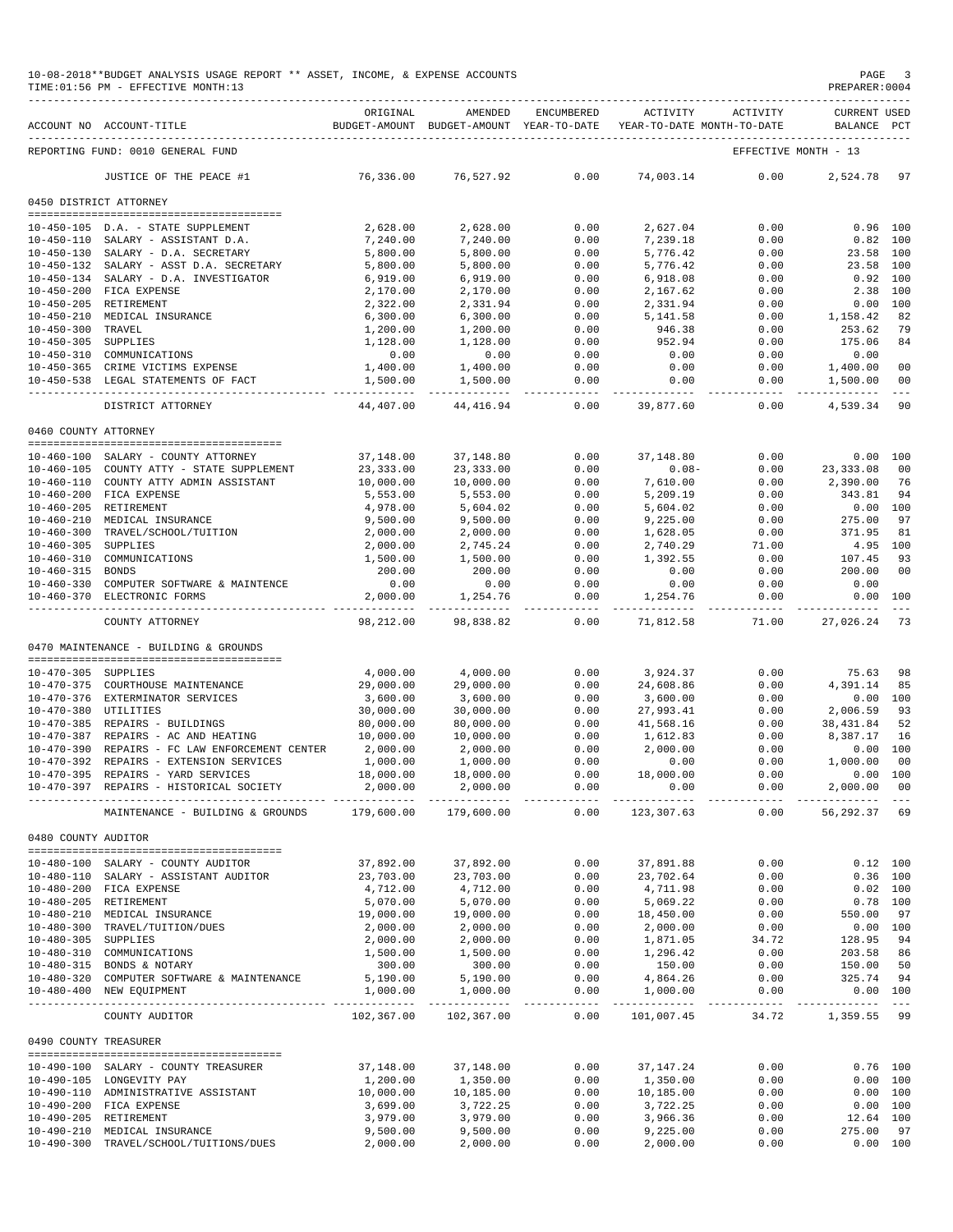### 10-08-2018\*\*BUDGET ANALYSIS USAGE REPORT \*\* ASSET, INCOME, & EXPENSE ACCOUNTS PAGE 4 TIME:01:56 PM - EFFECTIVE MONTH:13

|                       | ACCOUNT NO ACCOUNT-TITLE                  | ORIGINAL                | AMENDED<br>BUDGET-AMOUNT BUDGET-AMOUNT YEAR-TO-DATE | <b>ENCUMBERED</b>                                                                                                                                                                                                                                                                                                                                                                                    | ACTIVITY      | ACTIVITY<br>YEAR-TO-DATE MONTH-TO-DATE | <b>CURRENT USED</b><br>BALANCE | PCT           |
|-----------------------|-------------------------------------------|-------------------------|-----------------------------------------------------|------------------------------------------------------------------------------------------------------------------------------------------------------------------------------------------------------------------------------------------------------------------------------------------------------------------------------------------------------------------------------------------------------|---------------|----------------------------------------|--------------------------------|---------------|
|                       | REPORTING FUND: 0010 GENERAL FUND         |                         |                                                     |                                                                                                                                                                                                                                                                                                                                                                                                      |               |                                        | EFFECTIVE MONTH - 13           |               |
| $10 - 490 - 305$      | SUPPLIES                                  | 2,000.00                | 2,000.00                                            | 0.00                                                                                                                                                                                                                                                                                                                                                                                                 | 2,000.00      | 0.00                                   | 0.00                           | 100           |
| $10 - 490 - 310$      | COMMUNICATIONS                            |                         |                                                     |                                                                                                                                                                                                                                                                                                                                                                                                      |               |                                        |                                |               |
|                       |                                           | 1,000.00                | 1,027.70                                            | 0.00                                                                                                                                                                                                                                                                                                                                                                                                 | 1,027.70      | 0.00                                   | 0.00                           | 100           |
| $10 - 490 - 315$      | <b>BONDS</b>                              | 200.00                  | 200.00                                              | 0.00                                                                                                                                                                                                                                                                                                                                                                                                 | 71.00         | 0.00                                   | 129.00                         | 36            |
| $10 - 490 - 320$      | COMPUTER SOFTWARE & MAINTENANCE           | 5,100.00                | 5,100.00                                            | 0.00                                                                                                                                                                                                                                                                                                                                                                                                 | 1,756.61      | 0.00                                   | 3, 343.39                      | 34            |
| $10 - 490 - 400$      | NEW EQUIPMENT                             | 1,000.00                | 1,000.00                                            | 0.00                                                                                                                                                                                                                                                                                                                                                                                                 | 1,000.00      | 0.00                                   | 0.00                           | 100           |
|                       | -----------<br>COUNTY TREASURER           | ----------<br>76,826.00 | $- - - -$<br>77, 211.95                             | $- - - -$<br>0.00                                                                                                                                                                                                                                                                                                                                                                                    | 73,451.16     | -----<br>0.00                          | ------<br>3,760.79             | $- - -$<br>95 |
|                       | 0500 TAX ASSESSOR/COLLECTOR               |                         |                                                     |                                                                                                                                                                                                                                                                                                                                                                                                      |               |                                        |                                |               |
|                       |                                           |                         |                                                     |                                                                                                                                                                                                                                                                                                                                                                                                      |               |                                        |                                |               |
|                       | 10-500-100 SALARY - TAX COLLECTOR         | 37,149.00               | 37,149.00                                           | 0.00                                                                                                                                                                                                                                                                                                                                                                                                 | 37,148.80     | 0.00                                   | 0.20                           | 100           |
|                       | 10-500-105 LONGEVITY PAY                  | 3,000.00                | 3,300.00                                            | 0.00                                                                                                                                                                                                                                                                                                                                                                                                 | 3,300.00      | 0.00                                   | 0.00                           | 100           |
| $10 - 500 - 110$      | SALARY - ADMINISTRATIVE ASSISTANT         | 23,703.00               | 23,703.00                                           | 0.00                                                                                                                                                                                                                                                                                                                                                                                                 | 23,702.64     | 0.00                                   | 0.36                           | 100           |
| $10 - 500 - 115$      | VOTER REGISTRAR                           | 350.00                  | 350.00                                              | 0.00                                                                                                                                                                                                                                                                                                                                                                                                 | 126.75        | 0.00                                   | 223.25                         | 36            |
|                       | 10-500-200 FICA EXPENSE                   | 4,885.00                | 4,885.00                                            | 0.00                                                                                                                                                                                                                                                                                                                                                                                                 | 4,795.26      | 0.00                                   | 89.74                          | 98            |
|                       |                                           |                         |                                                     |                                                                                                                                                                                                                                                                                                                                                                                                      |               |                                        |                                |               |
|                       | 10-500-205 RETIREMENT                     | 5,255.00                | 5,279.72                                            | 0.00                                                                                                                                                                                                                                                                                                                                                                                                 | 5,279.72      | 0.00                                   | 0.00                           | 100           |
| $10 - 500 - 210$      | MEDICAL INSURANCE                         | 19,000.00               | 19,000.00                                           | 0.00                                                                                                                                                                                                                                                                                                                                                                                                 | 18,450.00     | 0.00                                   | 550.00                         | 97            |
| $10 - 500 - 300$      | TRAVEL                                    | 2,000.00                | 2,000.00                                            | 0.00                                                                                                                                                                                                                                                                                                                                                                                                 | 1,973.97      | 0.00                                   | 26.03                          | 99            |
| $10 - 500 - 305$      | SUPPLIES                                  | 1,500.00                | 1,792.00                                            | 0.00                                                                                                                                                                                                                                                                                                                                                                                                 | 1,792.00      | 0.00                                   | 0.00                           | 100           |
| $10 - 500 - 310$      | COMMUNICATIONS                            | 2,000.00                | 2,000.00                                            | 0.00                                                                                                                                                                                                                                                                                                                                                                                                 | 2,000.00      | 0.00                                   | 0.00                           | 100           |
| 10-500-315 BONDS      |                                           | 100.00                  | 100.00                                              | 0.00                                                                                                                                                                                                                                                                                                                                                                                                 | 100.00        | 0.00                                   | 0.00                           | 100           |
|                       |                                           |                         |                                                     |                                                                                                                                                                                                                                                                                                                                                                                                      |               |                                        |                                |               |
|                       | TAX ASSESSOR/COLLECTOR                    | 98,942.00               | 99,558.72                                           | 0.00                                                                                                                                                                                                                                                                                                                                                                                                 | 98,669.14     | 0.00                                   | 889.58                         | -99           |
| 0530 NON DEPARTMENTAL |                                           |                         |                                                     |                                                                                                                                                                                                                                                                                                                                                                                                      |               |                                        |                                |               |
|                       |                                           |                         |                                                     |                                                                                                                                                                                                                                                                                                                                                                                                      |               |                                        |                                |               |
|                       | 10-530-200 FICA EXPENSE                   | 0.00                    | 156.77                                              | 0.00                                                                                                                                                                                                                                                                                                                                                                                                 | 156.77        | 0.00                                   | 0.00                           | 100           |
|                       | 10-530-205 RETIREMENT                     | 0.00                    | 202.46                                              | 0.00                                                                                                                                                                                                                                                                                                                                                                                                 | 202.46        | 0.00                                   | 0.00                           | 100           |
| $10 - 530 - 305$      | SUPPLIES                                  | 3,000.00                | 3,000.00                                            | 0.00                                                                                                                                                                                                                                                                                                                                                                                                 | 2,251.32      | 0.00                                   | 748.68                         | 75            |
| $10 - 530 - 310$      | COMMUNICATIONS                            | 24,000.00               | 23,820.29                                           | 0.00                                                                                                                                                                                                                                                                                                                                                                                                 | 23,045.85     | 425.00                                 | 774.44                         | 97            |
| $10 - 530 - 415$      | MISCELLANEOUS REIMBURSEMENTS              | 300.00                  | 300.00                                              | 0.00                                                                                                                                                                                                                                                                                                                                                                                                 | $19,529.96 -$ | 0.00                                   | 19,829.96                      | 510           |
| $10 - 530 - 418$      | MISCELLANEOUS EXPENSE                     | 0.00                    | 539.37                                              | 0.00                                                                                                                                                                                                                                                                                                                                                                                                 | 539.37        | 0.00                                   | 0.00                           | 100           |
| $10 - 530 - 420$      | EMPLOYEE INSURANCE EXPENSE                | 0.00                    | 590.00                                              | 0.00                                                                                                                                                                                                                                                                                                                                                                                                 | 590.00        | 0.00                                   | 0.00                           | 100           |
|                       |                                           |                         |                                                     |                                                                                                                                                                                                                                                                                                                                                                                                      |               |                                        |                                |               |
| $10 - 530 - 425$      | HEALTHY COUNTY EXPENSE                    | 1,000.00                | 1,000.00                                            | 0.00                                                                                                                                                                                                                                                                                                                                                                                                 | 0.00          | 0.00                                   | 1,000.00                       | 00            |
| $10 - 530 - 430$      | <b>BANK CHARGES</b>                       | 100.00                  | 100.00                                              | 0.00                                                                                                                                                                                                                                                                                                                                                                                                 | $59.22 -$     | 0.00                                   | 159.22                         | 59            |
| $10 - 530 - 435$      | ELECTION SUPPLIES/BOXES/JUDGES            | 10,000.00               | 15,661.96                                           | 0.00                                                                                                                                                                                                                                                                                                                                                                                                 | 15,661.96     | 0.00                                   | 0.00                           | 100           |
| $10 - 530 - 445$      | PAPER & POSTAGE                           | 10,000.00               | 10,000.00                                           | 0.00                                                                                                                                                                                                                                                                                                                                                                                                 | 9,899.47      | 0.00                                   | 100.53                         | 99            |
| $10 - 530 - 450$      | ANIMAL CONTROL                            | 500.00                  | 500.00                                              | 0.00                                                                                                                                                                                                                                                                                                                                                                                                 | 36.00         | 0.00                                   | 464.00                         | 07            |
| $10 - 530 - 455$      | LEGAL FEES/LAW LIBRARY                    | 0.00                    | 0.00                                                | 0.00                                                                                                                                                                                                                                                                                                                                                                                                 | 0.00          | 0.00                                   | 0.00                           |               |
| $10 - 530 - 457$      | SAFETY PROGRAM                            | 500.00                  | 500.00                                              | 0.00                                                                                                                                                                                                                                                                                                                                                                                                 | 0.00          | 0.00                                   | 500.00                         | 00            |
|                       |                                           |                         |                                                     |                                                                                                                                                                                                                                                                                                                                                                                                      |               |                                        |                                |               |
| $10 - 530 - 460$      | EMERGENCY MANAGEMENT COORDINATOR          | 1,500.00                | 1,500.00                                            | 0.00                                                                                                                                                                                                                                                                                                                                                                                                 | 996.17        | 0.00                                   | 503.83                         | 66            |
| $10 - 530 - 462$      | NSF EXPENSE                               | 300.00                  | 300.00                                              | 0.00                                                                                                                                                                                                                                                                                                                                                                                                 | 0.00          | 0.00                                   | 300.00                         | 00            |
| $10 - 530 - 467$      | SUPPLEMENTAL DEATH BENEFITS               | 28,000.00               | 28,000.00                                           | 0.00                                                                                                                                                                                                                                                                                                                                                                                                 | 16,322.03     | 0.00                                   | 11,677.97                      | 58            |
| $10 - 530 - 470$      | WORKERS COMP INSURANCE                    | 30,000.00               | 30,000.00                                           | 0.00                                                                                                                                                                                                                                                                                                                                                                                                 | 24,804.00     | 0.00                                   | 5,196.00                       | 83            |
| $10 - 530 - 472$      | UNEMPLOYMENT INSURANCE                    | 7,000.00                | 7,000.00                                            | 0.00                                                                                                                                                                                                                                                                                                                                                                                                 | 6,661.68      | 0.00                                   | 338.32                         | 95            |
| $10 - 530 - 475$      | COPY MACHINE/SUPPLIES/TONER               | 1,500.00                | 1,500.00                                            | 0.00                                                                                                                                                                                                                                                                                                                                                                                                 | 1,101.69      | 0.00                                   | 398.31                         | 73            |
|                       |                                           |                         |                                                     |                                                                                                                                                                                                                                                                                                                                                                                                      |               |                                        |                                |               |
| $10 - 530 - 477$      | OUTSIDE AUDITOR                           | 20,000.00               | 35,178.00                                           | 0.00                                                                                                                                                                                                                                                                                                                                                                                                 | 35,178.00     | 0.00                                   | 0.00                           | 100           |
| $10 - 530 - 480$      | DUES & FEES - COG MATCH                   | 6,000.00                | 6,000.00                                            | 0.00                                                                                                                                                                                                                                                                                                                                                                                                 | 3,405.05      | 0.00                                   | 2,594.95                       | 57            |
| $10 - 530 - 482$      | LIABILITY INSURANCE                       | 80,365.00               | 80,365.00                                           | 0.00                                                                                                                                                                                                                                                                                                                                                                                                 | 41,647.00     | 0.00                                   | 38,718.00                      | 52            |
| 10-530-485 LEGAL ADS  |                                           | 3,000.00                | 3,000.00                                            | 0.00                                                                                                                                                                                                                                                                                                                                                                                                 | 1,720.45      | 0.00                                   | 1,279.55                       | 57            |
|                       | 10-530-486 RURAL FIRE DEPT FUEL EXPENSE   | 0.00                    | 0.00                                                | 0.00                                                                                                                                                                                                                                                                                                                                                                                                 | 0.00          | 0.00                                   | 0.00                           |               |
|                       | 10-530-487 RURAL FIRE EQUIPMENT           | 5,000.00                | 5,000.00                                            | 0.00                                                                                                                                                                                                                                                                                                                                                                                                 | 5,000.00      | 0.00                                   | 0.00 100                       |               |
|                       | 10-530-488 RURAL FIRE SCHOOL              | 5,000.00                | 5,000.00                                            | 0.00                                                                                                                                                                                                                                                                                                                                                                                                 | 4,363.95      | 0.00                                   | 636.05                         | 87            |
|                       |                                           |                         |                                                     |                                                                                                                                                                                                                                                                                                                                                                                                      |               |                                        |                                |               |
|                       | 10-530-489 RURAL FIRE INSURANCE TRUCKS    | 5,000.00                | 5,000.00                                            | 0.00                                                                                                                                                                                                                                                                                                                                                                                                 | 0.00          | 0.00                                   | 5,000.00                       | 00            |
|                       | 10-530-490 COUNTY LIBRARIES               | 5,000.00                | 5,000.00                                            | 0.00                                                                                                                                                                                                                                                                                                                                                                                                 | 5,000.00      | 0.00                                   | 0.00 100                       |               |
|                       | 10-530-492 INTERLOCAL AGREEMENTS-LUBBOCK  | 2,000.00                | 2,000.00                                            | 0.00                                                                                                                                                                                                                                                                                                                                                                                                 | 1,031.00      | 0.00                                   | 969.00                         | 52            |
|                       | 10-530-495 D.A. LEGAL STATEMENT OF FACTS  | 5,000.00                | 5,000.00                                            | 0.00                                                                                                                                                                                                                                                                                                                                                                                                 | 0.00          | 0.00                                   | 5,000.00                       | 00            |
|                       | 10-530-497 CASH MATCH SENIOR CITIZENS     | 36,000.00               | 36,000.00                                           | 0.00                                                                                                                                                                                                                                                                                                                                                                                                 | 7,801.39      | 1,689.13                               | 28,198.61                      | 22            |
|                       | 10-530-500 DRUG & ALCOHOL TESTING         | 5,000.00                | 5,000.00                                            | 0.00                                                                                                                                                                                                                                                                                                                                                                                                 | 1,548.10      | 0.00                                   | 3,451.90 31                    |               |
|                       | NON DEPARTMENTAL                          | 295,065.00              | --------------<br>317,213.85                        | $\frac{1}{2} \frac{1}{2} \frac{1}{2} \frac{1}{2} \frac{1}{2} \frac{1}{2} \frac{1}{2} \frac{1}{2} \frac{1}{2} \frac{1}{2} \frac{1}{2} \frac{1}{2} \frac{1}{2} \frac{1}{2} \frac{1}{2} \frac{1}{2} \frac{1}{2} \frac{1}{2} \frac{1}{2} \frac{1}{2} \frac{1}{2} \frac{1}{2} \frac{1}{2} \frac{1}{2} \frac{1}{2} \frac{1}{2} \frac{1}{2} \frac{1}{2} \frac{1}{2} \frac{1}{2} \frac{1}{2} \frac{$<br>0.00 | 189,374.53    | 2, 114.13                              | 127,839.32                     | 60            |
|                       | 0540 COUNTY & DISTRICT COURT              |                         |                                                     |                                                                                                                                                                                                                                                                                                                                                                                                      |               |                                        |                                |               |
|                       |                                           |                         |                                                     |                                                                                                                                                                                                                                                                                                                                                                                                      |               |                                        |                                |               |
|                       | 10-540-310 COMMUNICATIONS                 | 500.00                  | 500.00                                              | 0.00                                                                                                                                                                                                                                                                                                                                                                                                 | 66.65         | 0.00                                   | 433.35 13                      |               |
|                       | 10-540-502 AD LITEM TAX SUITS - T REES    | 1,000.00                | 1,059.95                                            | 0.00                                                                                                                                                                                                                                                                                                                                                                                                 | 1,059.95      | 0.00                                   | 0.00 100                       |               |
|                       | 10-540-504 ADULT PROBATION SUPPLIES       | 200.00                  | 200.00                                              | 0.00                                                                                                                                                                                                                                                                                                                                                                                                 | 0.00          | 0.00                                   | 200.00                         | 00            |
|                       | 10-540-506 JUVENILE OFFICER EXPENSES      | 24,087.00               | 24,087.00                                           | 0.00                                                                                                                                                                                                                                                                                                                                                                                                 | 24,087.00     | 0.00                                   | 0.00 100                       |               |
|                       |                                           |                         |                                                     | 0.00                                                                                                                                                                                                                                                                                                                                                                                                 |               |                                        |                                | 80            |
|                       | 10-540-508 GRAND JURY                     | 2,100.00                | 2,100.00                                            |                                                                                                                                                                                                                                                                                                                                                                                                      | 1,670.00      | 0.00                                   | 430.00                         |               |
|                       | 10-540-510 PETIT JURY                     | 4,300.00                | 4,300.00                                            | 0.00                                                                                                                                                                                                                                                                                                                                                                                                 | 410.00        | 0.00                                   | 3,890.00                       | 10            |
| 10-540-512 J.P. JURY  |                                           | 100.00                  | 100.00                                              | 0.00                                                                                                                                                                                                                                                                                                                                                                                                 | 0.00          | 0.00                                   | 100.00                         | 00            |
|                       | 10-540-513 J.P. ATTORNEY FEES COLLECTIONS | 0.00                    | 471.80                                              | 0.00                                                                                                                                                                                                                                                                                                                                                                                                 | 471.80        | 0.00                                   | 0.00 100                       |               |
|                       | 10-540-514 JURY LODGING & MEALS           | 500.00                  | 500.00                                              | 0.00                                                                                                                                                                                                                                                                                                                                                                                                 | 0.00          | 0.00                                   | 500.00                         | 00            |
|                       | 10-540-516 JURY COMMISSION                | 200.00                  | 200.00                                              | 0.00                                                                                                                                                                                                                                                                                                                                                                                                 | 0.00          | 0.00                                   | 200.00                         | 00            |
|                       | 10-540-518 COURT APPOINTED ATTORNEY       | 35,000.00               | 35,000.00                                           | 0.00                                                                                                                                                                                                                                                                                                                                                                                                 | 32,493.36     | 0.00                                   | 2,506.64                       | 93            |
|                       | 10-540-520 INTERPRETOR                    | 250.00                  | 250.00                                              | 0.00                                                                                                                                                                                                                                                                                                                                                                                                 | 0.00          | 0.00                                   | 250.00                         | 00            |
|                       |                                           |                         |                                                     | 0.00                                                                                                                                                                                                                                                                                                                                                                                                 |               | 0.00                                   |                                |               |
|                       | 10-540-522 PSYCHIATRIC EVALUATION         | 1,000.00                | 1,000.00                                            |                                                                                                                                                                                                                                                                                                                                                                                                      | 850.00        |                                        | 150.00                         | 85            |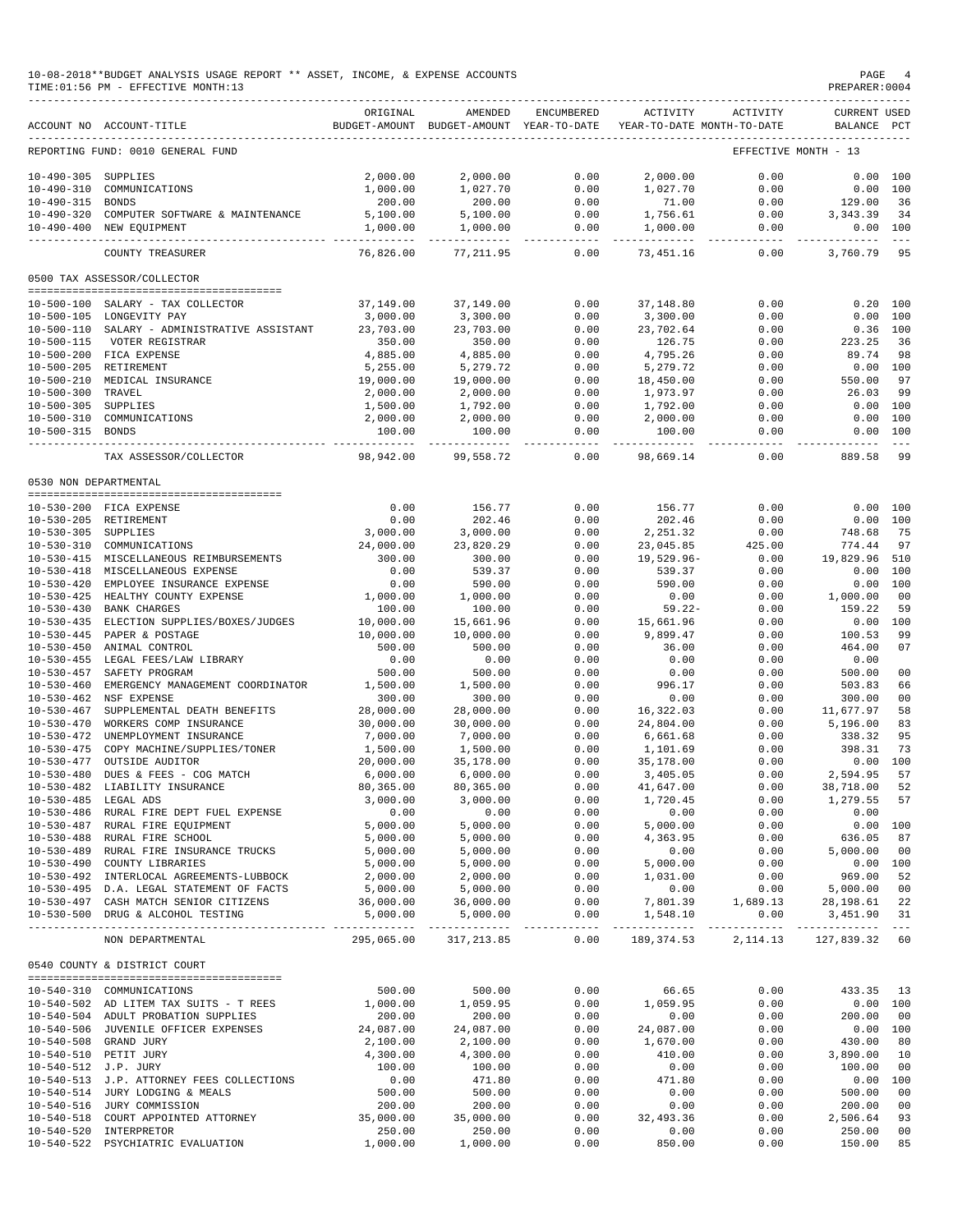|                                      | 10-08-2018**BUDGET ANALYSIS USAGE REPORT ** ASSET, INCOME, & EXPENSE ACCOUNTS<br>TIME: 01:56 PM - EFFECTIVE MONTH: 13 |                        |                                                                                |                     |                          |                    | PREPARER: 0004              | PAGE 5                 |
|--------------------------------------|-----------------------------------------------------------------------------------------------------------------------|------------------------|--------------------------------------------------------------------------------|---------------------|--------------------------|--------------------|-----------------------------|------------------------|
|                                      | ACCOUNT NO ACCOUNT-TITLE                                                                                              | ORIGINAL               | AMENDED<br>BUDGET-AMOUNT BUDGET-AMOUNT YEAR-TO-DATE YEAR-TO-DATE MONTH-TO-DATE | ENCUMBERED          | ACTIVITY                 | ACTIVITY           | CURRENT USED<br>BALANCE PCT |                        |
|                                      | REPORTING FUND: 0010 GENERAL FUND                                                                                     |                        |                                                                                |                     |                          |                    | EFFECTIVE MONTH - 13        |                        |
|                                      | 10-540-524 JUVENILE DETENTION                                                                                         | 7,500.00               | 7,500.00                                                                       | 0.00                | 0.00                     | 0.00               | 7,500.00                    | 00                     |
|                                      | COUNTY & DISTRICT COURT                                                                                               | 76,737.00              | 77,268.75                                                                      | 0.00                | 61,108.76                | 0.00               | 16, 159.99 79               | $\frac{1}{2}$          |
| 0550 32ND JUDICIAL                   |                                                                                                                       |                        |                                                                                |                     |                          |                    |                             |                        |
|                                      |                                                                                                                       |                        |                                                                                |                     |                          |                    |                             |                        |
|                                      | 10-550-100 NOLAN REMB- DIST COURT ADMINISTRATO                                                                        | 4,957.00               | 4,957.00<br>2,628.00                                                           | 0.00<br>0.00        | 4,956.90<br>2.627.04     | 0.00<br>0.00       |                             | 0.10 100<br>$0.96$ 100 |
|                                      | 10-550-105 DIST JUDGE - STATE SUPPLEMENT<br>10-550-117 NOLAN REMB- COURT REPORTER                                     | 2,628.00<br>11,755.00  | 11,755.00                                                                      | 0.00                | 11,754.34                | 0.00               |                             | $0.66$ 100             |
|                                      | 10-550-200 FICA EXPENSE                                                                                               | 1,362.00               | 1,483.00                                                                       | 0.00                | 1,479.40                 | 0.00               | 3.60 100                    |                        |
|                                      | 10-550-205 RETIREMENT                                                                                                 | 1,675.00               | 1,675.00                                                                       | 0.00                | 1,591.72                 | 0.00               | 83.28                       | 95                     |
|                                      | 10-550-210 MEDICAL INSURANCE                                                                                          | 1,987.00               | 1,987.00                                                                       | 0.00                | 1,806.21                 | 0.00               | 180.79                      | 91                     |
| 10-550-300 TRAVEL                    |                                                                                                                       | 1,000.00               | 1,000.00                                                                       | 0.00                | 280.90                   | 0.00               | 719.10                      | 28                     |
| 10-550-305 SUPPLIES                  |                                                                                                                       | 1,500.00               | 1,500.00                                                                       | 0.00                | 396.20                   | 0.00               | 1,103.80                    | 26                     |
|                                      | 10-550-310 COMMUNICATIONS                                                                                             | 0.00                   | 0.00                                                                           | 0.00                | 0.00                     | 0.00               | 0.00                        |                        |
|                                      | 10-550-530 7TH ADM REGION ASSESSMENT<br>10-550-532 COURT REPORTER INSURANCE                                           | 533.00<br>1,300.00     | 533.00<br>1,300.00                                                             | 0.00<br>0.00        | 532.80<br>0.00           | 0.00<br>0.00       | 0.20<br>1,300.00            | 100<br>00              |
|                                      | 10-550-534 LUNACY COMMITMENT                                                                                          | 3,500.00               | 3,500.00                                                                       | 0.00                | 0.00                     | 0.00               | 3,500.00                    | 00                     |
|                                      | 10-550-536 VISITING JUDGE/COURT REPORTER                                                                              | 2,000.00               | 2,000.00                                                                       | 0.00                | 137.49                   | 0.00               | 1,862.51                    | 07                     |
|                                      | 10-550-538 D.J. LEGAL STATEMENT OF FACTS                                                                              | 7,900.00               | 7,900.00                                                                       | 0.00                | 0.00                     | 0.00               | 7,900.00                    | 00                     |
|                                      |                                                                                                                       | --------               | -----------                                                                    | $---$               | -------                  | ------             | -----------                 | $- - -$                |
|                                      | 32ND JUDICIAL                                                                                                         | 42,097.00              | 42,218.00                                                                      | 0.00                | 25,563.00                | 0.00               | 16,655.00                   | 61                     |
| 0560 INDIGENT WELFARE                |                                                                                                                       |                        |                                                                                |                     |                          |                    |                             |                        |
|                                      | 10-560-560 CHILD CARE                                                                                                 | 500.00                 | 500.00                                                                         | 0.00                | 0.00                     | 0.00               | 500.00                      | 00                     |
|                                      | 10-560-562 DOCTOR'S SERVICES                                                                                          | 3,800.00               | 3,800.00                                                                       | 0.00                | 862.00                   | 0.00               | 2,938.00                    | 23                     |
|                                      | 10-560-563 OUT OF COUNTY COURT COST                                                                                   | 0.00                   | 0.00                                                                           | 0.00                | 0.00                     | 0.00               | 0.00                        |                        |
| 10-560-564 BURIALS                   |                                                                                                                       | 2,500.00               | 2,500.00                                                                       | 0.00                | 1,916.90                 | 0.00               | 583.10                      | 77                     |
|                                      | 10-560-566 EMERGENCY AID                                                                                              | 100.00                 | 100.00                                                                         | 0.00                | 0.00                     | 0.00               | 100.00                      | 00                     |
| 10-560-568 CLOTHING                  |                                                                                                                       | 100.00                 | 100.00                                                                         | 0.00                | 0.00                     | 0.00               | 100.00                      | 0 <sub>0</sub>         |
|                                      | 10-560-570 MEALS, ROOM, CARE                                                                                          | 100.00                 | 100.00                                                                         | 0.00                | 0.00                     | 0.00               | 100.00                      | 0 <sup>0</sup>         |
| 10-560-572 HOSPITAL                  | 10-560-574 MEDICAL BILLS                                                                                              | 100.00<br>100.00       | 100.00<br>100.00                                                               | 0.00<br>0.00        | 0.00<br>0.00             | 0.00<br>0.00       | 100.00<br>100.00            | 00<br>00               |
|                                      | 10-560-576 MEDICAL SUPPLIES                                                                                           | 100.00                 | 100.00                                                                         | 0.00                | 0.00                     | 0.00               | 100.00                      | 0 <sup>0</sup>         |
|                                      | 10-560-579 AUTOPSY EXPENSE                                                                                            | 0.00                   | 0.00                                                                           | 0.00                | 0.00                     | 0.00               | 0.00                        |                        |
|                                      | INDIGENT WELFARE                                                                                                      | 7,400.00               | 7,400.00                                                                       | $- - - - -$<br>0.00 | 2,778.90                 | --------<br>0.00   | 4,621.10                    | 38                     |
|                                      | 0570 FISHER COUNTY WIND FARMS                                                                                         |                        |                                                                                |                     |                          |                    |                             |                        |
|                                      |                                                                                                                       |                        |                                                                                |                     |                          |                    |                             |                        |
|                                      | 10-570-590 TAX ABATEMENT EXPENSE                                                                                      | 0.00                   | 0.00                                                                           | 0.00                | 0.00                     | 0.00               | 0.00                        |                        |
|                                      | FISHER COUNTY WIND FARMS                                                                                              | 0.00                   | 0.00                                                                           | 0.00                | 0.00                     | 0.00               | 0.00                        |                        |
| 0580 COUNTY SHERIFF                  |                                                                                                                       |                        |                                                                                |                     |                          |                    |                             |                        |
|                                      |                                                                                                                       |                        |                                                                                |                     |                          |                    |                             |                        |
| $10 - 580 - 100$                     | SALARY - SHERIFF<br>10-580-105 LONGEVITY PAY                                                                          | 45,000.00<br>1,800.00  | 45,000.00<br>1,800.00                                                          | 0.00<br>0.00        | 44,192.99<br>1,050.00    | 0.00<br>0.00       | 807.01<br>750.00            | 98<br>58               |
|                                      | 10-580-110 SALARY - DEPUTY                                                                                            | 109,205.00             | 115,999.21                                                                     | 0.00                | 115,999.21               | 0.00               |                             | 0.00 100               |
|                                      | 10-580-115 PHONE ALLOWANCE                                                                                            | 720.00                 | 720.00                                                                         | 0.00                | 704.47                   | 344.63             | 15.53                       | 98                     |
| 10-580-120                           | SALARY - PART TIME DEPUTIES                                                                                           | 0.00                   | 690.40                                                                         | 0.00                | 690.40                   | 0.00               |                             | 0.00 100               |
|                                      | 10-580-142 SALARY - JAILERS                                                                                           | 198,535.00             | 218,186.30                                                                     | 0.00                | 218,186.30               | 0.00               |                             | 0.00 100               |
| 10-580-144                           | SALARY - PART TIME JAILERS                                                                                            | 18,000.00              | 31,906.85                                                                      | 0.00                | 31,906.85                | 0.00               | 0.00                        | 100                    |
| $10 - 580 - 146$                     | SALARY - OVER TIME                                                                                                    | 7,500.00               | 25,056.85                                                                      | 0.00                | 25,056.85                | 0.00               |                             | 0.00 100               |
| $10 - 580 - 200$                     | FICA EXPENSE                                                                                                          | 32,000.00              | 33,380.56                                                                      | 0.00                | 33,380.56                | 0.00               |                             | 0.00 100               |
| $10 - 580 - 205$<br>$10 - 580 - 210$ | RETIREMENT<br>MEDICAL INSURANCE                                                                                       | 36,288.00              | 36,288.00                                                                      | 0.00<br>0.00        | 35,601.27<br>113,683.95  | 0.00<br>0.00       | 686.73<br>128.05 100        | 98                     |
| $10 - 580 - 300$                     | TRAVEL                                                                                                                | 113,812.00<br>2,000.00 | 113,812.00<br>3,598.49                                                         | 0.00                | 3,598.49                 | 0.00               |                             | 0.00 100               |
| $10 - 580 - 305$                     | SUPPLIES                                                                                                              | 5,000.00               | 9,318.22                                                                       | 0.00                | 9,318.22                 | 0.00               | 0.00                        | 100                    |
| $10 - 580 - 310$                     | COMMUNICATIONS                                                                                                        | 15,000.00              | 29,238.60                                                                      | 0.00                | 29,238.60                | 0.00               |                             | 0.00 100               |
|                                      | 10-580-315 BONDS & NOTARY                                                                                             | 800.00                 | 800.00                                                                         | 0.00                | 800.00                   | 887.07             |                             | 0.00 100               |
| 10-580-320                           | COMPUTER SOFTWARE & REPAIRS                                                                                           | 2,500.00               | 4,917.61                                                                       | 0.00                | 4,917.61                 | 0.00               |                             | 0.00 100               |
|                                      | 10-580-325 CERTIFICATE TRAINING JAIL PERSONAL                                                                         | 0.00                   | 2,498.00                                                                       | 0.00                | 2,498.00                 | 0.00               |                             | 0.00 100               |
|                                      | 10-580-380 UTILITIES - NEW JAIL                                                                                       | 35,000.00              | 39,743.35                                                                      | 0.00                | 39,743.35                | 0.00               |                             | 0.00 100               |
|                                      | 10-580-475 COPY MACHINE EXPENSE                                                                                       | 3,500.00               | 3,500.00                                                                       | 0.00                | 3,500.00                 | 182.82             |                             | 0.00 100               |
|                                      | 10-580-600 OUT OF COUNTY INMATE HOUSING                                                                               | 0.00                   | 11,000.00                                                                      | 0.00                | 11,000.00                | 0.00               |                             | 0.00 100               |
|                                      | 10-580-602 REIMBURSEMENT DRUG FORFEITURE EXPEN<br>10-580-604 NEW HIRE PSYCHIATRIC TESTING                             | 0.00<br>3,000.00       | 0.00<br>3,774.43                                                               | 0.00<br>0.00        | 0.00<br>3,774.43         | 0.00<br>0.00       | 0.00                        | 0.00 100               |
|                                      | 10-580-608 VEHICLE EXPENSE                                                                                            | 10,000.00              | 15,878.32                                                                      | 0.00                | 15,878.32                | 0.00               |                             | 0.00 100               |
|                                      | 10-580-612 INMATE EXPENSE                                                                                             | 25,000.00              | 25,687.72                                                                      | 0.00                | 25,687.72                | 0.00               |                             | 0.00 100               |
|                                      | 10-580-614 INMATE MEDICAL                                                                                             | 15,000.00              | 16,844.63                                                                      | 0.00                | 16,844.63                | 0.00               |                             | 0.00 100               |
|                                      | 10-580-615 BODY ARMOUR GRANT 3511801 2018                                                                             | 0.00                   | 4,615.20                                                                       | 0.00                | 4,615.20                 | 0.00               |                             | 0.00 100               |
|                                      | 10-580-616 VEHICLE GAS                                                                                                | 25,000.00              | 25,000.00                                                                      | 0.00                | 24,052.57                | 0.00               | 947.43                      | 96                     |
|                                      | 10-580-625 BUILDING INSURANCE                                                                                         | 20,000.00              | 20,000.00<br>-------------                                                     | 0.00<br>-----       | 20,000.00<br>----------- | 0.00<br>---------- | ------                      | 0.00 100<br>$  -$      |
|                                      | COUNTY SHERIFF                                                                                                        | 724,660.00             | 839, 254.74                                                                    | 0.00                | 835,919.99               | 1,414.52           | 3,334.75 100                |                        |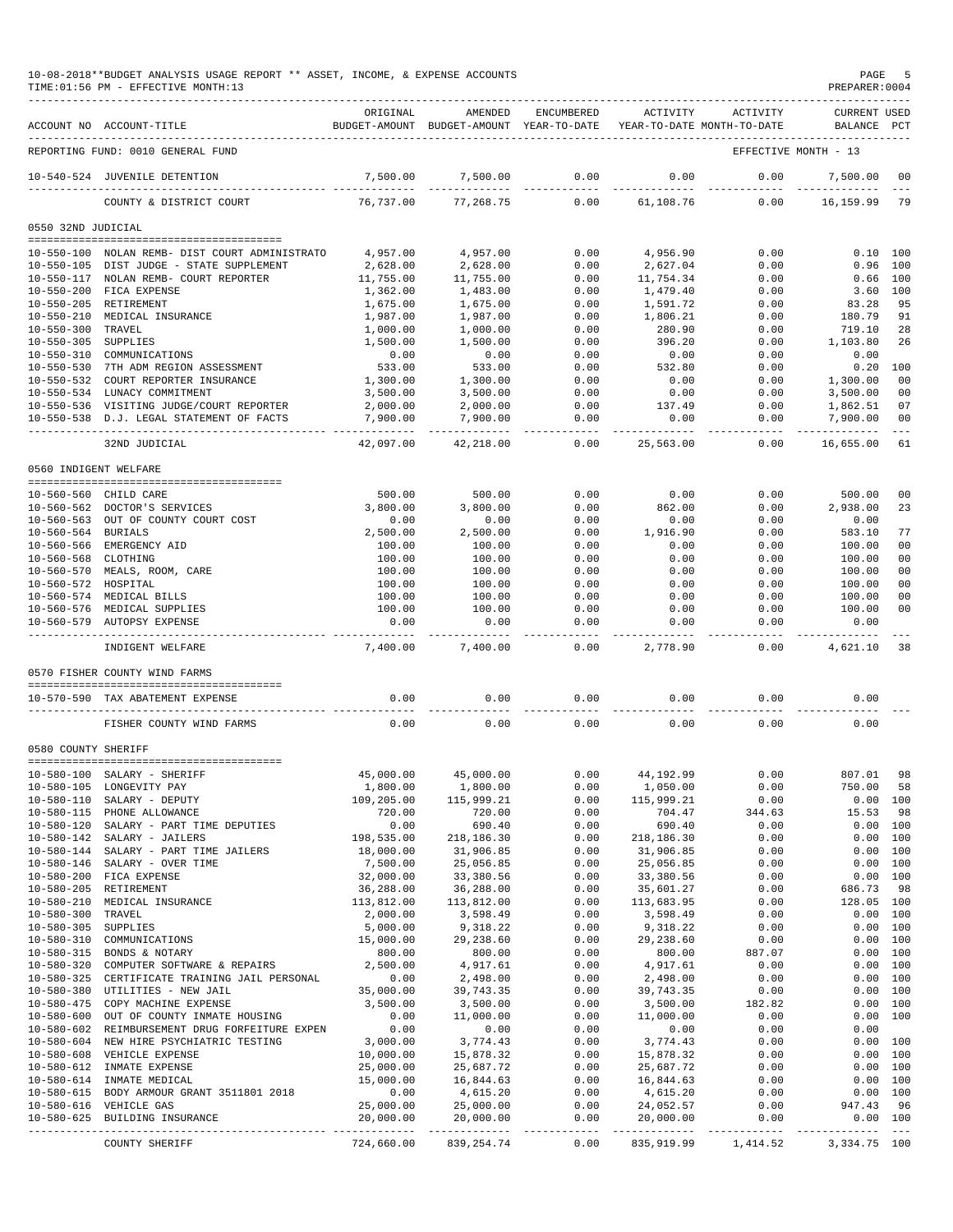|                      | 10-08-2018**BUDGET ANALYSIS USAGE REPORT ** ASSET, INCOME, & EXPENSE ACCOUNTS<br>TIME: 01:56 PM - EFFECTIVE MONTH: 13 |                           |                                       |                 |                                        |                      | PAGE<br>PREPARER: 0004             |         |
|----------------------|-----------------------------------------------------------------------------------------------------------------------|---------------------------|---------------------------------------|-----------------|----------------------------------------|----------------------|------------------------------------|---------|
|                      | ACCOUNT NO ACCOUNT-TITLE                                                                                              | ORIGINAL<br>BUDGET-AMOUNT | AMENDED<br>BUDGET-AMOUNT YEAR-TO-DATE | ENCUMBERED      | ACTIVITY<br>YEAR-TO-DATE MONTH-TO-DATE | ACTIVITY             | <b>CURRENT USED</b><br>BALANCE PCT |         |
|                      | REPORTING FUND: 0010 GENERAL FUND                                                                                     |                           |                                       |                 |                                        | EFFECTIVE MONTH - 13 |                                    |         |
| 0590 EXTENSION AGENT |                                                                                                                       |                           |                                       |                 |                                        |                      |                                    |         |
|                      |                                                                                                                       |                           |                                       |                 |                                        |                      |                                    |         |
|                      | 10-590-100 SALARY - CEA-AG                                                                                            | 13,477.00                 | 13,477.00                             | 0.00            | 13,476.32                              | 0.00                 | $0.68$ 100                         |         |
|                      | 10-590-110 ADMINISTRATIVE ASSISTANT<br>10-590-200 FICA EXPENSE                                                        | 10,000.00<br>1,785.00     | 10,014.00<br>1,797.28                 | 0.00<br>0.00    | 10,014.00<br>1,797.28                  | 0.00<br>0.00         | 0.00 100<br>0.00 100               |         |
|                      | 10-590-205 RETIREMENT                                                                                                 | 1,920.00                  | 1,920.00                              | 0.00            | 824.16                                 | 0.00                 | 1,095.84                           | 43      |
| 10-590-305 SUPPLIES  |                                                                                                                       | 2,750.00                  | 6,405.00                              | 0.00            | 6,293.83                               | 0.00                 | 111.17                             | 98      |
|                      | 10-590-310 COMMUNICATIONS                                                                                             | 1,000.00                  | 1,072.00                              | 0.00            | 1,072.00                               | 0.00                 | 0.00 100                           |         |
|                      | 10-590-640 CAR ALLOWANCE                                                                                              | 6,000.00                  | 6,000.00                              | 0.00            | 5,195.88                               | 0.00                 | 804.12                             | 87      |
|                      | 10-590-642 STOCK SHOW EXPENSE                                                                                         | 6,000.00                  | 6,000.00                              | 0.00            | 6,000.00                               | 0.00                 | $0.00$ 100                         |         |
|                      | EXTENSION AGENT                                                                                                       | 42,932.00                 | 46,685.28                             | -----<br>0.00   | 44,673.47                              | 0.00                 | ----------<br>2,011.81 96          | $- - -$ |
|                      | 0600 APPRAISAL DISTRICT                                                                                               |                           |                                       |                 |                                        |                      |                                    |         |
|                      |                                                                                                                       |                           |                                       |                 |                                        |                      |                                    |         |
|                      | 10-600-644 APPRAISAL DISTRICT FEES                                                                                    | 165,000.00                | 175,965.88                            | 0.00<br>------- | 175,965.88                             | 0.00                 | 0.00 100                           |         |
|                      | APPRAISAL DISTRICT                                                                                                    | 165,000.00                | 175,965.88                            | 0.00            | 175,965.88                             | 0.00                 | 0.00 100                           |         |
| 0605 GRANTS          |                                                                                                                       |                           |                                       |                 |                                        |                      |                                    |         |
|                      |                                                                                                                       |                           |                                       |                 |                                        |                      |                                    |         |
|                      | 10-605-646 HOMELAND SECURITY GRANT EXPENSE                                                                            | 0.00                      | 0.00                                  | 0.00            | 0.00                                   | 0.00                 | 0.00                               |         |
|                      | 10-605-648 HAVA GRANT EXPENSE                                                                                         | 0.00                      | 0.00                                  | 0.00            | 0.00                                   | 0.00                 | 0.00                               |         |
|                      | 10-605-650 SECO-(EECBG) GRANT EXPENSE<br>10-605-652 SAFE COMMUNITY GRANT EXPENSE                                      | 0.00<br>0.00              | 0.00<br>0.00                          | 0.00<br>0.00    | 0.00<br>0.00                           | 0.00<br>0.00         | 0.00<br>0.00                       |         |
|                      | <b>GRANTS</b>                                                                                                         | 0.00                      | 0.00                                  | 0.00            | 0.00                                   | 0.00                 | 0.00                               |         |
|                      |                                                                                                                       |                           |                                       |                 |                                        |                      |                                    |         |
|                      | 0610 COUNTY COURT AT LAW                                                                                              |                           |                                       |                 |                                        |                      |                                    |         |
|                      |                                                                                                                       |                           |                                       |                 |                                        |                      |                                    |         |
|                      | 10-610-654 COUNTY COURT AT LAW JUDGE EXPENSE                                                                          | 14,000.00                 | 14,000.00                             | 0.00            | 13,818.89                              | 0.00                 | 181.11                             | 99      |
|                      | COUNTY COURT AT LAW                                                                                                   | 14,000.00                 | 14,000.00                             | 0.00            | 13,818.89                              | 0.00                 | 181.11                             | 99      |
|                      | GENERAL FUND                                                                                                          |                           |                                       |                 |                                        |                      |                                    |         |
|                      | INCOME TOTALS                                                                                                         |                           | 2,643,178.00 2,681,845.50             |                 | 2,821,759.00                           | 709.40               | 139,913.50+ 105                    |         |
|                      | EXPENSE TOTALS                                                                                                        | 2,356,146.00              | 2,510,526.83                          |                 | $0.00 \quad 2,233,428.19$              | 3,634.37             | 277,098.64 89                      |         |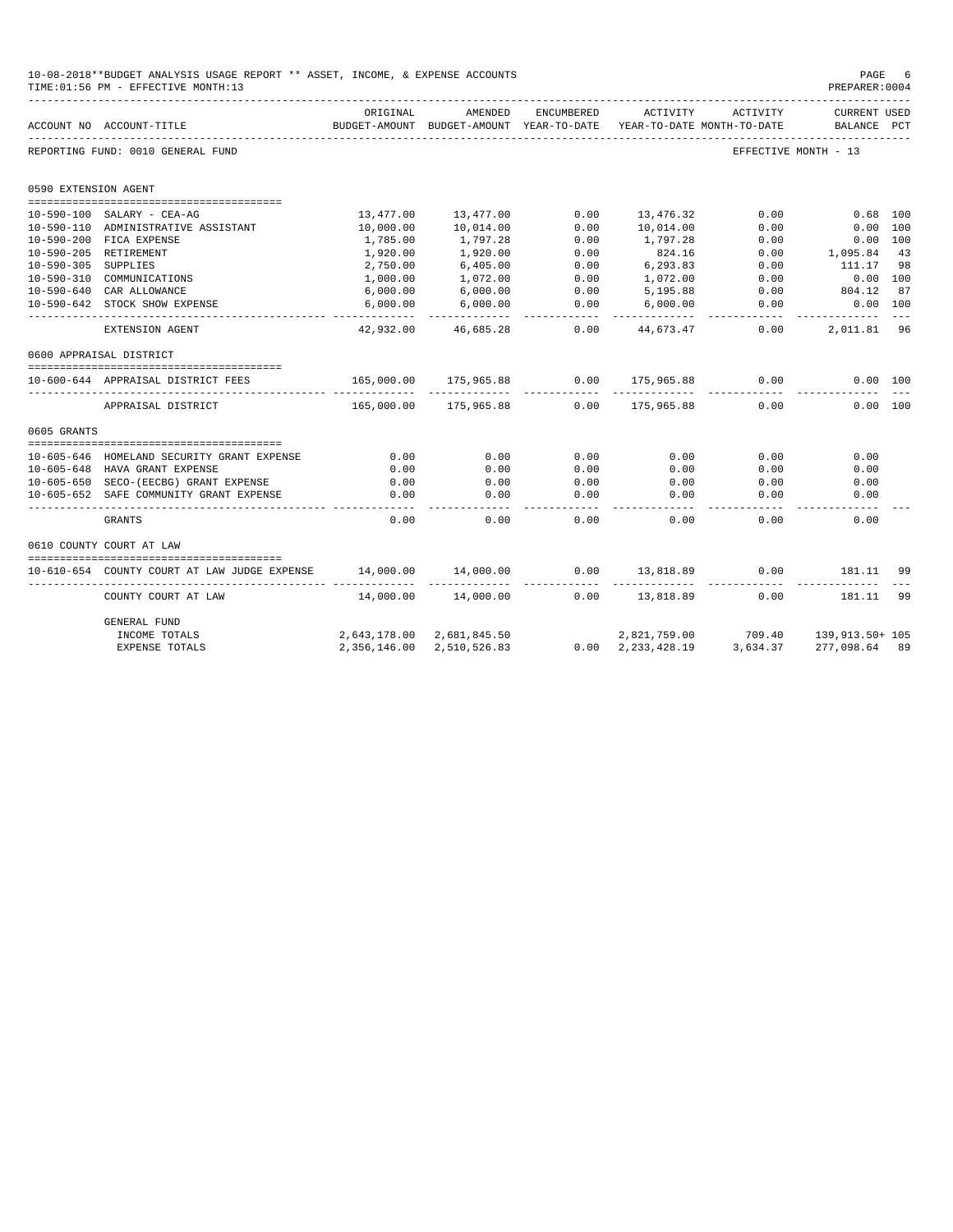|                     | 10-08-2018**BUDGET ANALYSIS USAGE REPORT ** ASSET, INCOME, & EXPENSE ACCOUNTS<br>TIME: 01:56 PM - EFFECTIVE MONTH: 13 |                           |                                                                                |               |                            |                       | PAGE<br>PREPARER: 0004      |                |
|---------------------|-----------------------------------------------------------------------------------------------------------------------|---------------------------|--------------------------------------------------------------------------------|---------------|----------------------------|-----------------------|-----------------------------|----------------|
|                     | ACCOUNT NO ACCOUNT-TITLE                                                                                              | ORIGINAL                  | AMENDED<br>BUDGET-AMOUNT BUDGET-AMOUNT YEAR-TO-DATE YEAR-TO-DATE MONTH-TO-DATE | ENCUMBERED    | <b>ACTIVITY</b>            | ACTIVITY              | CURRENT USED<br>BALANCE PCT |                |
|                     | REPORTING FUND: 0011 ROAD & BRIDGE PRECINCT 1                                                                         |                           |                                                                                |               |                            |                       | EFFECTIVE MONTH - 13        |                |
| 0100 CASH ACCOUNTS  |                                                                                                                       |                           |                                                                                |               |                            |                       |                             |                |
|                     | 11-100-100 CFC: ROAD & BRIDGE PRECINCT 1                                                                              |                           |                                                                                |               | 13,660.47                  | $316.32-$             | 11,876.92                   |                |
|                     | 11-100-185 DUE FROM I&S FUND                                                                                          |                           |                                                                                |               | 0.00                       | 0.00                  | 0.00                        |                |
|                     | 11-100-197 DUE FROM GENERAL FUND                                                                                      |                           |                                                                                |               | 0.00                       | 0.00                  | 1,860.29                    |                |
|                     | 11-100-280 DELINQUENT TAXES RECEIVABLE                                                                                |                           |                                                                                |               | 0.00                       | 0.00                  | 2,905.18<br>726.29-         |                |
|                     | 11-100-285 ALLOWANCE-UNCOLLETABLE TAXES<br>11-100-290 DUE FROM APPRAISAL DISTRICT                                     |                           |                                                                                |               | 0.00<br>0.00               | 0.00<br>0.00          | 0.00                        |                |
|                     | CASH ACCOUNTS                                                                                                         |                           |                                                                                |               | -------------<br>13,660.47 | $316.32 -$            | 15,916.10                   |                |
|                     | 0311 REVENUE ACCOUNTS                                                                                                 |                           |                                                                                |               |                            |                       |                             |                |
|                     |                                                                                                                       |                           |                                                                                |               |                            |                       |                             |                |
|                     | 11-311-100 ADVALOREM TAXES                                                                                            | 189,046.00                | 189,046.00                                                                     |               | 188,664.31                 | 0.00                  | 381.69 100                  |                |
|                     | 11-311-110 MOTOR VEHICLE REGISTRATION<br>11-311-120 GROSS WEIGHT AND AXLE FEES                                        | 47,000.00<br>14,000.00    | 47,000.00<br>14,000.00                                                         |               | 63,858.35<br>12,971.09     | 0.00<br>0.00          | 16,858.35+ 136<br>1,028.91  | 93             |
|                     | 11-311-130 LONG TERM FINANCING INCOME                                                                                 | 0.00                      | 0.00                                                                           |               | 0.00                       | 0.00                  | 0.00                        |                |
|                     | 11-311-140 BRIDGE REPAIR INSURANCE                                                                                    | 0.00                      | 0.00                                                                           |               | 0.00                       | 0.00                  | 0.00                        |                |
|                     | 11-311-145 RESERVE FEMA FUNDS                                                                                         | 0.00                      | 0.00                                                                           |               | 0.00                       | 0.00                  | 0.00                        |                |
|                     | 11-311-150 OTHER INCOME                                                                                               | 0.00                      | 0.00                                                                           |               | 13.03                      | 0.00                  | $13.03+$                    |                |
|                     | 11-311-155 RESERVE FUNDS                                                                                              | 0.00                      | 0.00                                                                           |               | 0.00                       | 0.00                  | 0.00                        |                |
|                     | 11-311-160 SALE OF FIXED ASSETS                                                                                       | 0.00                      | 0.00                                                                           |               | 0.00                       | 0.00                  | 0.00                        |                |
|                     | 11-311-165 RESERVE CERTZ FUNDS                                                                                        | 0.00                      | 745.08                                                                         |               | 116.92                     | 0.00                  | 628.16                      | 16             |
|                     | 11-311-180 INTEREST EARNED                                                                                            | 0.00                      | 0.00<br>-------------                                                          |               | 0.00<br>--------------     | 0.00<br>------------- | 0.00<br>-------------       |                |
|                     | REVENUE ACCOUNTS                                                                                                      | 250,046.00                | 250,791.08                                                                     | 0.00          | 265,623.70                 | 0.00                  | 14,832.62+ 106              |                |
|                     | 0611 EXPENSE ACCOUNTS                                                                                                 |                           |                                                                                |               |                            |                       |                             |                |
|                     | 11-611-100 SALARY - COMMISSIONER PCT 1                                                                                | 34,126.00                 | 34,126.00                                                                      | 0.00          | 34,125.52                  | 0.00                  |                             | $0.48$ 100     |
|                     | 11-611-105 LONGEVITY PAY                                                                                              | 2,100.00                  | 2,550.00                                                                       | 0.00          | 2,550.00                   | 0.00                  |                             | 0.00 100       |
|                     | 11-611-110 SALARY - ROAD FOREMAN                                                                                      | 33,573.00                 | 33,575.10                                                                      | 0.00          | 33,575.10                  | 0.00                  |                             | 0.00 100       |
|                     | 11-611-112 SALARY - ROAD HAND                                                                                         | 27,748.00                 | 27,748.00                                                                      | 0.00          | 27,347.00                  | 0.00                  | 401.00                      | -99            |
|                     | 11-611-115 PHONE ALLOWANCE                                                                                            | 360.00                    | 360.00                                                                         | 0.00          | 124.56                     | 0.00                  | 235.44                      | 35             |
|                     | 11-611-120 SALARY - PART TIME                                                                                         | 10,000.00                 | 10,000.00                                                                      | 0.00          | 9,700.00                   | 0.00                  | 300.00                      | 97             |
|                     | 11-611-200 FICA EXPENSE                                                                                               | 8,188.00                  | 8,225.49                                                                       | 0.00          | 8,225.49                   | 0.00                  |                             | 0.00 100       |
|                     | 11-611-205 RETIREMENT                                                                                                 | 8,852.00                  | 8,886.48                                                                       | 0.00          | 8,886.48                   | 0.00                  |                             | 0.00 100       |
|                     | 11-611-210 MEDICAL INSURANCE                                                                                          | 28,453.00                 | 28,453.00                                                                      | 0.00          | 27,675.00                  | 0.00                  | 778.00                      | 97             |
| 11-611-305 SUPPLIES | 11-611-300 TRAVEL & SCHOOL                                                                                            | 2,000.00<br>8,600.00      | 2,000.00<br>7,693.37                                                           | 0.00<br>0.00  | 1,978.78<br>7,315.45       | 0.00<br>316.32        | 21.22<br>377.92             | 99<br>95       |
|                     | 11-611-310 COMMUNICATIONS                                                                                             | 1,400.00                  | 1,400.00                                                                       | 0.00          | 553.60                     | 0.00                  | 846.40                      | 40             |
| 11-611-315 BONDS    |                                                                                                                       | 200.00                    | 200.00                                                                         | 0.00          | 0.00                       | 0.00                  | 200.00                      | 0 <sup>0</sup> |
|                     | 11-611-320 REPAIRS & MAINTENANCE                                                                                      | 30,000.00                 | 27,666.24                                                                      | 0.00          | 25,598.51                  | 0.00                  | 2,067.73                    | 93             |
|                     | 11-611-380 UTILITIES                                                                                                  | 2,000.00                  | 2,469.66                                                                       | 0.00          | 2,469.66                   | 0.00                  |                             | 0.00 100       |
|                     | 11-611-620 CAPITAL OUTLAY UNIT COST                                                                                   | 0.00                      | 0.00                                                                           | 0.00          | 0.00                       | 0.00                  | 0.00                        |                |
|                     | 11-611-622 CAPITAL OUTLAY (OVER 5,000)                                                                                | 20,528.00                 | 20,528.00                                                                      | 0.00          | 19,822.46                  | 0.00                  | 705.54                      | 97             |
|                     | 11-611-624 CAPITAL OUTLAY LOAN INTEREST                                                                               | 706.00                    | 706.00                                                                         | 0.00          | 705.01                     | 0.00                  | $0.99$ 100                  |                |
|                     | 11-611-700 DIESEL, OIL, AND GASOLINE                                                                                  | 25,000.00                 | 27,770.73                                                                      | 0.00          | 27,770.73                  | 0.00                  |                             | 0.00 100       |
|                     | 11-611-705 ROAD MATERIAL & CONSTRUCTION                                                                               | 8,000.00                  | 8,000.00                                                                       | 0.00          | 5,775.68                   | 0.00                  | 2,224.32                    | 72             |
|                     | 11-611-710 LOCAL MATCHING CETRZ GT                                                                                    | 0.00                      | 0.00                                                                           | 0.00          | 0.00                       | 0.00                  | 0.00                        |                |
|                     | 11-611-715 FEE REIMBURSEMENT<br>11-611-720 BRIDGE REPAIR                                                              | 0.00<br>0.00              | 0.00<br>0.00                                                                   | 0.00<br>0.00  | 0.00<br>0.00               | 0.00<br>0.00          | 0.00<br>0.00                |                |
|                     | 11-611-725 TIRES & TUBES                                                                                              | 8,000.00                  | 8,000.00                                                                       | 0.00          | 8,000.00                   | 0.00                  |                             | 0.00 100       |
|                     | 11-611-730 RESERVE MONEY                                                                                              | 0.00                      | 0.00                                                                           | 0.00          | 0.00                       | 0.00                  | 0.00                        |                |
|                     | 11-611-735 CERTZ RESERVE                                                                                              | 0.00                      | 0.00                                                                           | 0.00          | 0.00                       | 0.00                  | 0.00                        |                |
|                     | 11-611-740 FEMA RESERVE                                                                                               | 0.00                      | 0.00                                                                           | 0.00          | 0.00                       | 0.00                  | 0.00                        |                |
|                     | EXPENSE ACCOUNTS                                                                                                      | $- - - - -$<br>259,834.00 | 260,358.07                                                                     | $---$<br>0.00 | 252,199.03                 | 316.32                | 8,159.04                    | 97             |
|                     | ROAD & BRIDGE PRECINCT 1                                                                                              |                           |                                                                                |               |                            |                       |                             |                |
|                     | INCOME TOTALS                                                                                                         | 250,046.00                | 250,791.08                                                                     |               | 265,623.70                 | 0.00                  | 14,832.62+ 106              |                |
|                     | EXPENSE TOTALS                                                                                                        | 259,834.00                | 260,358.07                                                                     | 0.00          | 252,199.03                 | 316.32                | 8,159.04 97                 |                |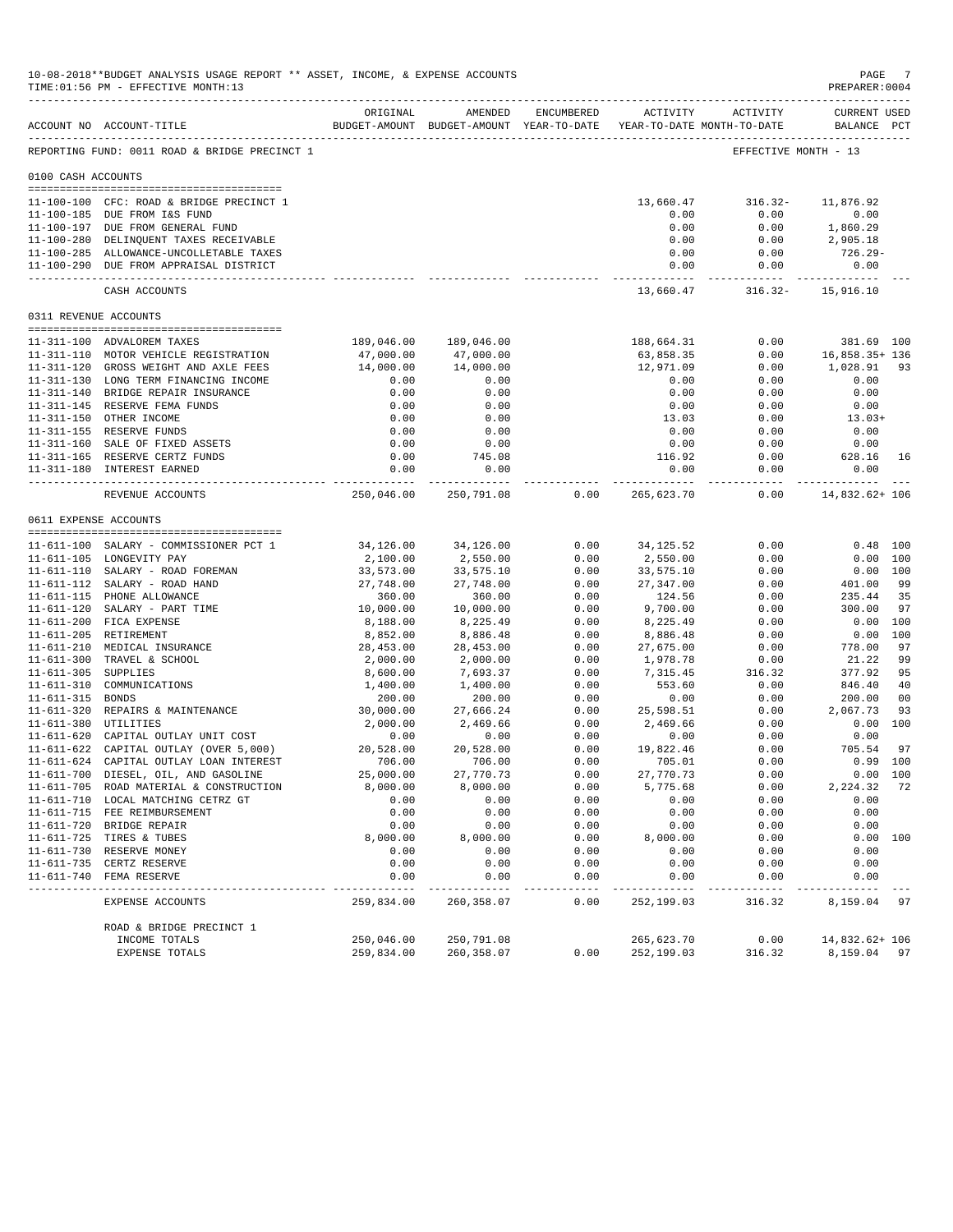|                       | 10-08-2018**BUDGET ANALYSIS USAGE REPORT ** ASSET, INCOME, & EXPENSE ACCOUNTS<br>TIME: 01:56 PM - EFFECTIVE MONTH: 13 |                         |                                                     |               |                      |                                                 | PAGE<br>PREPARER: 0004      | 8              |
|-----------------------|-----------------------------------------------------------------------------------------------------------------------|-------------------------|-----------------------------------------------------|---------------|----------------------|-------------------------------------------------|-----------------------------|----------------|
|                       | ACCOUNT NO ACCOUNT-TITLE                                                                                              | ORIGINAL                | AMENDED<br>BUDGET-AMOUNT BUDGET-AMOUNT YEAR-TO-DATE | ENCUMBERED    |                      | ACTIVITY ACTIVITY<br>YEAR-TO-DATE MONTH-TO-DATE | CURRENT USED<br>BALANCE PCT |                |
|                       | REPORTING FUND: 0012 ROAD & BRIDGE PRECINCT 2                                                                         |                         |                                                     |               |                      |                                                 | EFFECTIVE MONTH - 13        |                |
| 0100 CASH ACCOUNTS    |                                                                                                                       |                         |                                                     |               |                      |                                                 |                             |                |
|                       | 12-100-100 CFC: ROAD & BRIDGE PRECINCT 2                                                                              |                         |                                                     |               | 18,936.57            | $82.08 -$                                       | 18,537.12                   |                |
|                       | 12-100-185 DUE FROM I&S FUND<br>12-100-186 DUE FROM GENERAL FUND                                                      |                         |                                                     |               | 0.00<br>0.00         | 0.00                                            | 0.00                        |                |
|                       | 12-100-280 DELINQUENT TAXES RECEIVABLE                                                                                |                         |                                                     |               | 0.00                 | 0.00<br>0.00                                    | 474.59<br>2,905.18          |                |
|                       | 12-100-285 ALLOWANCE-UNCOLLETABLE TAXES                                                                               |                         |                                                     |               | 0.00                 | 0.00                                            | 726.29-                     |                |
|                       | 12-100-290 DUE FROM APPRAISAL DISTRICT                                                                                |                         |                                                     |               | 0.00<br>.            | 0.00                                            | 0.00                        |                |
|                       | CASH ACCOUNTS                                                                                                         |                         |                                                     |               | 18,936.57            | $82.08 -$                                       | 21,190.60                   |                |
| 0312 REVENUE ACCOUNTS |                                                                                                                       |                         |                                                     |               |                      |                                                 |                             |                |
|                       | 12-312-100 ADVALOREM TAXES                                                                                            | 189,046.00              | 189,046.00                                          |               | 189,076.12           | 0.00                                            | $30.12 + 100$               |                |
|                       | 12-312-110 MOTOR VEHICLE REGISTRATION                                                                                 | 47,000.00               | 47,000.00                                           |               | 63,858.02            | 0.00                                            | 16,858.02+ 136              |                |
|                       | 12-312-120 GROSS WEIGHT AND AXLE FEES                                                                                 | 14,000.00               | 14,000.00                                           |               | 12,971.09            | 0.00                                            | 1,028.91                    | 93             |
|                       | 12-312-130 LONG TERM FINANCING INCOME                                                                                 | 0.00                    | 0.00                                                |               | 0.00                 | 0.00                                            | 0.00                        |                |
|                       | 12-312-140 BRIDGE REPAIR INSURANCE                                                                                    | 0.00                    | 0.00                                                |               | 0.00                 | 0.00                                            | 0.00                        |                |
|                       | 12-312-145 RESERVE FEMA FUNDS                                                                                         | 0.00                    | 0.00                                                |               | 0.00                 | 0.00                                            | 0.00                        |                |
|                       | 12-312-150 OTHER INCOME                                                                                               | 0.00                    | 0.00                                                |               | 13.03                | 0.00                                            | $13.03+$                    |                |
|                       | 12-312-155 RESERVE FUNDS                                                                                              | 0.00                    | 0.00                                                |               | 0.00                 | 0.00                                            | 0.00                        |                |
|                       | 12-312-160 SALE OF FIXED ASSETS                                                                                       | 0.00                    | 0.00                                                |               | 0.00                 | 0.00                                            | 0.00                        |                |
|                       | 12-312-165 RESERVE CERTZ FUNDS<br>12-312-180 INTEREST EARNED                                                          | 0.00<br>0.00            | 0.00<br>0.00                                        |               | 3,042.74<br>0.00     | 0.00<br>0.00                                    | $3,042.74+$<br>0.00         |                |
|                       |                                                                                                                       | .                       | ------------                                        |               | ____________         | ------------                                    | ___________                 |                |
|                       | REVENUE ACCOUNTS                                                                                                      | 250,046.00              | 250,046.00                                          | 0.00          | 268,961.00           | 0.00                                            | 18,915.00+ 108              |                |
| 0612 EXPENSE ACCOUNTS |                                                                                                                       |                         |                                                     |               |                      |                                                 |                             |                |
|                       | 12-612-100 SALARY - COMMISSIONER PCT 2                                                                                | 34,126.00               | 34,126.00                                           | 0.00          | 34, 125.52           | 0.00                                            | $0.48$ 100                  |                |
|                       | 12-612-105 LONGEVITY PAY                                                                                              | 1,200.00                | 1,500.00                                            | 0.00          | 1,500.00             | 0.00                                            |                             | 0.00 100       |
|                       | 12-612-110 SALARY - ROAD FOREMAN                                                                                      | 33,573.00               | 33,573.00                                           | 0.00          | 25,827.00            | 0.00                                            | 7,746.00                    | 77             |
|                       | 12-612-112 SALARY - ROAD HAND                                                                                         | 27,748.00               | 27,748.00                                           | 0.00          | 18, 142. 40          | 0.00                                            | 9,605.60                    | 65             |
|                       | 12-612-115 PHONE ALLOWANCE                                                                                            | 720.00                  | 720.00                                              | 0.00          | 0.00                 | 0.00                                            | 720.00                      | 0 <sub>0</sub> |
|                       | 12-612-120 SALARY - PART TIME                                                                                         | 10,000.00               | 42,071.20                                           | 0.00          | 42,071.20            | 0.00                                            | 0.00 100                    |                |
|                       | 12-612-200 FICA EXPENSE                                                                                               | 8,113.00                | 9,071.93                                            | 0.00          | 9,071.93             | 0.00                                            | 0.00 100                    |                |
|                       | 12-612-205 RETIREMENT                                                                                                 | 8,777.00                | 8,777.00                                            | 0.00          | 8,704.35             | 0.00                                            | 72.65                       | 99             |
|                       | 12-612-210 MEDICAL INSURANCE                                                                                          | 28,453.00               | 28,453.00                                           | 0.00          | 25, 192. 25          | 0.00                                            | 3,260.75                    | 89             |
| $12 - 612 - 305$      | 12-612-300 TRAVEL & SCHOOL<br>SUPPLIES                                                                                | 2,000.00<br>8,600.00    | 2,013.28<br>8,589.77                                | 0.00<br>0.00  | 2,013.28<br>8,585.75 | 0.00<br>11.28                                   | 0.00 100                    | 4.02 100       |
| 12-612-310            | COMMUNICATIONS                                                                                                        | 1,400.00                | 1,400.00                                            | 0.00          | 771.67               | 0.00                                            | 628.33                      | 55             |
| 12-612-315 BONDS      |                                                                                                                       | 0.00                    | 0.00                                                | 0.00          | 0.00                 | 0.00                                            | 0.00                        |                |
|                       | 12-612-320 REPAIRS & MAINTENANCE                                                                                      | 30,000.00               | 29,984.58                                           | 0.00          | 29,977.08            | 0.00                                            | 7.50 100                    |                |
| 12-612-380 UTILITIES  |                                                                                                                       | 2,000.00                | 2,435.29                                            | 0.00          | 2,435.29             | 0.00                                            |                             | 0.00 100       |
|                       | 12-612-620 CAPITAL OUTLAY UNIT COST                                                                                   | 0.00                    | 0.00                                                | 0.00          | 0.00                 | 0.00                                            | 0.00                        |                |
|                       | 12-612-622 CAPITAL OUTLAY (OVER 5,000)                                                                                | 29,774.00               | 29,774.00                                           | 0.00          | 29,774.00            | 0.00                                            |                             | 0.00 100       |
|                       | 12-612-624 CAPITAL OUTLAY LOAN INTEREST                                                                               | 0.00                    | 0.00                                                | 0.00          | 0.00                 | 0.00                                            | 0.00                        |                |
|                       | 12-612-700 DIESEL, OIL, AND GASOLINE                                                                                  | 25,000.00               | 31,187.63                                           | 0.00          | 31, 187.63           | 0.00                                            |                             | 0.00 100       |
|                       | 12-612-705 ROAD MATERIAL & CONSTRUCTION                                                                               | 8,000.00                | 8,000.00                                            | 0.00          | 7,546.52             | 70.80                                           | 453.48                      | 94             |
|                       | 12-612-710 LOCAL MATCHING CETRZ GT                                                                                    | 0.00                    | 0.00                                                | 0.00          | 0.00                 | 0.00                                            | 0.00                        |                |
|                       | 12-612-715 FEE REIMBURSEMENT<br>12-612-720 BRIDGE REPAIR                                                              | 0.00<br>0.00            | 0.00<br>0.00                                        | 0.00<br>0.00  | 0.00<br>0.00         | 0.00<br>0.00                                    | 0.00<br>0.00                |                |
|                       | 12-612-725 TIRES & TUBES                                                                                              | 8,000.00                | 14, 416.38                                          | 0.00          | 14, 416.38           | 0.00                                            |                             | 0.00 100       |
|                       | 12-612-730 RESERVE MONEY                                                                                              | 0.00                    | 0.00                                                | 0.00          | 0.00                 | 0.00                                            | 0.00                        |                |
|                       | 12-612-735 CERTZ RESERVE                                                                                              | 0.00                    | 0.00                                                | 0.00          | 0.00                 | 0.00                                            | 0.00                        |                |
|                       | 12-612-740 FEMA RESERVE                                                                                               | 0.00                    | 0.00                                                | 0.00          | 0.00                 | 0.00                                            | 0.00                        |                |
|                       | EXPENSE ACCOUNTS                                                                                                      | ---------<br>267,484.00 | 313,841.06                                          | $---$<br>0.00 | 291,342.25           | 82.08                                           | 22,498.81                   | 93             |
|                       | ROAD & BRIDGE PRECINCT 2                                                                                              |                         |                                                     |               |                      |                                                 |                             |                |
|                       | INCOME TOTALS                                                                                                         | 250,046.00              | 250,046.00                                          |               | 268,961.00           | 0.00                                            | 18,915.00+ 108              |                |
|                       | <b>EXPENSE TOTALS</b>                                                                                                 | 267,484.00              | 313,841.06                                          | 0.00          | 291,342.25           | 82.08                                           | 22, 498.81 93               |                |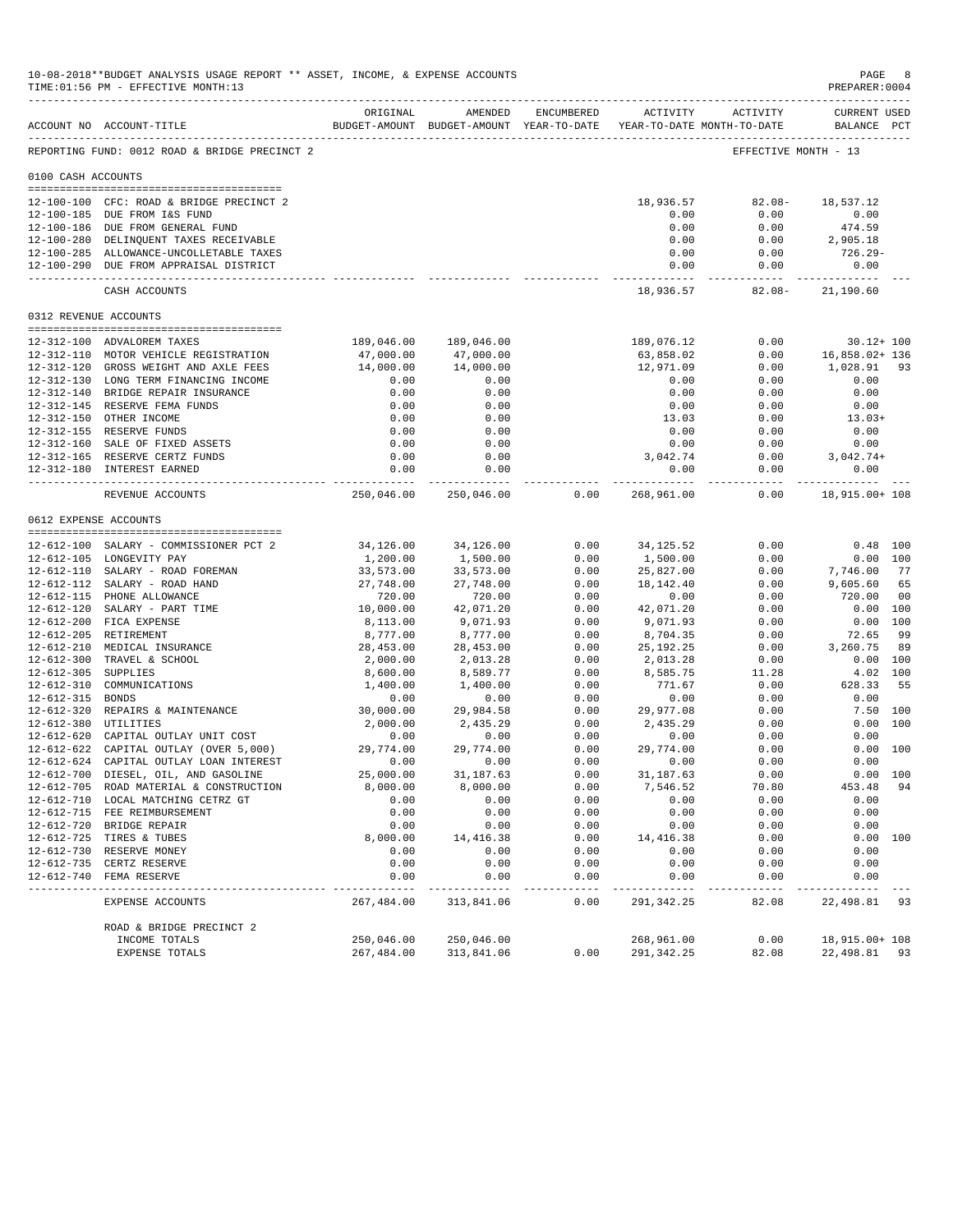|                       | 10-08-2018**BUDGET ANALYSIS USAGE REPORT ** ASSET, INCOME, & EXPENSE ACCOUNTS<br>TIME: 01:56 PM - EFFECTIVE MONTH: 13 |                         |                                                                                |              |                            |                      | PAGE<br>PREPARER: 0004       | -9                   |
|-----------------------|-----------------------------------------------------------------------------------------------------------------------|-------------------------|--------------------------------------------------------------------------------|--------------|----------------------------|----------------------|------------------------------|----------------------|
|                       | ACCOUNT NO ACCOUNT-TITLE                                                                                              | ORIGINAL                | AMENDED<br>BUDGET-AMOUNT BUDGET-AMOUNT YEAR-TO-DATE YEAR-TO-DATE MONTH-TO-DATE | ENCUMBERED   |                            | ACTIVITY ACTIVITY    | CURRENT USED<br>BALANCE PCT  |                      |
|                       | REPORTING FUND: 0013 ROAD & BRIDGE PRECINCT 3                                                                         |                         |                                                                                |              |                            |                      | EFFECTIVE MONTH - 13         |                      |
| 0100 CASH ACCOUNTS    |                                                                                                                       |                         |                                                                                |              |                            |                      |                              |                      |
|                       | 13-100-100 CFC: ROAD & BRIDGE PRECINCT 3                                                                              |                         |                                                                                |              | 14,058.57                  | 0.00                 | 13,583.98                    |                      |
|                       | 13-100-185 DUE FROM I&S FUND                                                                                          |                         |                                                                                |              | 0.00                       | 0.00                 | 0.00                         |                      |
|                       | 13-100-186 DUE TO GENERAL FUND                                                                                        |                         |                                                                                |              | 0.00                       | 0.00                 | 474.59                       |                      |
|                       | 13-100-280 DELINQUENT TAXES RECEIVABLE                                                                                |                         |                                                                                |              | 0.00                       | 0.00                 | 2,905.18                     |                      |
|                       | 13-100-285 ALLOWANCE-UNCOLLETABLE TAXES<br>13-100-290 DUE FROM APPRAISAL DISTRICT                                     |                         |                                                                                |              | 0.00<br>0.00               | 0.00<br>0.00         | 726.29-<br>0.00              |                      |
|                       | CASH ACCOUNTS                                                                                                         |                         |                                                                                |              | -------------<br>14,058.57 | 0.00                 | 16,237.46                    |                      |
| 0313 REVENUE ACCOUNTS |                                                                                                                       |                         |                                                                                |              |                            |                      |                              |                      |
|                       |                                                                                                                       |                         |                                                                                |              |                            |                      |                              |                      |
|                       | 13-313-100 ADVALOREM TAXES<br>13-313-110 MOTOR VEHICLE REGISTRATION                                                   | 189,046.00<br>47,000.00 | 189,046.00<br>47,000.00                                                        |              | 188,521.02<br>63,858.07    | 0.00<br>0.00         | 524.98 100<br>16,858.07+ 136 |                      |
|                       | 13-313-120 GROSS WEIGHT AND AXLE FEES                                                                                 | 14,000.00               | 14,000.00                                                                      |              | 12,971.08                  | 0.00                 | 1,028.92                     | 93                   |
|                       | 13-313-130 LONG TERM FINANCING INCOME                                                                                 | 0.00                    | 0.00                                                                           |              | 0.00                       | 0.00                 | 0.00                         |                      |
|                       | 13-313-140 BRIDGE REPAIR INSURANCE                                                                                    | 0.00                    | 0.00                                                                           |              | 0.00                       | 0.00                 | 0.00                         |                      |
|                       | 13-313-145 RESERVE FEMA FUNDS                                                                                         | 0.00                    | 0.00                                                                           |              | 0.00                       | 0.00                 | 0.00                         |                      |
|                       | 13-313-150 OTHER INCOME                                                                                               | 0.00                    | 0.00                                                                           |              | 13.03                      | 0.00                 | $13.03+$                     |                      |
|                       | 13-313-155 RESERVE FUNDS                                                                                              | 0.00                    | 0.00                                                                           |              | 0.00                       | 0.00                 | 0.00                         |                      |
|                       | 13-313-160 SALE OF FIXED ASSETS                                                                                       | 0.00                    | 0.00                                                                           |              | 0.00                       | 0.00                 | 0.00                         |                      |
|                       | 13-313-165 RESERVE CERTZ FUNDS                                                                                        | 0.00                    | 0.00                                                                           |              | 580.08                     | 0.00                 | 580.08+                      |                      |
|                       | 13-313-180 INTEREST EARNED                                                                                            | 0.00                    | 0.00<br>______________                                                         |              | 0.00<br>-------------      | 0.00<br>------------ | 0.00<br>--------------       |                      |
|                       | REVENUE ACCOUNTS                                                                                                      | 250,046.00              | 250,046.00                                                                     | 0.00         | 265,943.28                 | 0.00                 | 15,897.28+ 106               |                      |
| 0613 EXPENSE ACCOUNTS |                                                                                                                       |                         |                                                                                |              |                            |                      |                              |                      |
|                       | 13-613-100 SALARY - COMMISSIONER PCT 3                                                                                | 34,126.00               | 34,126.00                                                                      | 0.00         | 34, 125.52                 | 0.00                 |                              | $0.48$ 100           |
|                       | 13-613-105 LONGEVITY PAY                                                                                              | 1,800.00                | 2,100.00                                                                       | 0.00         | 2,100.00                   | 0.00                 |                              | 0.00 100             |
|                       | 13-613-110 SALARY - ROAD FOREMAN                                                                                      | 33,573.00               | 33,575.10                                                                      | 0.00         | 33,575.10                  | 0.00                 |                              | 0.00 100             |
|                       | 13-613-112 SALARY - ROAD HAND                                                                                         | 27,748.00               | 27,748.00                                                                      | 0.00         | 20,735.95                  | 0.00                 | 7,012.05                     | 75                   |
|                       | 13-613-115 PHONE ALLOWANCE                                                                                            | 720.00                  | 720.00                                                                         | 0.00         | 0.00                       | 0.00                 | 720.00                       | 0 <sub>0</sub>       |
|                       | 13-613-120 SALARY - PART TIME                                                                                         | 10,000.00               | 10,000.00                                                                      | 0.00         | 7,720.00                   | 0.00                 | 2,280.00                     | 77                   |
|                       | 13-613-200 FICA EXPENSE                                                                                               | 8,232.00                | 8,232.00                                                                       | 0.00         | 7,501.30                   | 0.00                 | 730.70                       | 91                   |
|                       | 13-613-205 RETIREMENT                                                                                                 | 8,865.00                | 8,865.00                                                                       | 0.00         | 8,104.12                   | 0.00                 | 760.88                       | 91                   |
|                       | 13-613-210 MEDICAL INSURANCE                                                                                          | 28,453.00               | 28,453.00                                                                      | 0.00         | 25,830.00                  | 0.00                 | 2,623.00                     | 91                   |
| 13-613-305 SUPPLIES   | 13-613-300 TRAVEL & SCHOOL                                                                                            | 2,000.00<br>8,600.00    | 2,000.00<br>5,676.06                                                           | 0.00<br>0.00 | 2,000.00<br>5,676.06       | 0.00<br>0.00         |                              | 0.00 100<br>0.00 100 |
|                       | 13-613-310 COMMUNICATIONS                                                                                             | 1,400.00                | 1,478.49                                                                       | 0.00         | 1,478.49                   | 0.00                 |                              | 0.00 100             |
| 13-613-315 BONDS      |                                                                                                                       | 200.00                  | 200.00                                                                         | 0.00         | 148.41                     | 0.00                 | 51.59                        | 74                   |
|                       | 13-613-320 REPAIRS & MAINTENANCE                                                                                      | 30,000.00               | 45,030.57                                                                      | 0.00         | 45,030.57                  | 0.00                 |                              | 0.00 100             |
| 13-613-380 UTILITIES  |                                                                                                                       | 2,000.00                | 2,000.00                                                                       | 0.00         | 1,269.41                   | 0.00                 | 730.59                       | 63                   |
|                       | 13-613-620 CAPITAL OUTLAY UNIT COST                                                                                   | 0.00                    | 0.00                                                                           | 0.00         | 0.00                       | 0.00                 | 0.00                         |                      |
|                       | 13-613-622 CAPITAL OUTLAY (OVER 5,000)                                                                                | 90,740.00               | 90,740.00                                                                      | 0.00         | 90,739.07                  | 0.00                 |                              | $0.93$ 100           |
|                       | 13-613-624 CAPITAL OUTLAY LOAN INTEREST                                                                               | 2,443.00                | 2,443.00                                                                       | 0.00         | 2,431.97                   | 0.00                 | 11.03 100                    |                      |
|                       | 13-613-700 DIESEL, OIL, AND GASOLINE                                                                                  | 25,000.00               | 27,830.70                                                                      | 0.00         | 27,830.70                  | 0.00                 |                              | 0.00 100             |
|                       | 13-613-705 ROAD MATERIAL & CONSTRUCTION<br>13-613-710 LOCAL MATCHING CETRZ GT                                         | 8,000.00                | 8,000.00                                                                       | 0.00         | 7,448.03                   | 0.00                 | 551.97                       | 93                   |
|                       | 13-613-715 FEE REIMBURSEMENT                                                                                          | 0.00<br>0.00            | 0.00<br>0.00                                                                   | 0.00<br>0.00 | 0.00<br>0.00               | 0.00<br>0.00         | 0.00<br>0.00                 |                      |
|                       | 13-613-720 BRIDGE REPAIR                                                                                              | 0.00                    | 0.00                                                                           | 0.00         | 0.00                       | 0.00                 | 0.00                         |                      |
|                       | 13-613-725 TIRES & TUBES                                                                                              | 8,000.00                | 8,000.00                                                                       | 0.00         | 7,944.87                   | 0.00                 | 55.13                        | 99                   |
|                       | 13-613-730 RESERVE MONEY                                                                                              | 0.00                    | 0.00                                                                           | 0.00         | 0.00                       | 0.00                 | 0.00                         |                      |
| $13 - 613 - 735$      | CERTZ RESERVE                                                                                                         | 0.00                    | 0.00                                                                           | 0.00         | 0.00                       | 0.00                 | 0.00                         |                      |
|                       | 13-613-740 FEMA RESERVE                                                                                               | 0.00<br>----            | 0.00                                                                           | 0.00         | 0.00                       | 0.00                 | 0.00                         |                      |
|                       | EXPENSE ACCOUNTS                                                                                                      | 331,900.00              | 347,217.92                                                                     | 0.00         | 331,689.57                 | 0.00                 | 15,528.35                    | 96                   |
|                       | ROAD & BRIDGE PRECINCT 3                                                                                              |                         |                                                                                |              |                            |                      |                              |                      |
|                       | INCOME TOTALS                                                                                                         | 250,046.00              | 250,046.00                                                                     |              | 265, 943. 28               | 0.00                 | 15,897.28+ 106               |                      |
|                       | EXPENSE TOTALS                                                                                                        | 331,900.00              | 347,217.92                                                                     | 0.00         | 331,689.57                 | 0.00                 | 15,528.35 96                 |                      |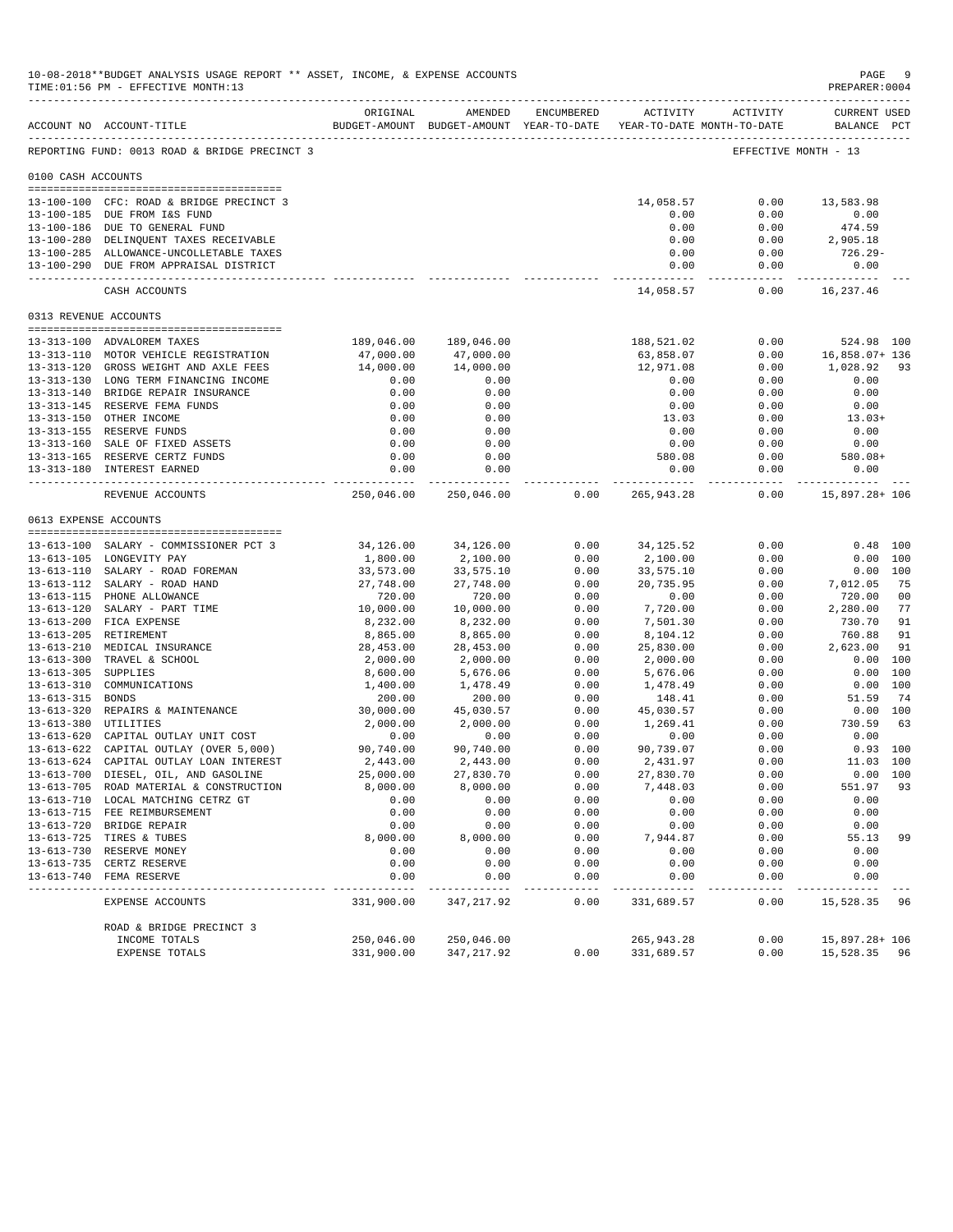|                     | 10-08-2018**BUDGET ANALYSIS USAGE REPORT ** ASSET, INCOME, & EXPENSE ACCOUNTS<br>TIME: 01:56 PM - EFFECTIVE MONTH: 13 |                     |                                    |              |                                                                     |                      | PAGE 10<br>PREPARER: 0004    |     |
|---------------------|-----------------------------------------------------------------------------------------------------------------------|---------------------|------------------------------------|--------------|---------------------------------------------------------------------|----------------------|------------------------------|-----|
|                     |                                                                                                                       | ORIGINAL            | AMENDED                            |              | ENCUMBERED ACTIVITY ACTIVITY                                        |                      | CURRENT USED                 |     |
|                     | ACCOUNT NO ACCOUNT-TITLE                                                                                              |                     |                                    |              | BUDGET-AMOUNT BUDGET-AMOUNT YEAR-TO-DATE YEAR-TO-DATE MONTH-TO-DATE |                      | BALANCE PCT                  |     |
|                     | REPORTING FUND: 0014 ROAD & BRIDGE PRECINCT 4                                                                         |                     |                                    |              |                                                                     | EFFECTIVE MONTH - 13 |                              |     |
| 0100 CASH ACCOUNTS  |                                                                                                                       |                     |                                    |              |                                                                     |                      |                              |     |
|                     | 14-100-100 CFC: ROAD & BRIDGE PRECINCT 4                                                                              |                     |                                    |              | 22,183.42-                                                          | 679.04-              | $5,353.47-$                  |     |
|                     | 14-100-185 DUE FROM I&S FUND                                                                                          |                     |                                    |              | 0.00                                                                | 0.00                 | 0.00                         |     |
|                     | 14-100-186 DUE FROM GENERAL FUND                                                                                      |                     |                                    |              | 0.00                                                                | 0.00                 | 474.59                       |     |
|                     | 14-100-280 DELINQUENT TAXES RECEIVABLE                                                                                |                     |                                    |              | 0.00                                                                | 0.00                 | 2,905.18                     |     |
|                     | 14-100-285 ALLOWANCE-UNCOLLETABLE TAXES                                                                               |                     |                                    |              | 0.00                                                                | 0.00                 | 726.29-                      |     |
|                     | 14-100-290 DUE FROM APPRAISAL DISTRICT                                                                                |                     |                                    |              | 0.00<br>------------                                                | 0.00<br>-----------  | 0.00<br>------------         |     |
|                     | CASH ACCOUNTS                                                                                                         |                     |                                    |              | 22,183.42-                                                          | $679.04-$            | $2,699.99-$                  |     |
|                     | 0314 REVENUE ACCOUNTS                                                                                                 |                     |                                    |              |                                                                     |                      |                              |     |
|                     |                                                                                                                       |                     |                                    |              |                                                                     |                      |                              |     |
|                     | 14-314-100 ADVALOREM TAXES<br>14-314-110 MOTOR VEHICLE REGISTRATION                                                   | 47,000.00           | 189,046.00 189,046.00<br>47,000.00 |              | 188,520.99<br>63,857.82                                             | 0.00<br>0.00         | 525.01 100<br>16,857.82+ 136 |     |
|                     | 14-314-120 GROSS WEIGHT AND AXLE FEES                                                                                 | 14,000.00           | 14,000.00                          |              | 12,971.07                                                           | 0.00                 | 1,028.93                     | 93  |
|                     | 14-314-130 LONG TERM FINANCING INCOME                                                                                 | 0.00                | 0.00                               |              | 0.00                                                                | 0.00                 | 0.00                         |     |
|                     | 14-314-140 BRIDGE REPAIR INSURANCE                                                                                    | 0.00                | 0.00                               |              | 0.00                                                                | 0.00                 | 0.00                         |     |
|                     | 14-314-145 RESERVE FEMA FUNDS                                                                                         | 0.00                | 0.00                               |              | 0.00                                                                | 0.00                 | 0.00                         |     |
|                     | 14-314-150 OTHER INCOME                                                                                               | 0.00                | 0.00                               |              | 13.03                                                               | 0.00                 | $13.03+$                     |     |
|                     | 14-314-155 RESERVE FUNDS                                                                                              | 0.00                | 0.00                               |              | 0.00                                                                | 0.00                 | 0.00                         |     |
|                     | 14-314-160 SALE OF FIXED ASSETS                                                                                       | 0.00                | 0.00                               |              | 0.00                                                                | 0.00                 | 0.00                         |     |
|                     | 14-314-165 RESERVE CERTZ FUNDS                                                                                        | 0.00                | 0.00                               |              | 9,668.89                                                            | 0.00                 | $9,668.89+$                  |     |
|                     | 14-314-180 INTEREST EARNED                                                                                            | 0.00<br>----------- | 0.00<br>------------               |              | 0.00                                                                | 0.00                 | 0.00<br>----------           |     |
|                     | REVENUE ACCOUNTS                                                                                                      |                     | 250,046.00 250,046.00              | 0.00         | 275,031.80                                                          | 0.00                 | 24,985.80+ 110               |     |
|                     | 0614 EXPENSE ACCOUNTS                                                                                                 |                     |                                    |              |                                                                     |                      |                              |     |
|                     |                                                                                                                       |                     |                                    |              |                                                                     |                      |                              |     |
|                     | 14-614-100 SALARY - COMMISSIONER PCT 4                                                                                | 34,126.00           | 34,126.00                          | 0.00         | 34,125.52                                                           | 0.00                 | $0.48$ 100                   |     |
|                     | 14-614-105 LONGEVITY PAY                                                                                              | 2,400.00            | 2,700.00                           | 0.00         | 2,700.00                                                            | 0.00                 | 0.00 100                     |     |
|                     | 14-614-110 SALARY - ROAD FOREMAN<br>14-614-112 SALARY - ROAD HAND                                                     | 57,996.00<br>0.00   | 61,597.44<br>0.00                  | 0.00<br>0.00 | 61,597.44                                                           | 0.00                 | 0.00 100<br>0.00             |     |
|                     | 14-614-115 PHONE ALLOWANCE                                                                                            | 720.00              | 720.00                             | 0.00         | 0.00<br>649.27                                                      | 0.00<br>649.27       | 70.73                        | -90 |
|                     | 14-614-120 SALARY - PART TIME                                                                                         | 10,000.00           | 17,466.42                          | 0.00         | 14,760.00                                                           | 0.00                 | 2,706.42                     | 85  |
|                     | 14-614-200 FICA EXPENSE                                                                                               | 8,304.00            | 8,839.18                           | 0.00         | 8,839.18                                                            | 0.00                 | 0.00 100                     |     |
|                     | 14-614-205 RETIREMENT                                                                                                 | 8,858.00            | 8,946.35                           | 0.00         | 8,946.35                                                            | 0.00                 | 0.00 100                     |     |
|                     | 14-614-210 MEDICAL INSURANCE                                                                                          | 28,453.00           | 28,453.00                          | 0.00         | 18,977.08                                                           | 0.00                 | 9,475.92 67                  |     |
|                     | 14-614-300 TRAVEL & SCHOOL                                                                                            | 2,000.00            | 2,000.00                           | 0.00         | 2,000.00                                                            | 0.00                 | 0.00 100                     |     |
| 14-614-305 SUPPLIES |                                                                                                                       | 8,600.00            | 8,600.00                           | 0.00         | 8,429.81                                                            | 29.77                | 170.19                       | -98 |
|                     | 14-614-310 COMMUNICATIONS                                                                                             | 1,400.00            | 1,400.00                           | 0.00         | 1,291.27                                                            | 0.00                 | 108.73                       | 92  |
|                     | 14-614-320 REPAIRS & MAINTENANCE                                                                                      | 30,000.00           | 55,561.67                          | 0.00         | 55,561.67                                                           | 0.00                 | 0.00 100                     |     |
|                     | 14-614-380 UTILITIES                                                                                                  | 2,000.00            | 2,000.00                           | 0.00         | 630.00                                                              | 0.00                 | 1,370.00                     | 32  |
|                     | 14-614-620 CAPITAL OUTLAY UNIT COST                                                                                   | 0.00                | 0.00                               | 0.00         | 0.00                                                                | 0.00                 | 0.00                         |     |
|                     | 14-614-622 CAPITAL OUTLAY (OVER 5,000)                                                                                | 41,288.00           | 84,650.15                          | 0.00         | 84,650.15                                                           | 0.00                 | 0.00 100                     |     |
|                     | 14-614-624 CAPITAL OUTLAY LOAN INTEREST                                                                               | 1,863.00            | 0.85                               | 0.00         | 0.00                                                                | 0.00                 | 0.85                         | 00  |
|                     | 14-614-700 DIESEL, OIL, AND GASOLINE                                                                                  | 25,000.00           | 37,837.02                          | 0.00         | 37,837.02                                                           | 0.00                 | 0.00 100                     |     |
|                     | 14-614-705 ROAD MATERIAL & CONSTRUCTION                                                                               | 8,000.00            | 10,000.00                          | 0.00         | 10,000.00                                                           | 0.00                 | 0.00 100                     |     |
|                     | 14-614-710 LOCAL MATCHING CETRZ GT<br>14-614-715 FEE REIMBURSEMENT                                                    | 0.00<br>0.00        | 0.00<br>0.00                       | 0.00<br>0.00 | 0.00<br>0.00                                                        | 0.00<br>0.00         | 0.00<br>0.00                 |     |
|                     | 14-614-720 BRIDGE REPAIR                                                                                              | 0.00                | 0.00                               | 0.00         | 0.00                                                                | 0.00                 | 0.00                         |     |
|                     | 14-614-725 TIRES & TUBES                                                                                              | 8,000.00            | 6,491.82                           | 0.00         | 6,305.48                                                            | 0.00                 | 186.34                       | 97  |
|                     | 14-614-730 FEMA EXPENSE                                                                                               | 0.00                | 0.00                               | 0.00         | 0.00                                                                | 0.00                 | 0.00                         |     |
|                     | 14-614-735 CERTZ RESERVE                                                                                              | 0.00                | 0.00                               | 0.00         | 0.00                                                                | 0.00                 | 0.00                         |     |
| $14 - 614 - 740$    | FEMA RESERVE                                                                                                          | 0.00                | 0.00                               | 0.00         | 0.00                                                                | 0.00                 | 0.00                         |     |
|                     | EXPENSE ACCOUNTS                                                                                                      | 279,008.00          | 371,389.90                         | 0.00         | 357,300.24                                                          | 679.04               | 14,089.66                    | 96  |
|                     | ROAD & BRIDGE PRECINCT 4                                                                                              |                     |                                    |              |                                                                     |                      |                              |     |
|                     | INCOME TOTALS                                                                                                         | 250,046.00          | 250,046.00                         |              | 275,031.80                                                          | 0.00                 | 24,985.80+ 110               |     |
|                     | EXPENSE TOTALS                                                                                                        | 279,008.00          | 371,389.90                         | 0.00         | 357,300.24                                                          | 679.04               | 14,089.66 96                 |     |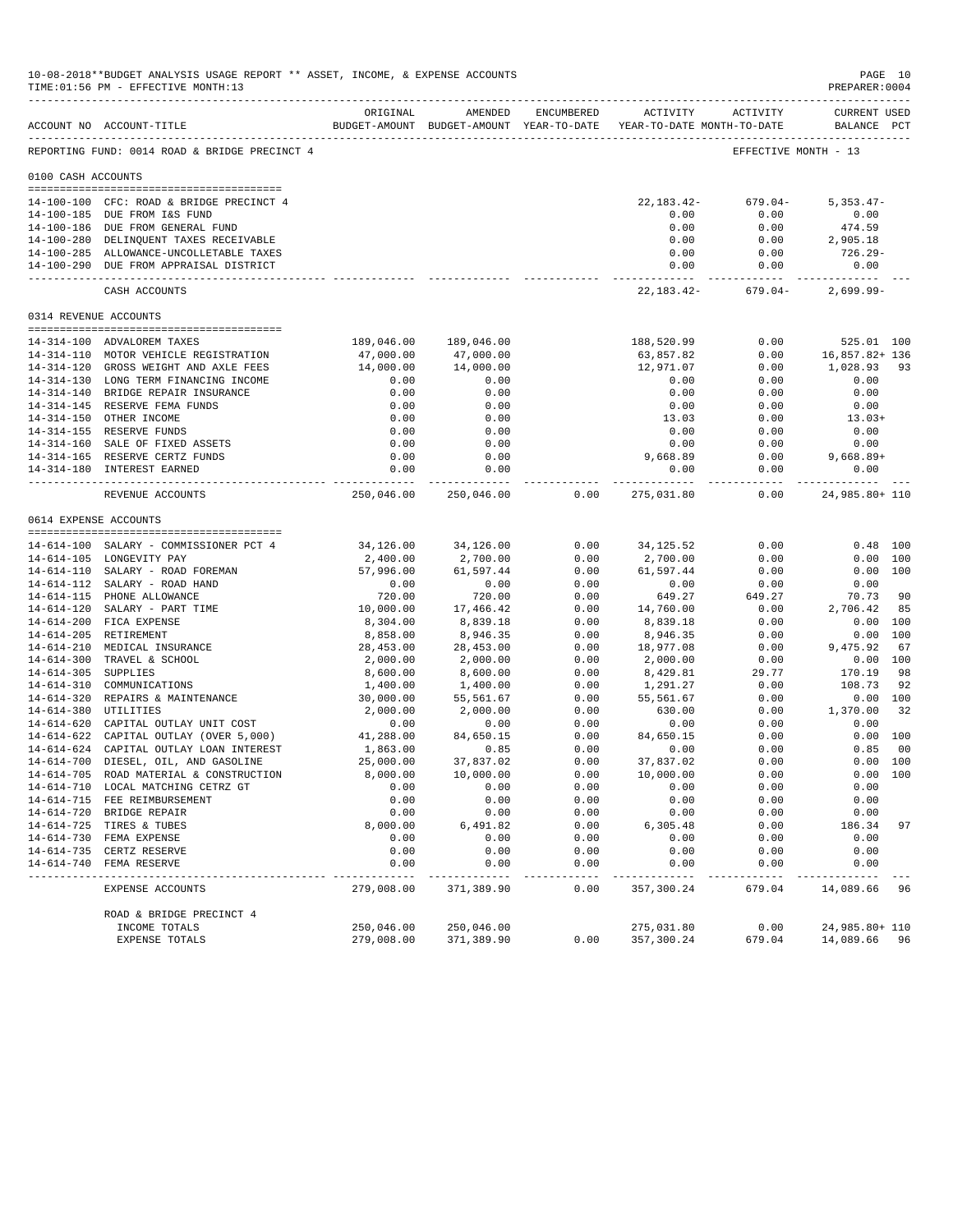| 10-08-2018**BUDGET ANALYSIS USAGE REPORT ** ASSET, INCOME, & EXPENSE ACCOUNTS<br>TIME: 01:56 PM - EFFECTIVE MONTH: 13 |                                         |             |                                      |            |                                                                                 |                      |                             | PAGE 11<br>PREPARER:0004 |
|-----------------------------------------------------------------------------------------------------------------------|-----------------------------------------|-------------|--------------------------------------|------------|---------------------------------------------------------------------------------|----------------------|-----------------------------|--------------------------|
|                                                                                                                       | ACCOUNT NO ACCOUNT-TITLE                | ORIGINAL    | AMENDED                              | ENCUMBERED | ACTIVITY<br>BUDGET-AMOUNT BUDGET-AMOUNT YEAR-TO-DATE YEAR-TO-DATE MONTH-TO-DATE | ACTIVITY             | CURRENT USED<br>BALANCE PCT |                          |
|                                                                                                                       | REPORTING FUND: 0020 JAIL BOND I&S      |             |                                      |            |                                                                                 | EFFECTIVE MONTH - 13 |                             |                          |
| 0100 CASH ACCOUNT                                                                                                     |                                         |             |                                      |            |                                                                                 |                      |                             |                          |
|                                                                                                                       |                                         |             |                                      |            |                                                                                 |                      |                             |                          |
|                                                                                                                       | 20-100-190 I&S ACCOUNT JAIL BOND        |             |                                      |            | 4,573.24                                                                        | 0.00                 | 310,886.06                  |                          |
|                                                                                                                       | 20-100-280 DELINQUENT TAXES RECEIVABLE  |             |                                      |            | 0.00                                                                            | 0.00                 | 14,558.70                   |                          |
|                                                                                                                       | 20-100-285 ALLOWANCE-UNCOLLETABLE TAXES |             |                                      |            | 0.00                                                                            | 0.00                 | $3,639.67-$                 |                          |
|                                                                                                                       | 20-100-290 DUE FROM APPRAISAL DISTRICT  |             |                                      |            | 0.00                                                                            | 0.00                 | 0.00                        |                          |
|                                                                                                                       | 20-100-295 DUE FROM GENERAL FUND        |             |                                      |            | 0.00                                                                            | 0.00<br>-----------  | 25,369.42<br>_____________  |                          |
|                                                                                                                       | CASH ACCOUNT                            |             |                                      |            | 4,573.24                                                                        | 0.00                 | 347,174.51                  |                          |
|                                                                                                                       | 0315 JAIL BOND I&S REVENUE              |             |                                      |            |                                                                                 |                      |                             |                          |
|                                                                                                                       | 20-315-100 BOND TAXES                   |             |                                      |            | 462,819.00 462,819.00 467,392.00                                                |                      | $0.00$ $4,573.00+101$       |                          |
|                                                                                                                       | 20-315-180 BOND TAXES INTEREST          | 0.00        | 0.00                                 |            | 0.00                                                                            |                      | $0.00$ 0.00                 |                          |
|                                                                                                                       | JAIL BOND I&S REVENUE                   |             |                                      |            | 462.819.00  462.819.00  0.00  467.392.00                                        |                      | $0.00$ $4.573.00+101$       |                          |
| 0615 EXPENSE ACCOUNTS                                                                                                 |                                         |             |                                      |            |                                                                                 |                      |                             |                          |
|                                                                                                                       | 20-615-622 BOND PAYMENT PRINCIPAL       |             |                                      |            | $300, 350.00$ $300, 000.00$ $0.00$ $300, 000.00$                                | 0.00                 | 0.00 100                    |                          |
|                                                                                                                       | 20-615-624 BOND PAYMENT INTEREST        | 162,469.00  | 162,819.00                           | 0.00       | 162,818.76                                                                      | 0.00                 | $0.24$ 100                  |                          |
|                                                                                                                       | EXPENSE ACCOUNTS                        | --------- . | -----------<br>462.819.00 462.819.00 | 0.00       | 462.818.76                                                                      | $0.00$ and $0.00$    | $0.24$ 100                  |                          |
|                                                                                                                       | JAIL BOND I&S                           |             |                                      |            |                                                                                 |                      |                             |                          |
|                                                                                                                       | INCOME TOTALS                           |             | 462,819.00 462,819.00                |            | 467,392.00                                                                      |                      | $0.00$ $4,573.00+101$       |                          |
|                                                                                                                       | <b>EXPENSE TOTALS</b>                   | 462,819.00  | 462,819.00                           | 0.00       | 462,818.76                                                                      | 0.00                 | $0.24$ 100                  |                          |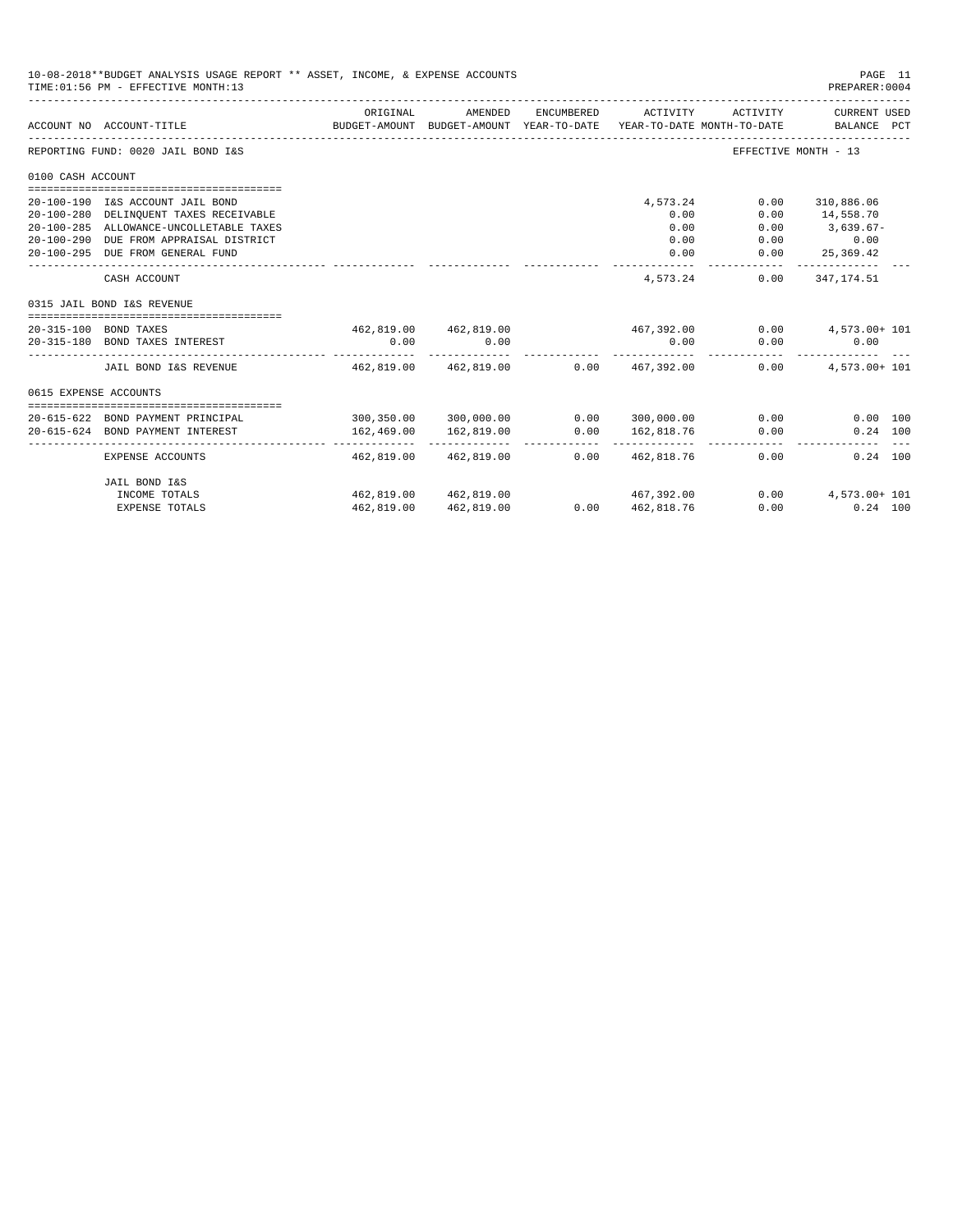|                       | 10-08-2018**BUDGET ANALYSIS USAGE REPORT ** ASSET, INCOME, & EXPENSE ACCOUNTS<br>TIME: 01:56 PM - EFFECTIVE MONTH: 13 |          |                                     |                      |            |          | PAGE 12<br>PREPARER: 0004         |
|-----------------------|-----------------------------------------------------------------------------------------------------------------------|----------|-------------------------------------|----------------------|------------|----------|-----------------------------------|
|                       | ACCOUNT NO ACCOUNT-TITLE COMPUTE BUDGET-AMOUNT BUDGET-AMOUNT YEAR-TO-DATE YEAR-TO-DATE MONTH-TO-DATE BALANCE PCT      | ORIGINAL | AMENDED                             | ENCUMBERED           | ACTIVITY   | ACTIVITY | CURRENT USED                      |
|                       | REPORTING FUND: 0021 LATERAL ROAD PRECINCT 1                                                                          |          |                                     |                      |            |          | EFFECTIVE MONTH - 13              |
| 0100 CASH ACCOUNTS    |                                                                                                                       |          |                                     |                      |            |          |                                   |
|                       | $21-100-100$ CFC: LATERAL ROAD PRECINCT 1                                                                             |          |                                     |                      | 0.06       | 0.00     | 0.06                              |
|                       | CASH ACCOUNTS                                                                                                         |          |                                     |                      | 0.06       |          | 0.00<br>0.06                      |
| 0321 REVENUE ACCOUNTS |                                                                                                                       |          |                                     |                      |            |          |                                   |
|                       | 21-321-190 STATE ROAD FUND                                                                                            |          | 5, 146.00 5, 146.00                 |                      |            |          | 5,146.06   0.00   0.06+100        |
|                       | REVENUE ACCOUNTS                                                                                                      |          | 5,146.00 5,146.00 0.00              |                      | 5,146.06   |          | $0.06 + 100$<br>0.00              |
| 0621 EXPENSE ACCOUNTS |                                                                                                                       |          |                                     |                      |            |          |                                   |
|                       | 21-621-700 DIESEL, OIL, AND GASOLINE $2,573.00$ $2,573.00$ $0.00$ $2,573.00$ $0.00$                                   |          |                                     |                      |            |          | $0.00$ 100                        |
|                       | 21-621-705 ROAD MATERIAL & CONSTRUCTION                                                                               | 2,573.00 | 2,573.00                            | 0.00                 | 2,573.00   | 0.00     | 0.00 100                          |
|                       | EXPENSE ACCOUNTS                                                                                                      | .        | ------------<br>5, 146.00 5, 146.00 | ------------<br>0.00 | 5,146,00   | 0.00     | 0.00 100                          |
|                       | LATERAL ROAD PRECINCT 1                                                                                               |          |                                     |                      |            |          |                                   |
|                       | INCOME TOTALS                                                                                                         |          | 5,146.00 5,146.00                   |                      | 5, 146, 06 |          | $0.00$ and $0.00$<br>$0.06 + 100$ |
|                       | <b>EXPENSE TOTALS</b>                                                                                                 | 5.146.00 | 5,146.00                            | 0.00                 | 5.146.00   | 0.00     | 0.00 100                          |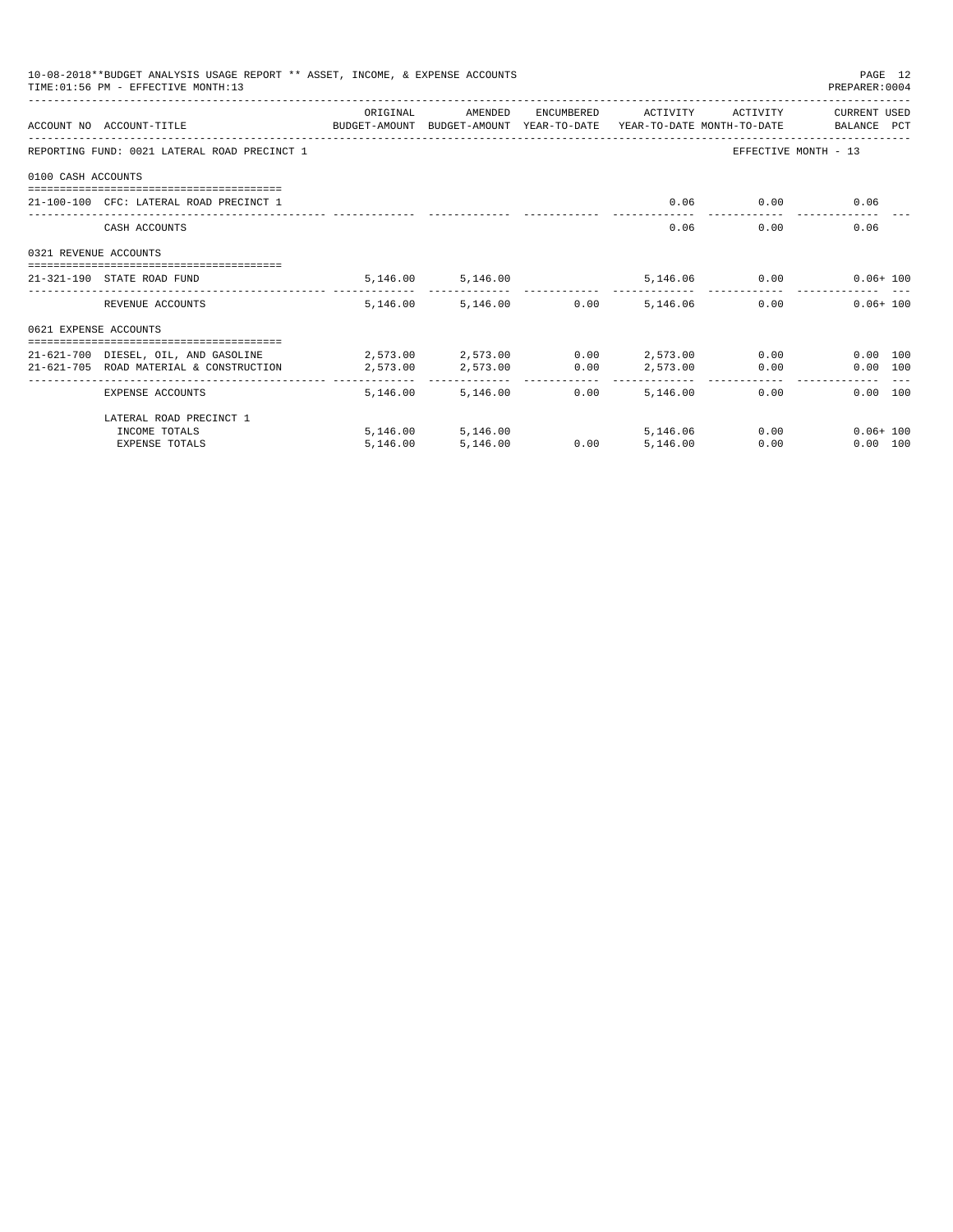|                       | 10-08-2018**BUDGET ANALYSIS USAGE REPORT ** ASSET, INCOME, & EXPENSE ACCOUNTS<br>TIME: 01:56 PM - EFFECTIVE MONTH: 13 |           |                                     |      |                     |                 | PAGE 13<br>PREPARER: 0004  |
|-----------------------|-----------------------------------------------------------------------------------------------------------------------|-----------|-------------------------------------|------|---------------------|-----------------|----------------------------|
|                       | ACCOUNT NO ACCOUNT-TITLE CONTROL SUDGET-AMOUNT BUDGET-AMOUNT YEAR-TO-DATE YEAR-TO-DATE MONTH-TO-DATE BALANCE PCT      | ORIGINAL  | AMENDED                             |      | ENCUMBERED ACTIVITY | ACTIVITY        | CURRENT USED               |
|                       | REPORTING FUND: 0022 LATERAL ROAD PRECINCT 2                                                                          |           |                                     |      |                     |                 | EFFECTIVE MONTH - 13       |
| 0100 CASH ACCOUNTS    |                                                                                                                       |           |                                     |      |                     |                 |                            |
|                       | 22-100-100 CFC: LATERAL ROAD PRECINCT 2                                                                               |           |                                     |      | 0.05                | $0.00$ 1,253.07 |                            |
|                       | CASH ACCOUNTS                                                                                                         |           |                                     |      |                     | 0.05            | $0.00$ 1,253.07            |
| 0322 REVENUE ACCOUNTS |                                                                                                                       |           |                                     |      |                     |                 |                            |
|                       | 22-322-190 STATE ROAD FUND                                                                                            |           | 5,146.00 5,146.00                   |      |                     |                 | 5,146.05   0.00   0.05+100 |
|                       | REVENUE ACCOUNTS                                                                                                      |           | 5,146.00 5,146.00 0.00              |      | 5,146.05            |                 | 0.00<br>$0.05 + 100$       |
| 0622 EXPENSE ACCOUNTS |                                                                                                                       |           |                                     |      |                     |                 |                            |
|                       | 22-622-700 DIESEL, OIL, AND GASOLINE $2,573.00$ $2,573.00$ $0.00$ $2,573.00$ $0.00$                                   |           |                                     |      |                     |                 | 0.00 100                   |
|                       | 22-622-705 ROAD MATERIAL & CONSTRUCTION                                                                               | 2,573.00  | 2,573.00                            | 0.00 |                     | 2,573.00 0.00   | 0.00 100                   |
|                       | EXPENSE ACCOUNTS                                                                                                      | --------- | ------------ -<br>5.146.00 5.146.00 | 0.00 | .<br>5,146.00       | 0.00            | 0.00 100                   |
|                       | LATERAL ROAD PRECINCT 2                                                                                               |           |                                     |      |                     |                 |                            |
|                       | INCOME TOTALS                                                                                                         |           | 5,146.00 5,146.00                   |      | 5, 146, 05          |                 | 0.00<br>$0.05 + 100$       |
|                       | <b>EXPENSE TOTALS</b>                                                                                                 | 5.146.00  | 5,146.00                            | 0.00 | 5.146.00            | 0.00            | 0.00 100                   |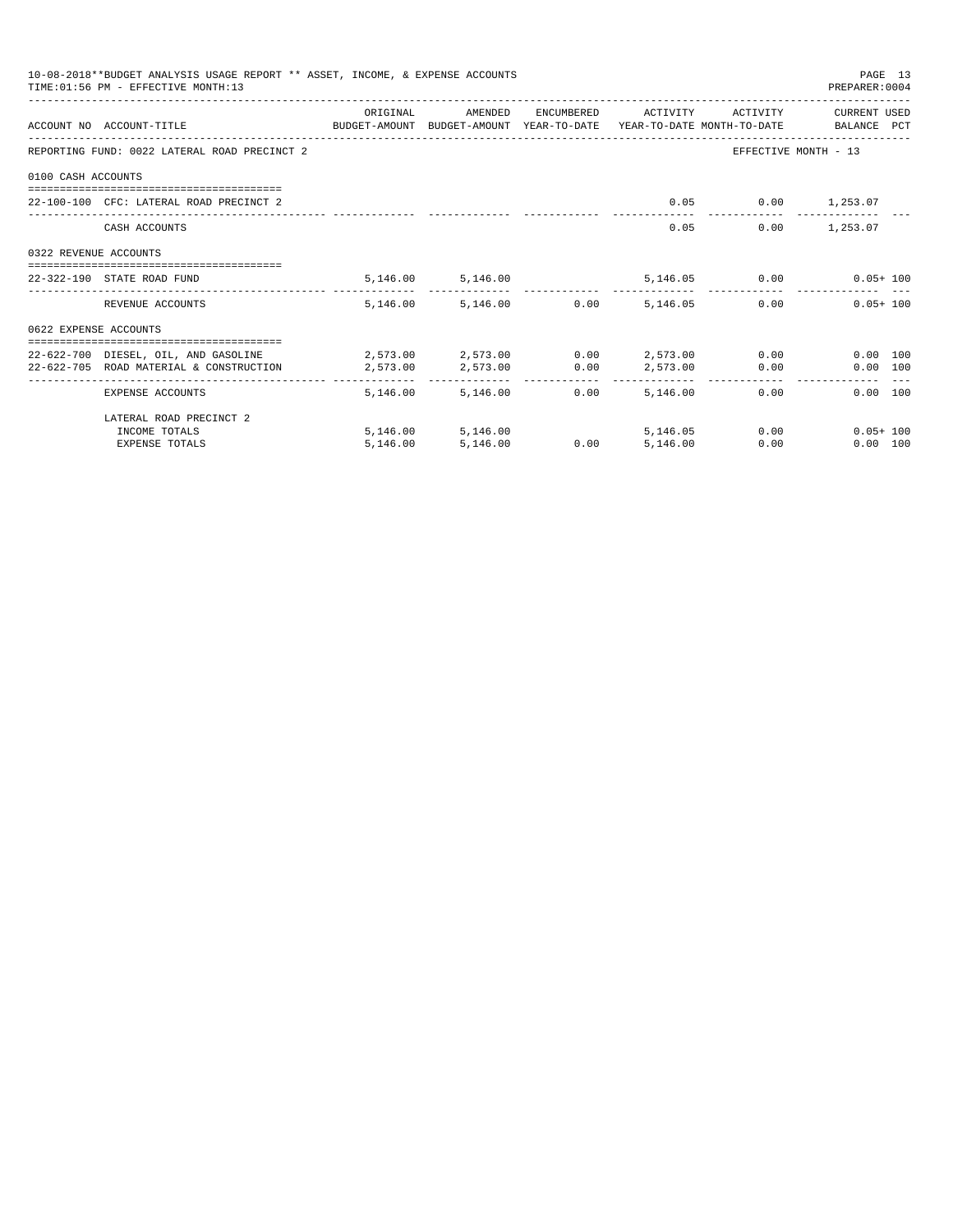| 10-08-2018**BUDGET ANALYSIS USAGE REPORT ** ASSET, INCOME, & EXPENSE ACCOUNTS<br>PAGE 14<br>TIME: 01:56 PM - EFFECTIVE MONTH: 13<br>PREPARER: 0004 |                                                                                                                  |          |                                 |                      |                             |          |                                                                                                                                                                                                                                     |  |  |
|----------------------------------------------------------------------------------------------------------------------------------------------------|------------------------------------------------------------------------------------------------------------------|----------|---------------------------------|----------------------|-----------------------------|----------|-------------------------------------------------------------------------------------------------------------------------------------------------------------------------------------------------------------------------------------|--|--|
|                                                                                                                                                    | ACCOUNT NO ACCOUNT-TITLE CONTROL SUDGET-AMOUNT BUDGET-AMOUNT YEAR-TO-DATE YEAR-TO-DATE MONTH-TO-DATE BALANCE PCT | ORIGINAL | AMENDED                         | ENCUMBERED           | ACTIVITY                    | ACTIVITY | CURRENT USED                                                                                                                                                                                                                        |  |  |
|                                                                                                                                                    | REPORTING FUND: 0023 LATERAL ROAD PRECINCT 3                                                                     |          |                                 |                      |                             |          | EFFECTIVE MONTH - 13                                                                                                                                                                                                                |  |  |
| 0100 CASH ACCOUNTS                                                                                                                                 |                                                                                                                  |          |                                 |                      |                             |          |                                                                                                                                                                                                                                     |  |  |
|                                                                                                                                                    | 23-100-100 CFC: LATERAL ROAD PRECINCT 3                                                                          |          |                                 |                      | 0.06                        |          | $0.00$ and $0.00$ and $0.00$ and $0.00$ and $0.00$ and $0.00$ and $0.00$ and $0.00$ and $0.00$ and $0.00$ and $0.00$ and $0.00$ and $0.00$ and $0.00$ and $0.00$ and $0.00$ and $0.00$ and $0.00$ and $0.00$ and $0.00$ and<br>0.06 |  |  |
|                                                                                                                                                    | CASH ACCOUNTS                                                                                                    |          |                                 |                      | 0.06                        | 0.00     | 0.06                                                                                                                                                                                                                                |  |  |
| 0323 REVENUE ACCOUNTS                                                                                                                              |                                                                                                                  |          |                                 |                      |                             |          |                                                                                                                                                                                                                                     |  |  |
|                                                                                                                                                    | ====================================<br>23-323-190 STATE ROAD FUND                                               |          | 5, 146.00 5, 146.00             |                      |                             |          | 5,146.06   0.00   0.06+100                                                                                                                                                                                                          |  |  |
|                                                                                                                                                    | REVENUE ACCOUNTS                                                                                                 |          | 5,146.00 5,146.00               | 0.00                 | 5, 146, 06                  |          | 0.00<br>$0.06 + 100$                                                                                                                                                                                                                |  |  |
| 0623 EXPENSE ACCOUNTS                                                                                                                              |                                                                                                                  |          |                                 |                      |                             |          |                                                                                                                                                                                                                                     |  |  |
|                                                                                                                                                    | 23-623-700 DIESEL, OIL, AND GASOLINE 2,573.00 2,573.00<br>23-623-705 ROAD MATERIAL & CONSTRUCTION                | 2,573.00 | 2,573.00                        | 0.00                 | $0.00$ 2,573.00<br>2,573.00 | 0.00     | 0.00<br>0.00 100<br>0.00 100                                                                                                                                                                                                        |  |  |
|                                                                                                                                                    | EXPENSE ACCOUNTS                                                                                                 | -------  | . <u>.</u><br>5.146.00 5.146.00 | ------------<br>0.00 | ------------<br>5,146,00    | 0.00     | 0.00 100                                                                                                                                                                                                                            |  |  |
|                                                                                                                                                    | LATERAL ROAD PRECINCT 3                                                                                          |          |                                 |                      |                             |          |                                                                                                                                                                                                                                     |  |  |
|                                                                                                                                                    | INCOME TOTALS                                                                                                    |          | 5,146.00 5,146.00               |                      | 5,146.06                    |          | $0.00$ and $0.00$<br>$0.06 + 100$                                                                                                                                                                                                   |  |  |
|                                                                                                                                                    | <b>EXPENSE TOTALS</b>                                                                                            | 5,146.00 | 5,146.00                        | 0.00                 | 5.146.00                    | 0.00     | 0.00 100                                                                                                                                                                                                                            |  |  |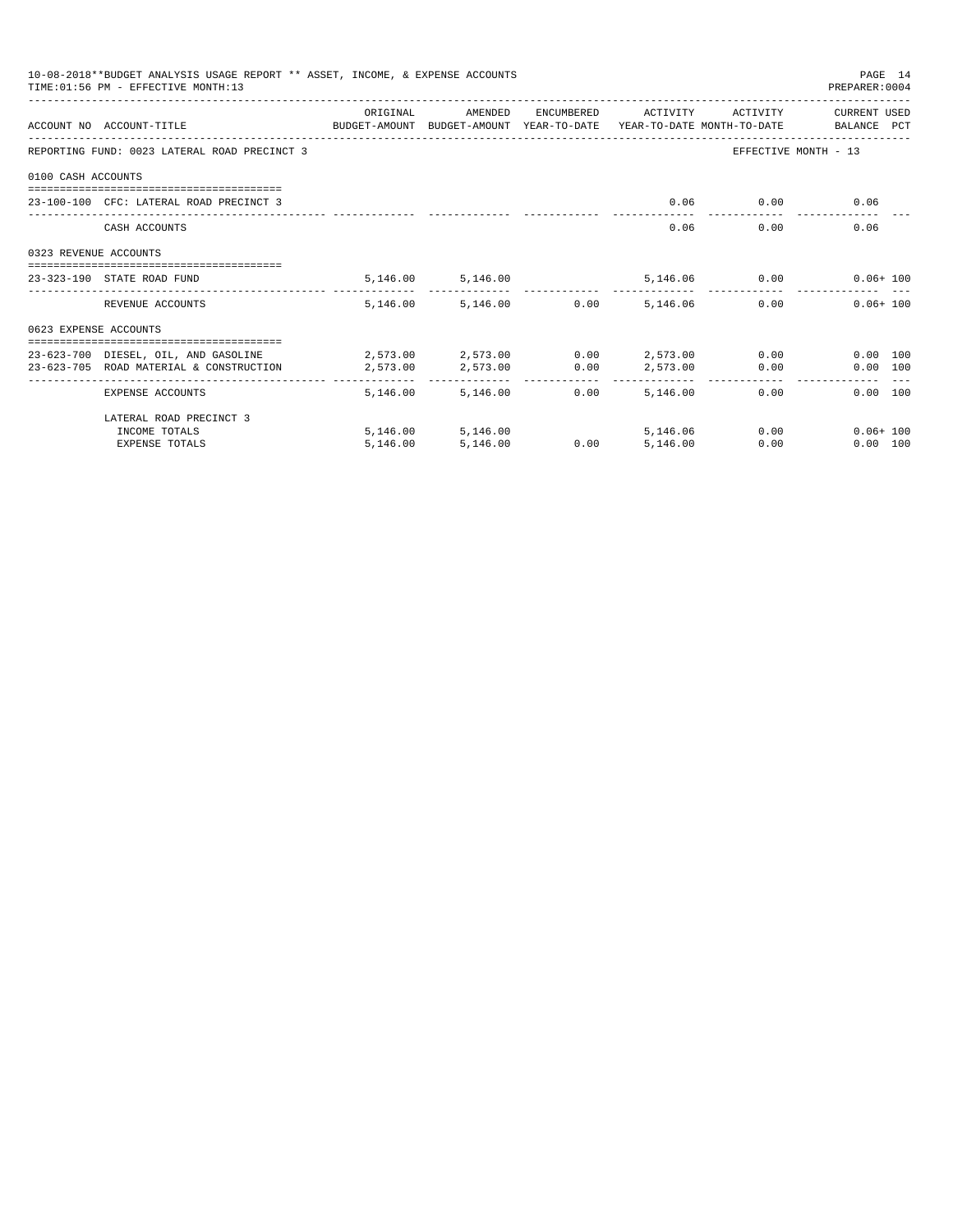|                       | 10-08-2018**BUDGET ANALYSIS USAGE REPORT ** ASSET, INCOME, & EXPENSE ACCOUNTS<br>TIME: 01:56 PM - EFFECTIVE MONTH: 13 |                                                |                                   |                      |            |                 | PAGE 15<br>PREPARER: 0004 |
|-----------------------|-----------------------------------------------------------------------------------------------------------------------|------------------------------------------------|-----------------------------------|----------------------|------------|-----------------|---------------------------|
|                       |                                                                                                                       | ORIGINAL                                       | AMENDED                           | ENCUMBERED           | ACTIVITY   | ACTIVITY        | CURRENT USED              |
|                       | ACCOUNT NO ACCOUNT-TITLE COMPUTE BUDGET-AMOUNT BUDGET-AMOUNT YEAR-TO-DATE YEAR-TO-DATE MONTH-TO-DATE BALANCE PCT      |                                                |                                   |                      |            |                 |                           |
|                       | REPORTING FUND: 0024 LATERAL ROAD PRECINCT 4                                                                          |                                                |                                   |                      |            |                 | EFFECTIVE MONTH - 13      |
| 0100 CASH ACCOUNTS    |                                                                                                                       |                                                |                                   |                      |            |                 |                           |
|                       | 24-100-100 CEC: LATERAL ROAD PRECINCT 4                                                                               |                                                |                                   |                      | 0.05       | $0.00$ 1,527.08 |                           |
|                       | CASH ACCOUNTS                                                                                                         |                                                |                                   |                      | 0.05       |                 | $0.00$ 1,527.08           |
| 0324 REVENUE ACCOUNTS |                                                                                                                       |                                                |                                   |                      |            |                 |                           |
|                       | --------------------------------------<br>24-324-190 STATE ROAD FUND                                                  |                                                | 5, 146.00 5, 146.00               |                      |            |                 | 5,146.05 0.00 0.05+100    |
|                       | REVENUE ACCOUNTS                                                                                                      |                                                | 5,146.00 5,146.00 0.00            |                      | 5,146.05   |                 | $0.05 + 100$<br>0.00      |
| 0624 EXPENSE ACCOUNTS |                                                                                                                       |                                                |                                   |                      |            |                 |                           |
|                       | 24-624-700 DIESEL, OIL, AND GASOLINE                                                                                  | $2.573.00$ $2.573.00$ $0.00$ $2.573.00$ $0.00$ |                                   |                      |            |                 | $0.00$ 100                |
|                       | 24-624-705 ROAD MATERIAL & CONSTRUCTION                                                                               | 2,573.00                                       | 2,573.00                          | 0.00                 | 2,573.00   | 0.00            | 0.00 100                  |
|                       | EXPENSE ACCOUNTS                                                                                                      | --------                                       | ------------<br>5,146.00 5,146.00 | ------------<br>0.00 | 5,146,00   | 0.00            | 0.00 100                  |
|                       | LATERAL ROAD PRECINCT 4                                                                                               |                                                |                                   |                      |            |                 |                           |
|                       | INCOME TOTALS                                                                                                         |                                                | 5, 146, 00 5, 146, 00             |                      | 5, 146, 05 |                 | 0.00<br>$0.05 + 100$      |
|                       | <b>EXPENSE TOTALS</b>                                                                                                 | 5.146.00                                       | 5,146.00                          | 0.00                 | 5.146.00   | 0.00            | 0.00 100                  |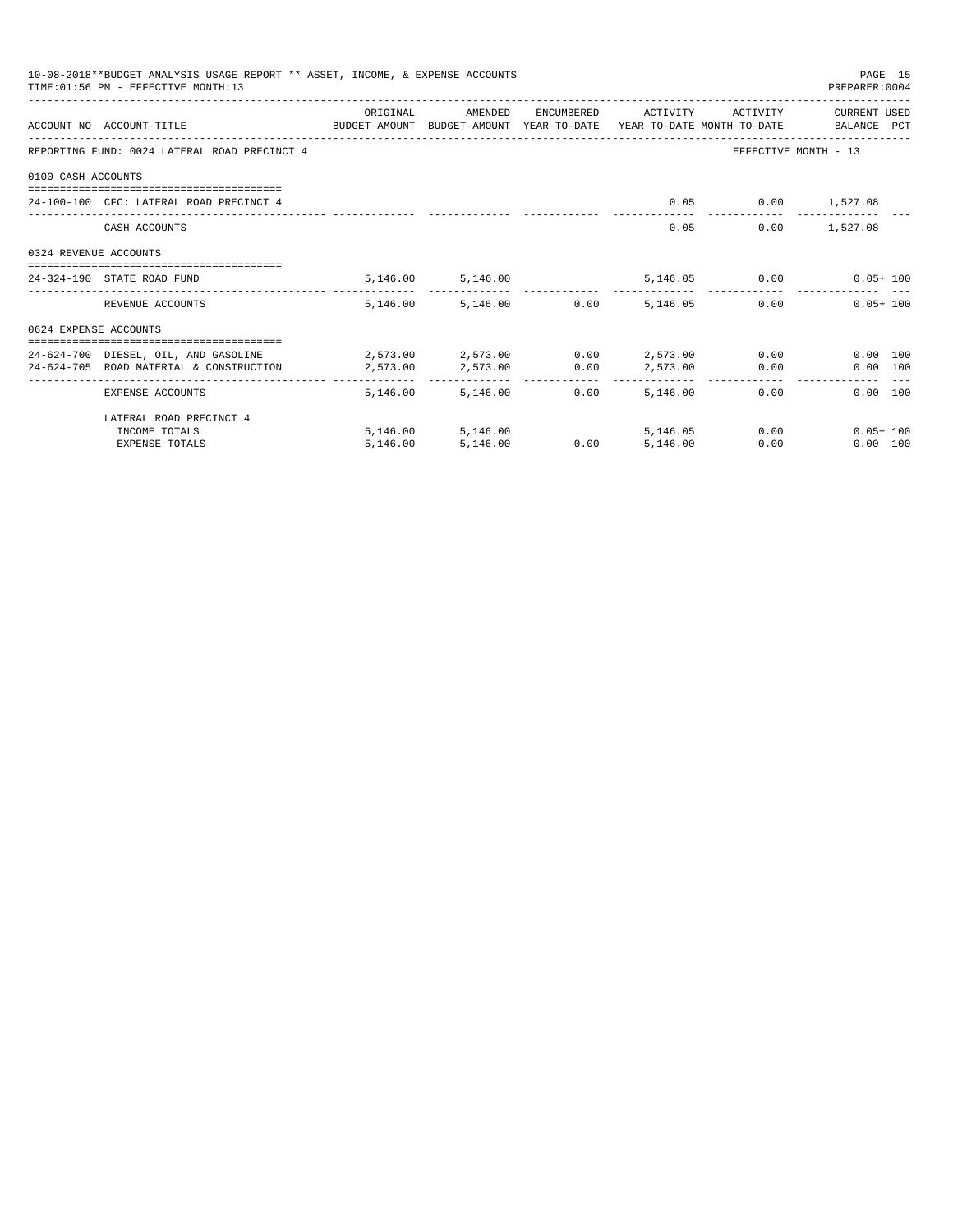|                       | 10-08-2018**BUDGET ANALYSIS USAGE REPORT ** ASSET, INCOME, & EXPENSE ACCOUNTS<br>TIME: 01:56 PM - EFFECTIVE MONTH:13 |          |         |               |                       |                             | PAGE 16<br>PREPARER: 0004            |
|-----------------------|----------------------------------------------------------------------------------------------------------------------|----------|---------|---------------|-----------------------|-----------------------------|--------------------------------------|
|                       | ACCOUNT NO ACCOUNT-TITLE<br>BUDGET-AMOUNT BUDGET-AMOUNT YEAR-TO-DATE YEAR-TO-DATE MONTH-TO-DATE BALANCE PCT          | ORIGINAL | AMENDED |               | ENCUMBERED ACTIVITY   | ACTIVITY                    | CURRENT USED                         |
|                       | REPORTING FUND: 0030 COURT RECORDS PRESERVATION FUND                                                                 |          |         |               |                       | EFFECTIVE MONTH - 13        |                                      |
| 0100 CASH ACCOUNTS    |                                                                                                                      |          |         |               |                       |                             |                                      |
|                       | 30-100-100 CFC: COURT RECORDS PRES FUND                                                                              |          |         |               |                       | 790.90 10.00 4,351.92       |                                      |
|                       | CASH ACCOUNTS                                                                                                        |          |         |               |                       | 790.90 10.00                | 4,351.92                             |
| 0330 REVENUE ACCOUNTS |                                                                                                                      |          |         |               |                       |                             |                                      |
|                       | 30-330-180 INTEREST EARNED                                                                                           | 1.00     | 1.00    |               |                       |                             | $10.90$ $0.00$ $9.90+$ 90            |
|                       | 30-330-730 RECORDS PRESERVATION FEES                                                                                 | 500.00   | 500.00  |               | 780.00                | 10.00                       | 280.00+ 156                          |
|                       | REVENUE ACCOUNTS                                                                                                     | 501.00   | 501.00  |               |                       |                             | $0.00$ $790.90$ $10.00$ $289.90+158$ |
| 0730 EXPENSE ACCOUNTS |                                                                                                                      |          |         |               |                       |                             |                                      |
|                       | ===============================<br>30-730-730 RECORDS PRES EXPENSES                                                  | 0.00     | 0.00    |               |                       | $0.00$ $0.00$ $0.00$ $0.00$ | 0.00                                 |
|                       | EXPENSE ACCOUNTS                                                                                                     | 0.00     | 0.00    | ------------- | -------------<br>0.00 | $0.00$ and $0.00$<br>0.00   | 0.00                                 |
|                       | COURT RECORDS PRESERVATION FUND                                                                                      |          |         |               |                       |                             |                                      |
|                       | INCOME TOTALS                                                                                                        | 501.00   | 501.00  |               |                       |                             | 790.90    10.00    289.90+ 158       |
|                       | <b>EXPENSE TOTALS</b>                                                                                                | 0.00     | 0.00    | 0.00          | 0.00                  | 0.00                        | 0.00                                 |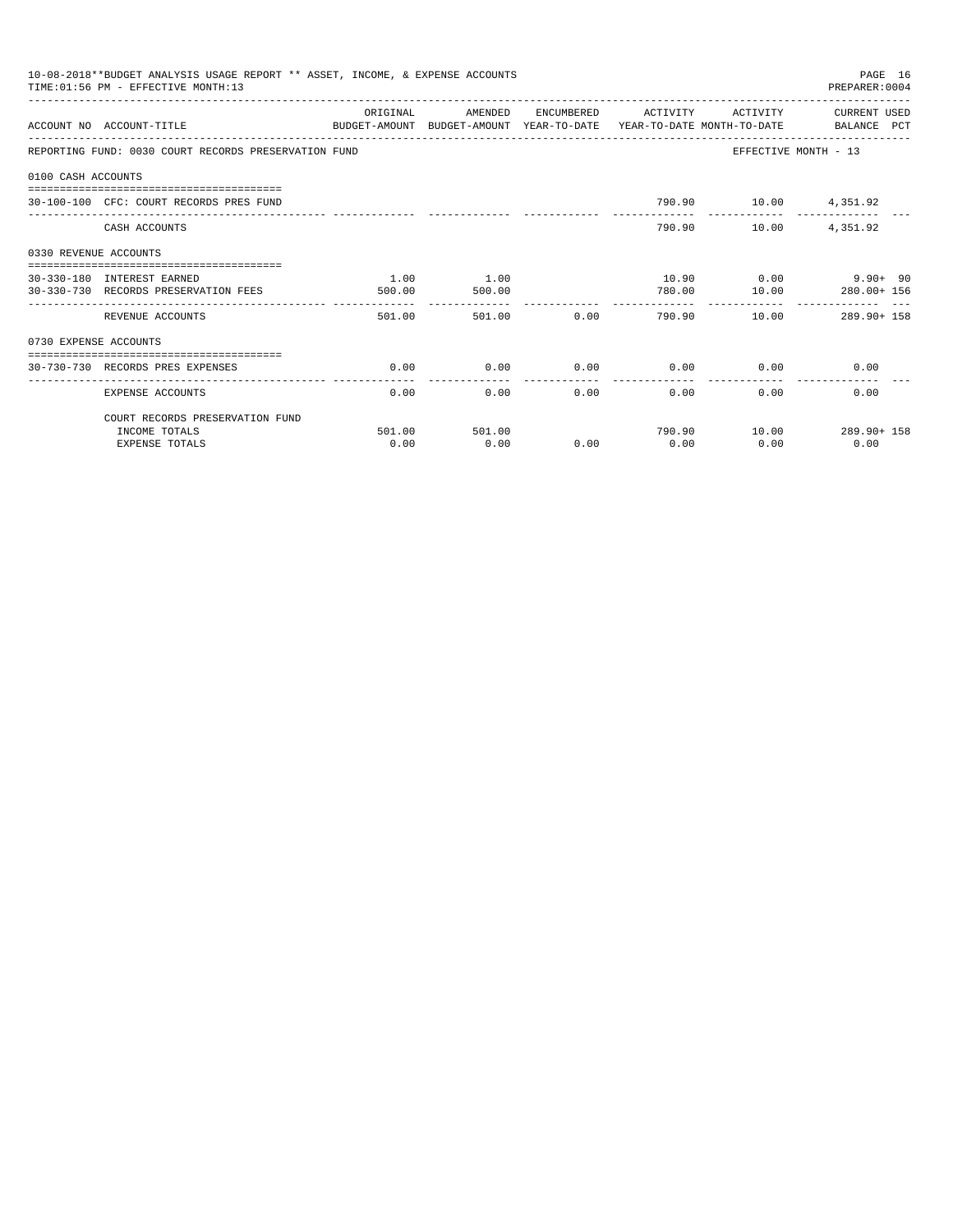|                       | 10-08-2018**BUDGET ANALYSIS USAGE REPORT ** ASSET, INCOME, & EXPENSE ACCOUNTS<br>TIME: 01:56 PM - EFFECTIVE MONTH: 13 |          |         |                 |                     |                             | PAGE 17<br>PREPARER: 0004 |
|-----------------------|-----------------------------------------------------------------------------------------------------------------------|----------|---------|-----------------|---------------------|-----------------------------|---------------------------|
|                       | ACCOUNT NO ACCOUNT-TITLE<br>BUDGET-AMOUNT BUDGET-AMOUNT YEAR-TO-DATE YEAR-TO-DATE MONTH-TO-DATE BALANCE PCT           | ORIGINAL | AMENDED |                 | ENCUMBERED ACTIVITY |                             | ACTIVITY CURRENT USED     |
|                       |                                                                                                                       |          |         |                 |                     |                             |                           |
|                       | REPORTING FUND: 0033 C&D COURT TECHNOLOGY FUND                                                                        |          |         |                 |                     |                             | EFFECTIVE MONTH - 13      |
| 0100 CASH ACCOUNTS    |                                                                                                                       |          |         |                 |                     |                             |                           |
|                       | 33-100-100 CFC: C&D COURT TECHNOLOGY FUND                                                                             |          |         |                 |                     | 65.18 0.00 470.56           |                           |
|                       | CASH ACCOUNTS                                                                                                         |          |         |                 |                     | 65.18                       | 0.00 470.56               |
| 0333 REVENUE ACCOUNTS |                                                                                                                       |          |         |                 |                     |                             |                           |
|                       | 33-333-180 INTEREST EARNED                                                                                            | 0.00     | 0.00    |                 |                     | $0.00$ $0.00$ $0.00$ $0.00$ |                           |
|                       | 33-333-733 C&D COURT TECH FEES                                                                                        | 36.00    | 36.00   |                 |                     | 65.18                       | 0.00<br>29.18+ 181        |
|                       | REVENUE ACCOUNTS                                                                                                      | 36.00    |         | 36.00           | 0.00                | 65.18                       | 0.00<br>$29.18 + 181$     |
| 0733 EXPENSE ACCOUNTS |                                                                                                                       |          |         |                 |                     |                             |                           |
|                       | 33-733-733 C&D COURT TECH EXPENSES                                                                                    | 0.00     | 0.00    | $0.00$ 0.00     |                     |                             | 0.00<br>0.00              |
|                       |                                                                                                                       |          |         | --------------- | -------------       |                             |                           |
|                       | EXPENSE ACCOUNTS                                                                                                      | 0.00     |         | 0.00            | 0.00                | 0.00                        | 0.00<br>0.00              |
|                       | C&D COURT TECHNOLOGY FUND                                                                                             |          |         |                 |                     |                             |                           |
|                       | INCOME TOTALS                                                                                                         | 36.00    | 36.00   |                 |                     | 65.18                       | 0.00<br>$29.18 + 181$     |
|                       | <b>EXPENSE TOTALS</b>                                                                                                 | 0.00     | 0.00    | 0.00            | 0.00                | 0.00                        | 0.00                      |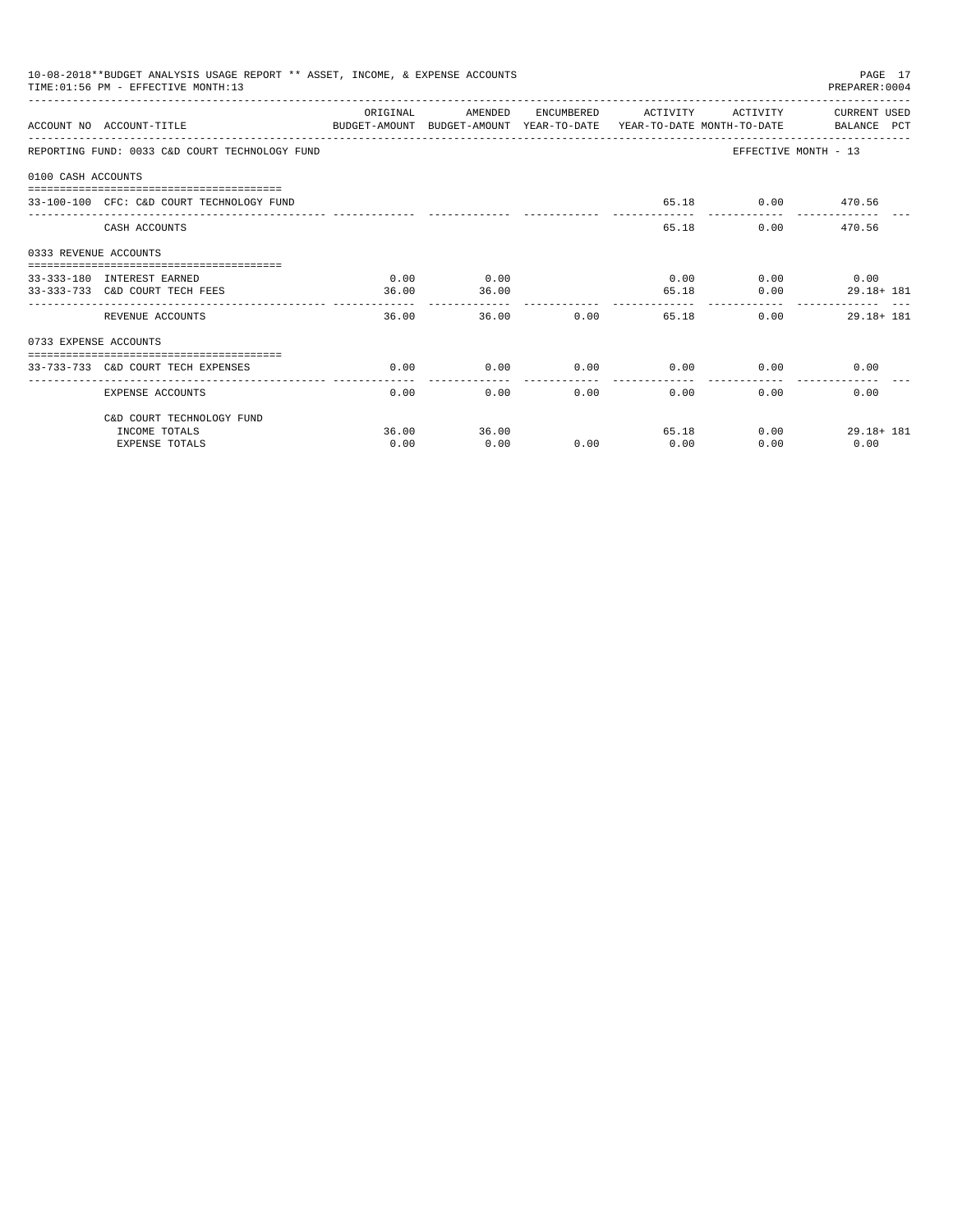|                       | 10-08-2018**BUDGET ANALYSIS USAGE REPORT ** ASSET, INCOME, & EXPENSE ACCOUNTS<br>TIME: 01:56 PM - EFFECTIVE MONTH:13 |          |               |        |                       |                             | PAGE 18<br>PREPARER: 0004 |
|-----------------------|----------------------------------------------------------------------------------------------------------------------|----------|---------------|--------|-----------------------|-----------------------------|---------------------------|
|                       | ACCOUNT NO ACCOUNT-TITLE<br>BUDGET-AMOUNT BUDGET-AMOUNT YEAR-TO-DATE YEAR-TO-DATE MONTH-TO-DATE BALANCE PCT          | ORIGINAL | AMENDED       |        | ENCUMBERED ACTIVITY   | ACTIVITY                    | CURRENT USED              |
|                       | REPORTING FUND: 0036 DISTRICT COURT RECORDS TECH FUND                                                                |          |               |        |                       | EFFECTIVE MONTH - 13        |                           |
| 0100 CASH ACCOUNTS    |                                                                                                                      |          |               |        |                       |                             |                           |
|                       | 36-100-100 CFC: DIST COURT RECORDS TECH FUND                                                                         |          |               |        |                       | 669.57 30.00 3,696.85       |                           |
|                       | CASH ACCOUNTS                                                                                                        |          |               |        | 669.57                | 30.00                       | 3,696.85                  |
| 0336 REVENUE ACCOUNTS |                                                                                                                      |          |               |        |                       |                             |                           |
|                       | 36-336-180 INTEREST EARNED                                                                                           | 26.00    | 26.00         |        |                       |                             | 4.57 0.00 21.43 18        |
|                       | 36-336-736 DIST COURT REC TECH FEES                                                                                  | 500.00   | 500.00        |        | .                     |                             | 665.00 30.00 165.00+ 133  |
|                       | REVENUE ACCOUNTS                                                                                                     | 526.00   |               | 526.00 | $0.00$ 669.57         |                             | 30.00 143.57+ 127         |
| 0736 EXPENSE ACCOUNTS |                                                                                                                      |          |               |        |                       |                             |                           |
|                       | 36-736-736 DIST COURT REC TECH EXPENSES                                                                              | 0.00     | 0.00          |        |                       | $0.00$ $0.00$ $0.00$ $0.00$ | 0.00                      |
|                       | EXPENSE ACCOUNTS                                                                                                     | 0.00     |               | 0.00   | -------------<br>0.00 | $0.00$ and $0.00$           | 0.00<br>0.00              |
|                       | DISTRICT COURT RECORDS TECH FUND                                                                                     |          |               |        |                       |                             |                           |
|                       | INCOME TOTALS                                                                                                        |          | 526.00 526.00 |        |                       |                             | 669.57 30.00 143.57+ 127  |
|                       | <b>EXPENSE TOTALS</b>                                                                                                | 0.00     | 0.00          | 0.00   | 0.00                  | 0.00                        | 0.00                      |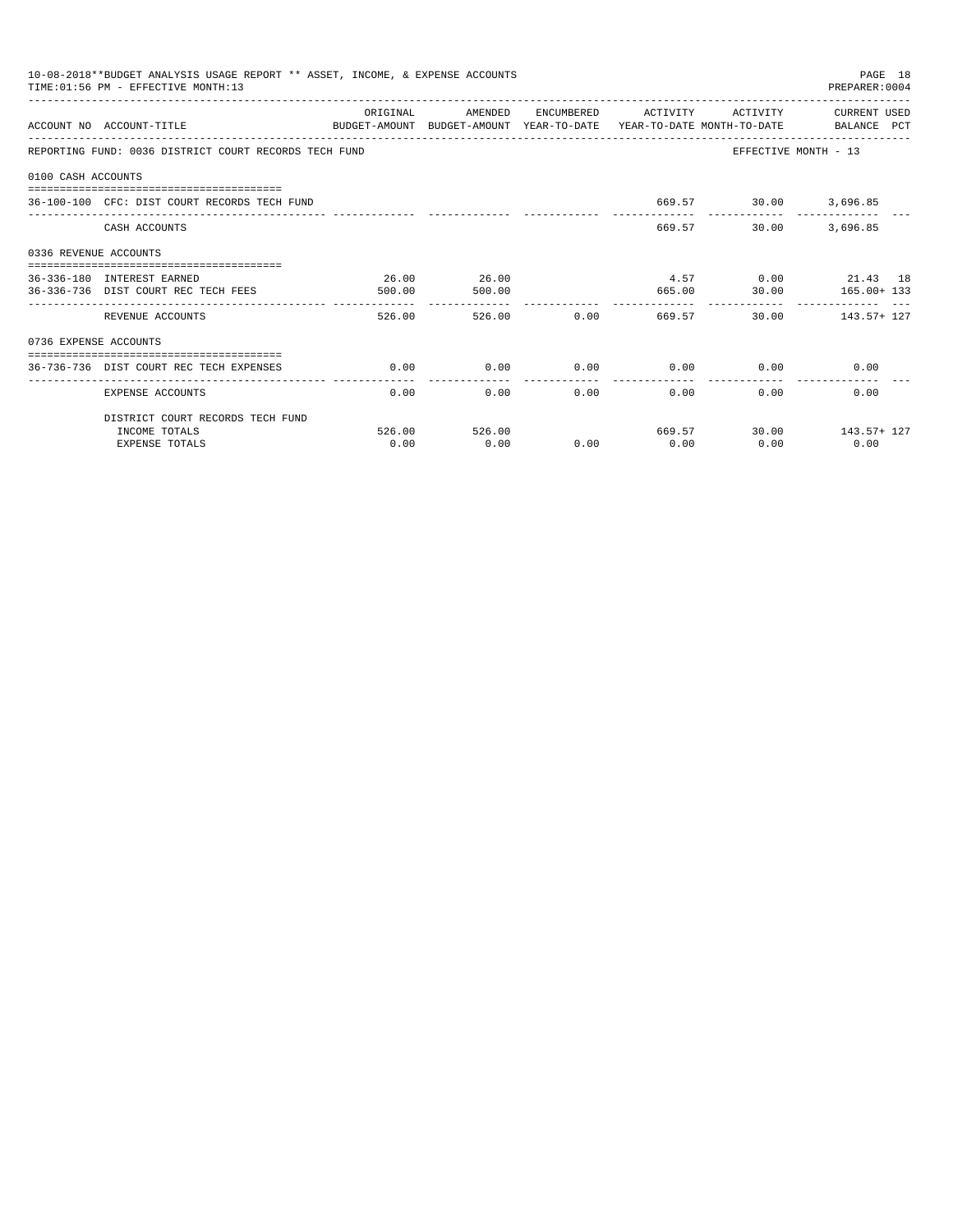|                    | 10-08-2018**BUDGET ANALYSIS USAGE REPORT ** ASSET, INCOME, & EXPENSE ACCOUNTS<br>TIME: 01:56 PM - EFFECTIVE MONTH: 13 |          |         |               |                                                                                                                              |                      | PAGE 19<br>PREPARER:0004 |
|--------------------|-----------------------------------------------------------------------------------------------------------------------|----------|---------|---------------|------------------------------------------------------------------------------------------------------------------------------|----------------------|--------------------------|
|                    | ACCOUNT NO ACCOUNT-TITLE                                                                                              | ORIGINAL | AMENDED |               | ENCUMBERED ACTIVITY ACTIVITY CURRENT USED<br>BUDGET-AMOUNT BUDGET-AMOUNT YEAR-TO-DATE YEAR-TO-DATE MONTH-TO-DATE BALANCE PCT |                      |                          |
|                    | REPORTING FUND: 0038 FEMA FUND                                                                                        |          |         |               |                                                                                                                              | EFFECTIVE MONTH - 13 |                          |
| 0100 CASH ACCOUNTS |                                                                                                                       |          |         |               |                                                                                                                              |                      |                          |
|                    | 38-100-160 FEMA CHECKING                                                                                              |          |         |               | 83,847.82- 0.00                                                                                                              |                      | 529.42                   |
|                    | CASH ACCOUNTS                                                                                                         |          |         |               | 83,847.82-                                                                                                                   | 0.00                 | 529.42                   |
| 0300 FEMA REVENUE  |                                                                                                                       |          |         |               |                                                                                                                              |                      |                          |
|                    |                                                                                                                       |          |         |               |                                                                                                                              |                      |                          |
|                    | 38-300-110 REVENUE PCT1                                                                                               | 0.00     | 0.00    |               | 0.00                                                                                                                         | 0.00                 | 0.00                     |
|                    | 38-300-120 REVENUE PCT 2                                                                                              | 0.00     | 0.00    |               | 0.00                                                                                                                         | 0.00                 | 0.00                     |
|                    | 38-300-130 REVENUE PCT 3                                                                                              | 0.00     | 0.00    |               | 0.00                                                                                                                         | 0.00                 | 0.00                     |
|                    | 38-300-140 REVENUE PCT 4                                                                                              | 0.00     | 0.00    |               | 58,853.58                                                                                                                    |                      | $0.00$ $58,853.58+$      |
|                    | 38-300-150 FEMA INTEREST EARNED                                                                                       | 0.00     | 0.00    |               | $711.62$ 0.00 $711.62+$                                                                                                      |                      |                          |
|                    | FEMA REVENUE                                                                                                          | 0.00     |         | 0.00          | $0.00$ 59.565.20                                                                                                             |                      | $0.00$ 59.565.20+        |
|                    | 0400 FEMA EXPENSE ACCOUNT                                                                                             |          |         |               |                                                                                                                              |                      |                          |
|                    | 38-400-305 EXPENSE PCT 1                                                                                              | 0.00     | 0.00    | 0.00          | 0.00                                                                                                                         | 0.00                 | 0.00                     |
|                    | 38-400-306 EXPENSE PCT 2                                                                                              | 0.00     | 0.00    | 0.00          | 0.00                                                                                                                         | 0.00                 | 0.00                     |
|                    | 38-400-307 EXPENSE PCT 3                                                                                              | 0.00     | 0.00    | 0.00          | 0.00                                                                                                                         | 0.00                 | 0.00                     |
|                    | 38-400-308 EXPENSE PCT 4                                                                                              | 0.00     | 0.00    | 0.00<br>----- | 0.00                                                                                                                         | 0.00                 | 0.00                     |
|                    | FEMA EXPENSE ACCOUNT                                                                                                  | 0.00     | 0.00    | 0.00          | 0.00                                                                                                                         | 0.00                 | 0.00                     |
|                    | FEMA FUND                                                                                                             |          |         |               |                                                                                                                              |                      |                          |
|                    | INCOME TOTALS                                                                                                         | 0.00     | 0.00    |               | 59,565,20                                                                                                                    |                      | $0.00$ 59.565.20+        |
|                    | EXPENSE TOTALS                                                                                                        | 0.00     | 0.00    |               | $0.00$ 0.00                                                                                                                  | 0.00                 | 0.00                     |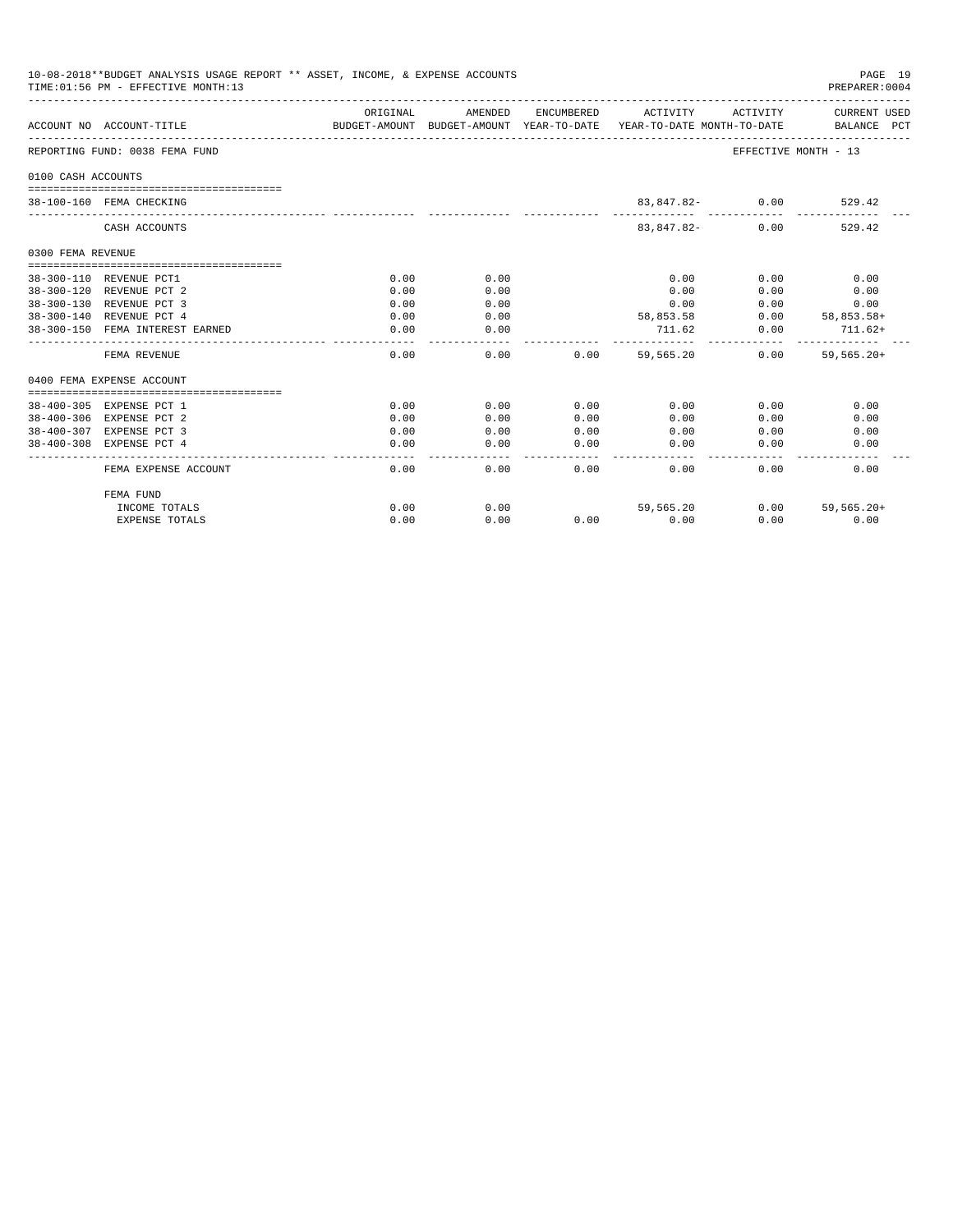|                    | 10-08-2018**BUDGET ANALYSIS USAGE REPORT ** ASSET, INCOME, & EXPENSE ACCOUNTS<br>TIME: 01:56 PM - EFFECTIVE MONTH: 13 |          |         |               |                      |                        | PAGE 20<br>PREPARER: 0004      |
|--------------------|-----------------------------------------------------------------------------------------------------------------------|----------|---------|---------------|----------------------|------------------------|--------------------------------|
|                    |                                                                                                                       | ORIGINAL | AMENDED |               | ENCUMBERED ACTIVITY  | ACTIVITY               | CURRENT USED                   |
|                    | ACCOUNT NO ACCOUNT-TITLE<br>BUDGET-AMOUNT BUDGET-AMOUNT YEAR-TO-DATE YEAR-TO-DATE MONTH-TO-DATE BALANCE PCT           |          |         |               |                      |                        |                                |
|                    | REPORTING FUND: 0039 COMMISSARY PROFIT ACCOUNT                                                                        |          |         |               |                      |                        | EFFECTIVE MONTH - 13           |
| 0100 CASH ACCOUNTS |                                                                                                                       |          |         |               |                      |                        |                                |
|                    | 39-100-170 COMMISSARY CHECKING                                                                                        |          |         |               |                      | 1,210.09 0.00 2,116.63 |                                |
|                    | CASH ACCOUNTS                                                                                                         |          |         |               | 1,210.09             | 0.00                   | 2,116.63                       |
|                    | 0300 COMMISSARY REVENUE ACCOUNT                                                                                       |          |         |               |                      |                        |                                |
|                    | 39-300-110 REVENUE COMMISSARY                                                                                         | 700.00   | 700.00  |               |                      |                        | $1.189.30$ $0.00$ $489.30+170$ |
|                    | 39-300-120 INTEREST EARNED                                                                                            | 0.00     | 0.00    |               | 20.79                | 0.00                   | $20.79+$                       |
|                    | COMMISSARY REVENUE ACCOUNT                                                                                            | 700.00   | 700.00  |               | $0.00$ 1,210.09      |                        | $0.00$ 510.09+173              |
|                    | 0400 COMMISSARY EXPENSE                                                                                               |          |         |               |                      |                        |                                |
| 39-400-110 EXPENSE |                                                                                                                       | 0.00     | 0.00    | 0.00          | 0.00                 |                        | 0.00<br>0.00                   |
|                    | COMMISSARY EXPENSE                                                                                                    | 0.00     | 0.00    | ------------- | ------------<br>0.00 | 0.00<br>0.00           | 0.00                           |
|                    | COMMISSARY PROFIT ACCOUNT                                                                                             |          |         |               |                      |                        |                                |
|                    | INCOME TOTALS                                                                                                         | 700.00   | 700.00  |               | 1, 210, 09           |                        | 0.00<br>$510.09 + 173$         |
|                    | <b>EXPENSE TOTALS</b>                                                                                                 | 0.00     | 0.00    | 0.00          | 0.00                 | 0.00                   | 0.00                           |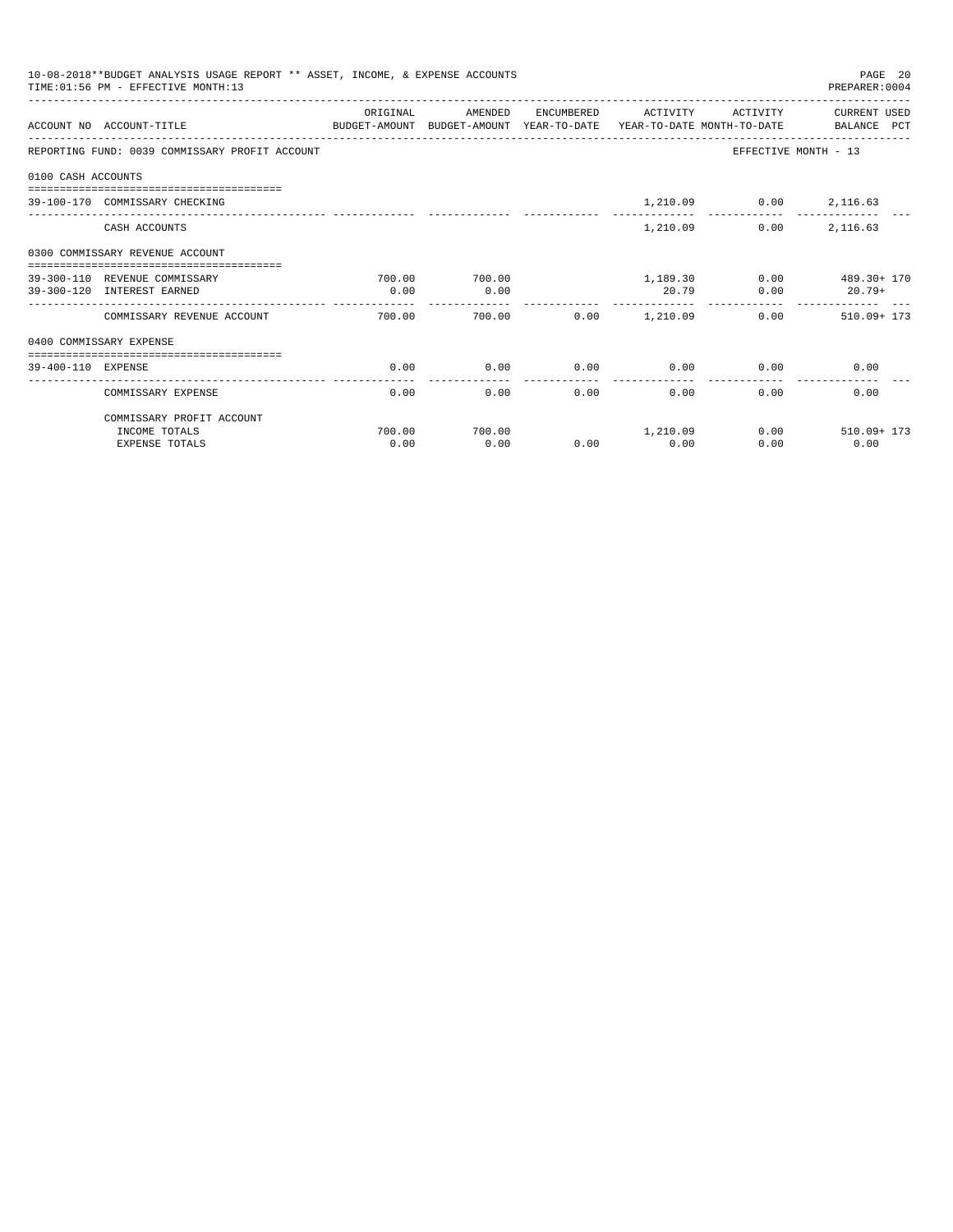|                       | 10-08-2018**BUDGET ANALYSIS USAGE REPORT ** ASSET, INCOME, & EXPENSE ACCOUNTS<br>TIME: 01:56 PM - EFFECTIVE MONTH:13 |          |         |                          |                                      |                             | PAGE 21<br>PREPARER: 0004          |
|-----------------------|----------------------------------------------------------------------------------------------------------------------|----------|---------|--------------------------|--------------------------------------|-----------------------------|------------------------------------|
|                       | ACCOUNT NO ACCOUNT-TITLE<br>BUDGET-AMOUNT BUDGET-AMOUNT YEAR-TO-DATE YEAR-TO-DATE MONTH-TO-DATE BALANCE PCT          | ORIGINAL | AMENDED |                          | ENCUMBERED ACTIVITY                  | ACTIVITY                    | CURRENT USED                       |
|                       | REPORTING FUND: 0040 ELECTION SERVICE CONTRACT FUND                                                                  |          |         |                          |                                      |                             | EFFECTIVE MONTH - 13               |
| 0100 CASH ACCOUNTS    |                                                                                                                      |          |         |                          |                                      |                             |                                    |
|                       | 40-100-100 CFC: ELECTION SERVICES CONT FUND                                                                          |          |         |                          |                                      | 659.29 0.00 964.51          |                                    |
|                       | CASH ACCOUNTS                                                                                                        |          |         |                          |                                      | 659.29                      | $0.00$ 964.51                      |
| 0340 REVENUE ACCOUNTS |                                                                                                                      |          |         |                          |                                      |                             |                                    |
|                       | 40-340-180 INTEREST EARNED                                                                                           | 0.00     | 0.00    |                          |                                      | $0.00$ $0.00$ $0.00$ $0.00$ |                                    |
|                       | 40-340-740 ELECTION SERVICE REVENUES                                                                                 | 800.00   | 800.00  | --------------           |                                      |                             | 1,485.89   0.00   685.89+ 186      |
|                       | REVENUE ACCOUNTS                                                                                                     | 800.00   |         | 800.00   0.00   1.485.89 |                                      |                             | $0.00$ 685.89+186                  |
| 0740 EXPENSE ACCOUNTS |                                                                                                                      |          |         |                          |                                      |                             |                                    |
|                       | 40-740-740 ELECTION SERVICE EXPENSES                                                                                 | 800.00   | 800.00  |                          |                                      |                             | $0.00$ $446.67$ $0.00$ $353.33$ 56 |
|                       | EXPENSE ACCOUNTS                                                                                                     | 800.00   | 800.00  |                          | ---------------<br>$0.00$ and $0.00$ | ------------<br>446.67      | 56<br>0.00<br>353.33               |
|                       | ELECTION SERVICE CONTRACT FUND                                                                                       |          |         |                          |                                      |                             |                                    |
|                       | INCOME TOTALS                                                                                                        | 800.00   | 800.00  | 1,485.89                 |                                      |                             | $0.00$ 685.89+ 186                 |
|                       | <b>EXPENSE TOTALS</b>                                                                                                | 800.00   | 800.00  |                          | $0.00$ 446.67                        | 0.00                        | 353.33 56                          |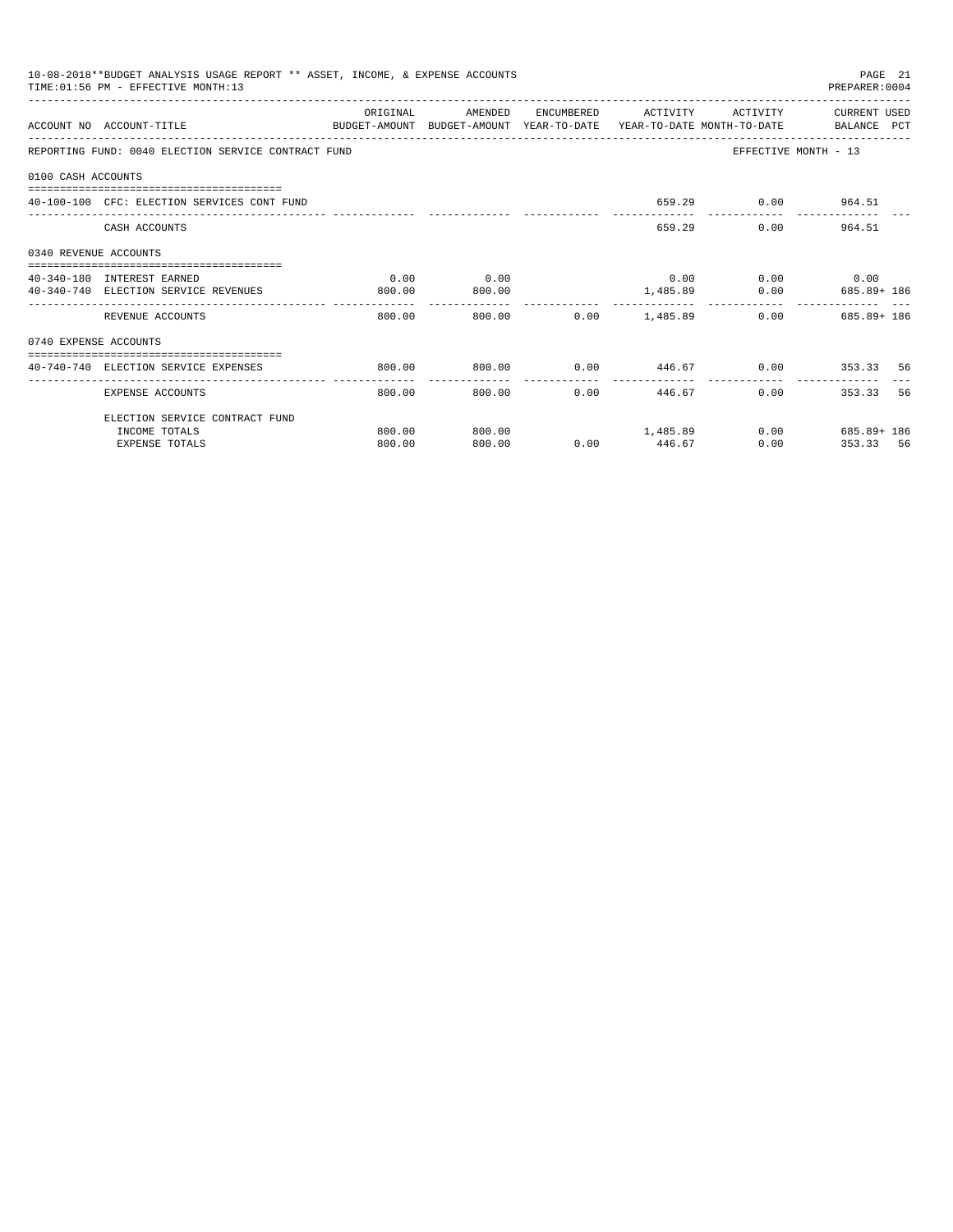|                       | 10-08-2018**BUDGET ANALYSIS USAGE REPORT ** ASSET, INCOME, & EXPENSE ACCOUNTS<br>TIME: 01:56 PM - EFFECTIVE MONTH: 13 |              |              |              |                                                                                 |                             | PAGE 22<br>PREPARER: 0004   |
|-----------------------|-----------------------------------------------------------------------------------------------------------------------|--------------|--------------|--------------|---------------------------------------------------------------------------------|-----------------------------|-----------------------------|
|                       | ACCOUNT NO ACCOUNT-TITLE                                                                                              | ORIGINAL     | AMENDED      | ENCUMBERED   | ACTIVITY<br>BUDGET-AMOUNT BUDGET-AMOUNT YEAR-TO-DATE YEAR-TO-DATE MONTH-TO-DATE | ACTIVITY                    | CURRENT USED<br>BALANCE PCT |
|                       | REPORTING FUND: 0043 COUNTY ESCROW FUND                                                                               |              |              |              |                                                                                 | <b>EFFECTIVE MONTH - 13</b> |                             |
| 0100 CASH ACCOUNTS    |                                                                                                                       |              |              |              |                                                                                 |                             |                             |
|                       |                                                                                                                       |              |              |              |                                                                                 |                             |                             |
|                       | 43-100-100 CFC: COUNTY ESCROW FUND                                                                                    |              |              |              | 0.00                                                                            |                             | $0.00$ 18,679.18            |
|                       | CASH ACCOUNTS                                                                                                         |              |              |              | 0.00                                                                            |                             | $0.00$ 18,679.18            |
| 0343 REVENUE ACCOUNTS |                                                                                                                       |              |              |              |                                                                                 |                             |                             |
|                       |                                                                                                                       |              |              |              |                                                                                 |                             |                             |
|                       | 43-343-180 INTEREST EARNED<br>43-343-743 HOMELAND SECURITY INCOME                                                     | 0.00<br>0.00 | 0.00<br>0.00 |              | 0.00<br>0.00                                                                    | 0.00<br>0.00                | 0.00<br>0.00                |
|                       | 43-343-744 CHAPTER 19 INCOME                                                                                          | 0.00         | 0.00         |              | 0.00                                                                            | 0.00                        | 0.00                        |
|                       | 43-343-745 EXTRADITION INCOME                                                                                         | 0.00         | 0.00         |              | 0.00                                                                            | 0.00                        | 0.00                        |
|                       | REVENUE ACCOUNTS                                                                                                      | 0.00         | 0.00         | 0.00         | 0.00                                                                            | 0.00                        | 0.00                        |
| 0743 EXPENSE ACCOUNTS |                                                                                                                       |              |              |              |                                                                                 |                             |                             |
|                       |                                                                                                                       |              |              |              |                                                                                 |                             |                             |
|                       | 43-743-743 HOMELAND SECURITY EXPENSES                                                                                 | 0.00         | 0.00         | 0.00         | 0.00                                                                            | 0.00                        | 0.00                        |
|                       | 43-743-744 CHAPTER 19 EXPENSES<br>43-743-745 EXTRADITION EXPENSES                                                     | 0.00         | 0.00         | 0.00<br>0.00 | 0.00<br>0.00                                                                    | 0.00                        | 0.00                        |
|                       |                                                                                                                       | 0.00         | 0.00         |              |                                                                                 | 0.00                        | 0.00                        |
|                       | EXPENSE ACCOUNTS                                                                                                      | 0.00         | 0.00         | 0.00         | 0.00                                                                            | 0.00                        | 0.00                        |
|                       | COUNTY ESCROW FUND                                                                                                    |              |              |              |                                                                                 |                             |                             |
|                       | INCOME TOTALS                                                                                                         | 0.00         | 0.00         |              | 0.00                                                                            | 0.00                        | 0.00                        |
|                       | <b>EXPENSE TOTALS</b>                                                                                                 | 0.00         | 0.00         | 0.00         | 0.00                                                                            | 0.00                        | 0.00                        |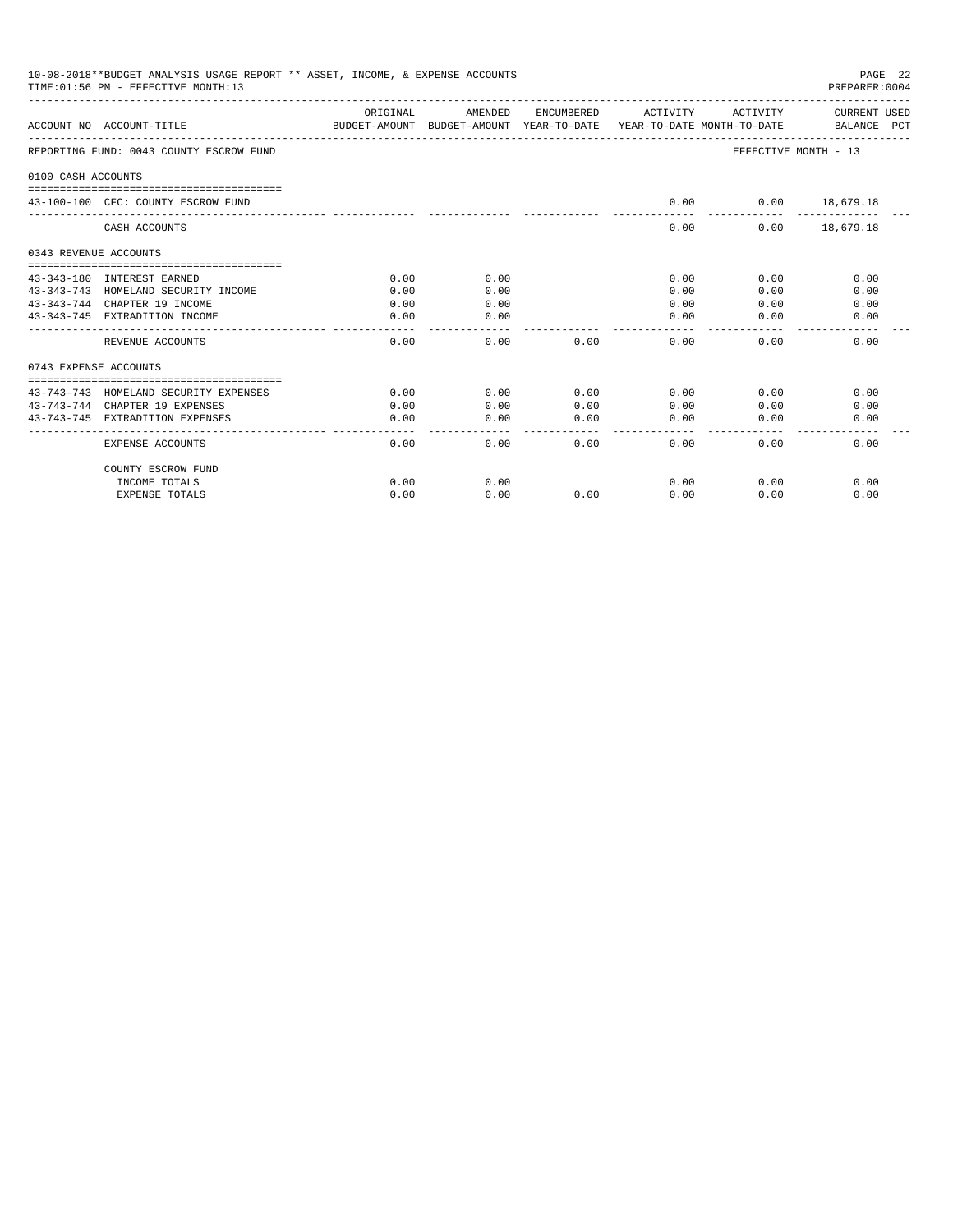| 10-08-2018**BUDGET ANALYSIS USAGE REPORT ** ASSET, INCOME, & EXPENSE ACCOUNTS<br>TIME: 01:56 PM - EFFECTIVE MONTH: 13<br>PREPARER: 0004 |                                                                                                             |              |                     |      |                                            |                                        |                       |  |  |
|-----------------------------------------------------------------------------------------------------------------------------------------|-------------------------------------------------------------------------------------------------------------|--------------|---------------------|------|--------------------------------------------|----------------------------------------|-----------------------|--|--|
|                                                                                                                                         | ACCOUNT NO ACCOUNT-TITLE<br>BUDGET-AMOUNT BUDGET-AMOUNT YEAR-TO-DATE YEAR-TO-DATE MONTH-TO-DATE BALANCE PCT | ORIGINAL     | AMENDED             |      | ENCUMBERED ACTIVITY ACTIVITY CURRENT USED  |                                        |                       |  |  |
|                                                                                                                                         | REPORTING FUND: 0050 COUNTY CLERK ARCHIVES FUND                                                             |              |                     |      |                                            | EFFECTIVE MONTH - 13                   |                       |  |  |
| 0100 CASH ACCOUNTS                                                                                                                      |                                                                                                             |              |                     |      |                                            |                                        |                       |  |  |
|                                                                                                                                         | 50-100-100 CFC: COUNTY CLERK ARCHIVES FUND                                                                  |              |                     |      |                                            | 16,540.83 0.00 74,790.96               |                       |  |  |
|                                                                                                                                         | CASH ACCOUNTS                                                                                               |              |                     |      | 16,540.83                                  |                                        | $0.00$ $74.790.96$    |  |  |
| 0350 REVENUE ACCOUNTS                                                                                                                   |                                                                                                             |              |                     |      |                                            |                                        |                       |  |  |
|                                                                                                                                         | 50-350-180 INTEREST EARNED                                                                                  |              | $0.00$ 0.00         |      | $125.83$ 0.00 $125.83+$                    |                                        |                       |  |  |
|                                                                                                                                         | 50-350-750 COUNTY CLERK ARCHIVE FEES 12,840.00 12,840.00                                                    |              |                     |      | 16,415.00 0.00                             |                                        | 3,575.00+ 128         |  |  |
|                                                                                                                                         | REVENUE ACCOUNTS                                                                                            |              |                     |      | $12.840.00$ $12.840.00$ $0.00$ $16.540.83$ | 0.00                                   | $3.700.83 + 129$      |  |  |
| 0750 EXPENSE ACCOUNTS                                                                                                                   |                                                                                                             |              |                     |      |                                            |                                        |                       |  |  |
|                                                                                                                                         | 50-750-110 COUNTY CLERK ADMIN ASSISTANT                                                                     |              | 0.00                | 0.00 | 0.00                                       |                                        |                       |  |  |
|                                                                                                                                         | 50-750-200 FICA EXPENSE                                                                                     | 0.00<br>0.00 | 0.00                | 0.00 | 0.00                                       | 0.00<br>0.00                           | 0.00<br>0.00          |  |  |
|                                                                                                                                         | 50-750-205 RETIREMENT EXPENSE                                                                               | 0.00         | 0.00                | 0.00 | 0.00                                       | 0.00                                   | 0.00                  |  |  |
|                                                                                                                                         | 50-750-750 COUNTY CLERK ARCHIVE EXPENSES                                                                    | 52,000.00    | 52,000.00           | 0.00 | 0.00                                       | 0.00                                   | 52,000.00 00          |  |  |
|                                                                                                                                         | EXPENSE ACCOUNTS                                                                                            |              | 52,000.00 52,000.00 | 0.00 | 0.00                                       | ------------ -------------<br>$0.00 -$ | 52,000.00 00          |  |  |
|                                                                                                                                         | COUNTY CLERK ARCHIVES FUND                                                                                  |              |                     |      |                                            |                                        |                       |  |  |
|                                                                                                                                         | INCOME TOTALS                                                                                               |              |                     |      |                                            |                                        | $0.00$ $3,700.83+129$ |  |  |
|                                                                                                                                         | EXPENSE TOTALS                                                                                              |              | 52,000.00 52,000.00 |      | $0.00$ 0.00                                | 0.00                                   | 52,000.00 00          |  |  |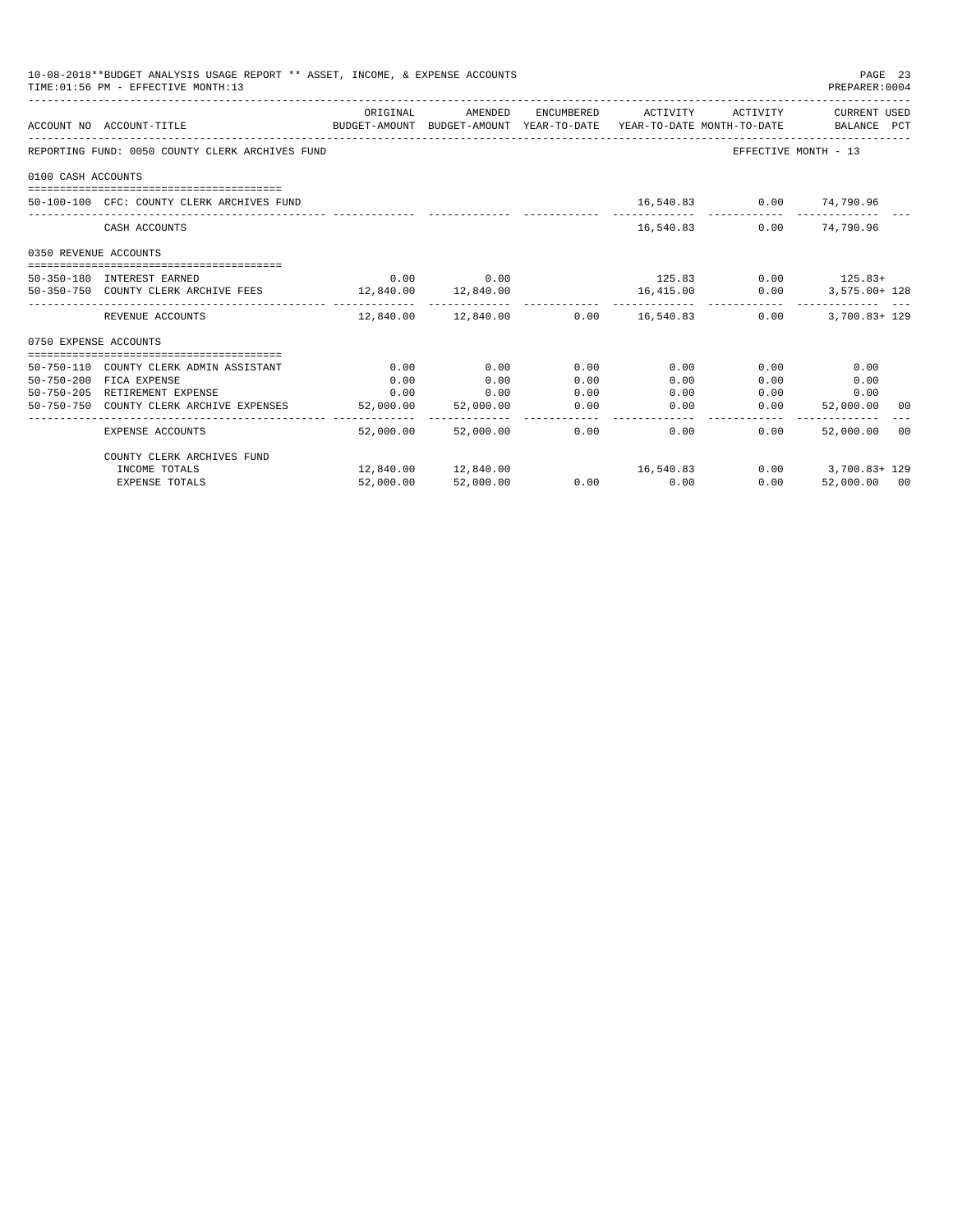|                       | 10-08-2018**BUDGET ANALYSIS USAGE REPORT ** ASSET, INCOME, & EXPENSE ACCOUNTS<br>TIME: 01:56 PM - EFFECTIVE MONTH: 13 |                        |                       |                      |              |                     | PAGE 24<br>PREPARER: 0004   |
|-----------------------|-----------------------------------------------------------------------------------------------------------------------|------------------------|-----------------------|----------------------|--------------|---------------------|-----------------------------|
|                       | ACCOUNT NO ACCOUNT-TITLE<br>BUDGET-AMOUNT BUDGET-AMOUNT YEAR-TO-DATE YEAR-TO-DATE MONTH-TO-DATE BALANCE PCT           | OR TGTNAL              | AMENDED               | ENCUMBERED           | ACTIVITY     | ACTIVITY            | CURRENT USED                |
|                       | REPORTING FUND: 0053 JUDICIAL TRAINING FUND                                                                           |                        |                       |                      |              |                     | EFFECTIVE MONTH - 13        |
| 0100 CASH ACCOUNTS    |                                                                                                                       |                        |                       |                      |              |                     |                             |
|                       | 53-100-100 JUDICIAL TRAINING FUND                                                                                     |                        |                       |                      |              | 40.00 - 0.00 846.01 |                             |
|                       | CASH ACCOUNTS                                                                                                         |                        |                       |                      | $40.00 -$    |                     | $0.00$ and $0.00$<br>846.01 |
| 0353 REVENUE ACCOUNTS |                                                                                                                       |                        |                       |                      |              |                     |                             |
|                       | ====================================<br>53-353-180 INTEREST EARNED                                                    | 0.00                   | 0.00                  |                      | 0.00         |                     | $0.00$ 0.00                 |
|                       | 53-353-753 JUDICIAL TRAINING FEES                                                                                     | 0.00                   | 0.00                  |                      | 120.00       | 0.00                | $120.00+$                   |
|                       | REVENUE ACCOUNTS                                                                                                      | 0.00                   | 0.00                  | 0.00                 | 120.00       |                     | 0.00<br>$120.00+$           |
| 0753 EXPENSE ACCOUNTS |                                                                                                                       |                        |                       |                      |              |                     |                             |
|                       | ------------------------------------<br>53-753-753 JUDICIAL TRAINING EXPENSES                                         | 0.00                   | 160.00                | 0.00                 | 160.00       |                     | 0.00<br>0.00 100            |
|                       | EXPENSE ACCOUNTS                                                                                                      | --------------<br>0.00 | -----------<br>160.00 | ------------<br>0.00 | ------------ | 160.00<br>0.00      | 0.00 100                    |
|                       | JUDICIAL TRAINING FUND                                                                                                |                        |                       |                      |              |                     |                             |
|                       | INCOME TOTALS                                                                                                         | 0.00                   | 0.00                  |                      | 120.00       |                     | $0.00$ 120.00+              |
|                       | <b>EXPENSE TOTALS</b>                                                                                                 | 0.00                   | 160.00                | 0.00                 | 160.00       | 0.00                | $0.00$ 100                  |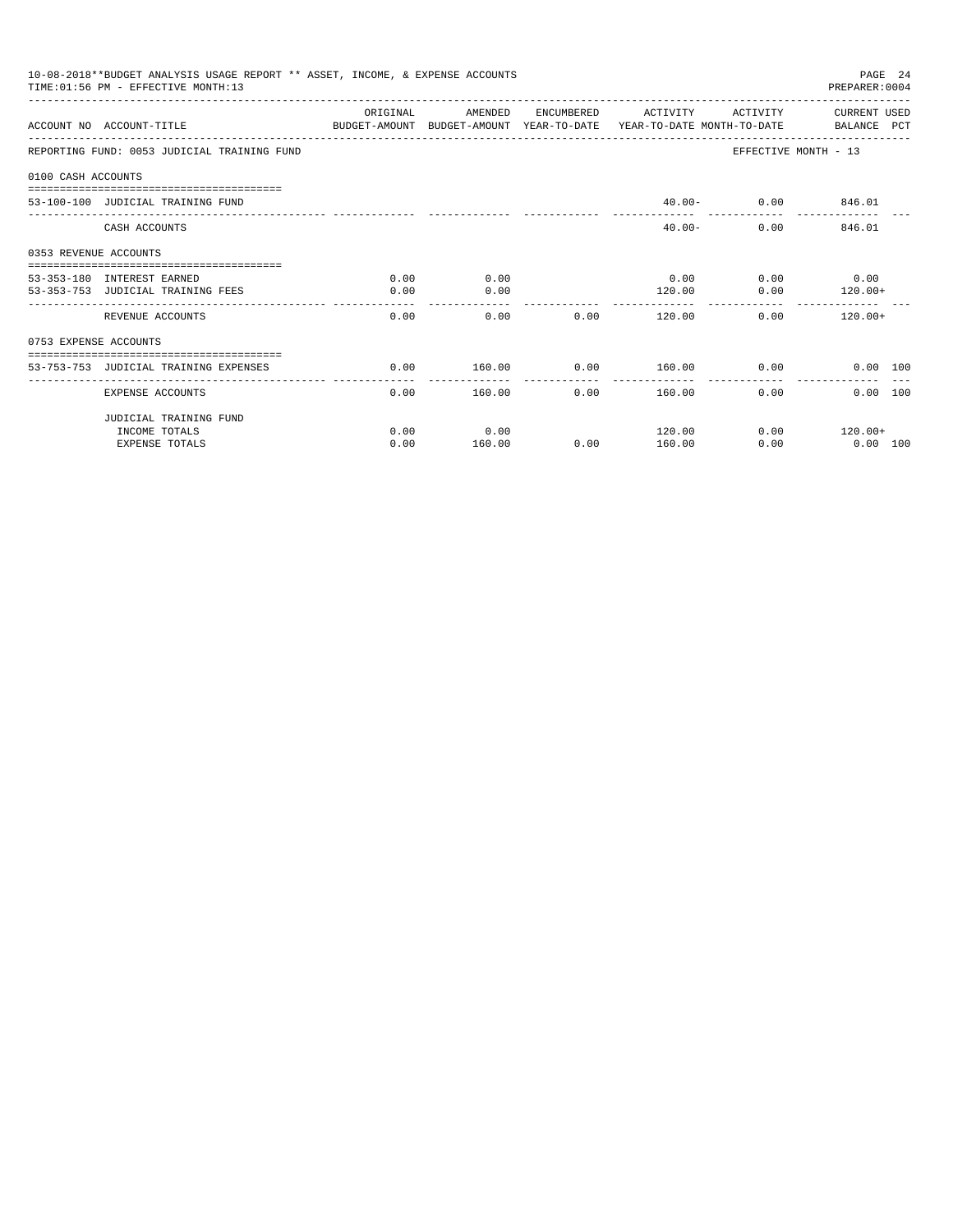| 10-08-2018**BUDGET ANALYSIS USAGE REPORT ** ASSET, INCOME, & EXPENSE ACCOUNTS<br>PAGE 25<br>TIME: 01:56 PM - EFFECTIVE MONTH: 13<br>PREPARER: 0004 |                                                                  |                     |                     |      |                                                                                                        |                                    |                       |  |  |
|----------------------------------------------------------------------------------------------------------------------------------------------------|------------------------------------------------------------------|---------------------|---------------------|------|--------------------------------------------------------------------------------------------------------|------------------------------------|-----------------------|--|--|
|                                                                                                                                                    | ACCOUNT NO ACCOUNT-TITLE                                         | ORIGINAL            | AMENDED             |      | ENCUMBERED ACTIVITY<br>BUDGET-AMOUNT BUDGET-AMOUNT YEAR-TO-DATE YEAR-TO-DATE MONTH-TO-DATE BALANCE PCT |                                    | ACTIVITY CURRENT USED |  |  |
|                                                                                                                                                    | REPORTING FUND: 0056 COUNTY CLERK PRESERVATION FUND              |                     |                     |      |                                                                                                        | EFFECTIVE MONTH - 13               |                       |  |  |
| 0100 CASH ACCOUNTS                                                                                                                                 |                                                                  |                     |                     |      |                                                                                                        |                                    |                       |  |  |
|                                                                                                                                                    |                                                                  |                     |                     |      |                                                                                                        |                                    |                       |  |  |
|                                                                                                                                                    | 56-100-100 CFC: COUNTY CLERK PRESERVATION                        |                     |                     |      |                                                                                                        | $13,625.07 - 2,852.72 - 14,576.35$ |                       |  |  |
|                                                                                                                                                    | CASH ACCOUNTS                                                    |                     |                     |      |                                                                                                        | $13,625.07 - 2,852.72 - 14,576.35$ |                       |  |  |
| 0356 REVENUE ACCOUNTS                                                                                                                              |                                                                  |                     |                     |      |                                                                                                        |                                    |                       |  |  |
|                                                                                                                                                    | 56-356-180 INTEREST EARNED                                       |                     | 40.00 40.00         |      | 391.17 0.00 351.17+ 978                                                                                |                                    |                       |  |  |
|                                                                                                                                                    | 56-356-756 COUNTY CLERK PRESERVATION FEES 13,400.00 13,400.00    |                     |                     |      | $14,413.88$ 0.00 1,013.88 + 108                                                                        |                                    |                       |  |  |
|                                                                                                                                                    | 56-356-757 PRESERVATION VS HB 1744                               | 200.00              | 200.00              |      | 2,122.50 0.00 1,922.50+ 61                                                                             |                                    |                       |  |  |
|                                                                                                                                                    | REVENUE ACCOUNTS                                                 |                     |                     |      | $13,640.00$ $13,640.00$ $0.00$ $16,927.55$ $0.00$                                                      |                                    | 3, 287.55+ 124        |  |  |
| 0756 EXPENSE ACCOUNTS                                                                                                                              |                                                                  |                     |                     |      |                                                                                                        |                                    |                       |  |  |
|                                                                                                                                                    |                                                                  |                     |                     |      |                                                                                                        |                                    |                       |  |  |
|                                                                                                                                                    | 56-756-110 COUNTY CLERK ADMIN ASSISTANT                          | 10,000.00 10,332.25 |                     |      | $0.00$ $10.332.25$ $0.00$                                                                              |                                    | $0.00$ 100            |  |  |
|                                                                                                                                                    | 56-756-200 FICA EXPENSE                                          | 700.00              | 778.74              | 0.00 | 778.74                                                                                                 | 0.00                               | 0.00 100              |  |  |
|                                                                                                                                                    | 56-756-205 RETIREMENT EXPENSE                                    | 700.00              | 700.00              | 0.00 | 674.81                                                                                                 | 0.00                               | 25.19 96              |  |  |
|                                                                                                                                                    | 56-756-756 COUNTY CLERK PRESERVATION EXPENSE 11,000.00 16,813.41 |                     |                     | 0.00 | 16,813.41 2,852.72                                                                                     |                                    | $0.00$ 100            |  |  |
|                                                                                                                                                    | 56-756-757 PRESERVATION VS HB 1744                               | 0.00                | 0.00                | 0.00 |                                                                                                        | 0.00<br>0.00                       | 0.00                  |  |  |
|                                                                                                                                                    | EXPENSE ACCOUNTS                                                 |                     | 22,400.00 28,624.40 |      | 0.00 28,599.21                                                                                         | 2,852.72                           | 25.19 100             |  |  |
|                                                                                                                                                    | COUNTY CLERK PRESERVATION FUND                                   |                     |                     |      |                                                                                                        |                                    |                       |  |  |
|                                                                                                                                                    | INCOME TOTALS                                                    |                     |                     |      | $13,640.00$ $13,640.00$ $16,927.55$                                                                    |                                    | $0.00$ 3, 287.55+ 124 |  |  |
|                                                                                                                                                    | EXPENSE TOTALS                                                   | 22,400.00           | 28,624.40           |      | $0.00$ 28,599.21 2,852.72 25.19 100                                                                    |                                    |                       |  |  |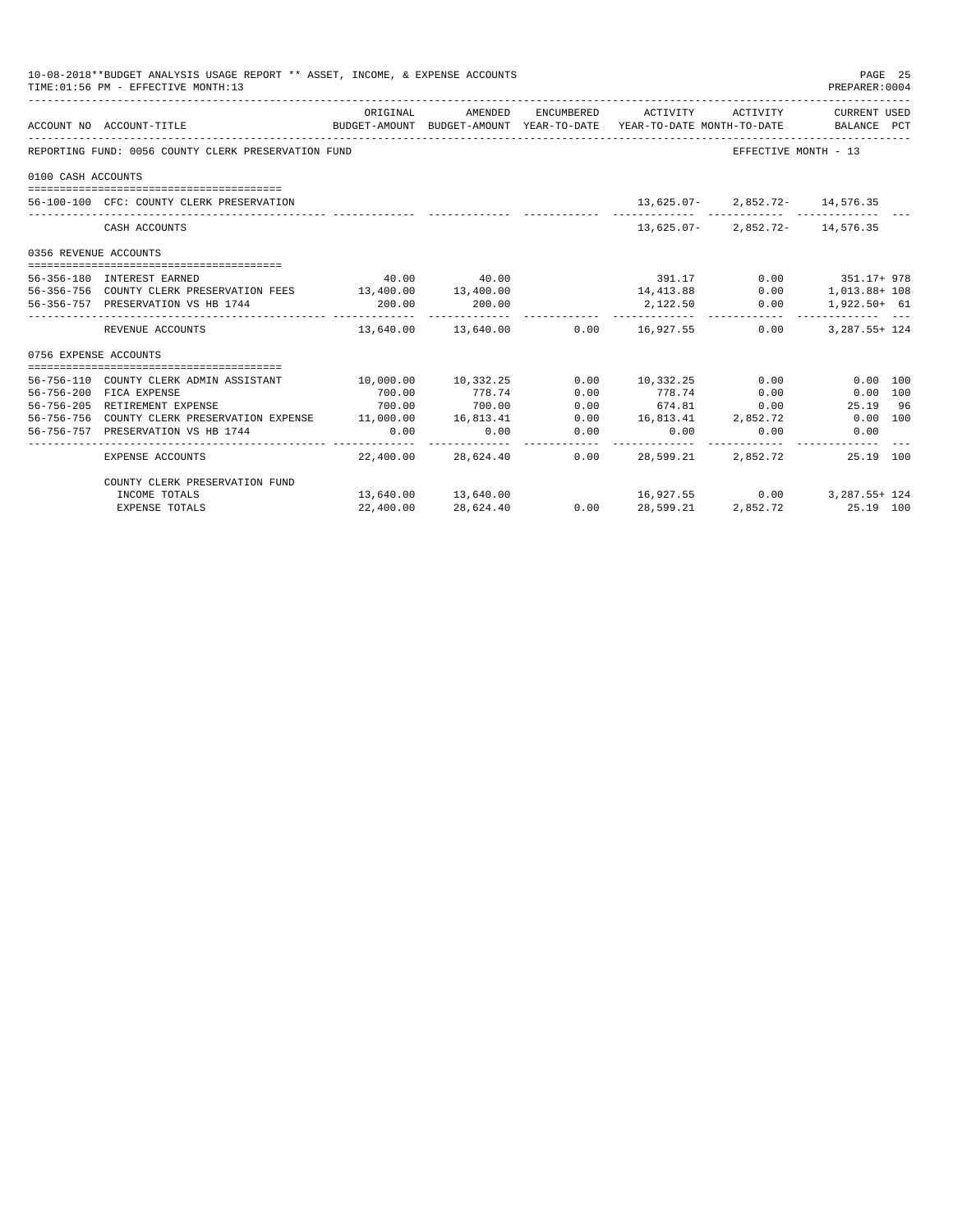|                       | 10-08-2018**BUDGET ANALYSIS USAGE REPORT ** ASSET, INCOME, & EXPENSE ACCOUNTS<br>TIME: 01:56 PM - EFFECTIVE MONTH: 13 |                   |                              |             |                              | PAGE 26<br>PREPARER: 0004                                      |  |
|-----------------------|-----------------------------------------------------------------------------------------------------------------------|-------------------|------------------------------|-------------|------------------------------|----------------------------------------------------------------|--|
|                       | ACCOUNT NO ACCOUNT-TITLE CONTROL PROTECT-AMOUNT BUDGET-AMOUNT YEAR-TO-DATE YEAR-TO-DATE MONTH-TO-DATE BALANCE PCT     | ORIGINAL          | AMENDED                      |             | ENCUMBERED ACTIVITY ACTIVITY | CURRENT USED                                                   |  |
|                       | REPORTING FUND: 0060 LAW LIBRARY FUND                                                                                 |                   |                              |             |                              | EFFECTIVE MONTH - 13                                           |  |
| 0100 CASH ACCOUNTS    |                                                                                                                       |                   |                              |             |                              |                                                                |  |
|                       | 60-100-100 CFC: LAW LIBRARY                                                                                           |                   |                              |             | 2,450.00 35.00 10,036.51     |                                                                |  |
|                       | CASH ACCOUNTS                                                                                                         |                   |                              |             | 2,450.00 35.00 10,036.51     |                                                                |  |
| 0360 REVENUE ACCOUNTS |                                                                                                                       |                   |                              |             |                              |                                                                |  |
|                       | 60-360-180 INTEREST EARNED                                                                                            |                   | $0.00$ 0.00                  |             |                              | $0.00$ $0.00$ $0.00$ $0.00$                                    |  |
|                       | 60-360-760 LAW LIBRARY FEES                                                                                           | 1,300.00 1,300.00 |                              |             |                              | 2,450.00 35.00 1,150.00+188                                    |  |
|                       | REVENUE ACCOUNTS                                                                                                      |                   |                              |             |                              | $1,300.00$ $1,300.00$ $0.00$ $2,450.00$ $35.00$ $1,150.00+188$ |  |
| 0760 EXPENSE ACCOUNTS |                                                                                                                       |                   |                              |             |                              |                                                                |  |
|                       |                                                                                                                       |                   |                              |             |                              |                                                                |  |
|                       | 60-760-760 LAW LIBRARY EXPENSES                                                                                       |                   |                              |             |                              | $2,000.00$ $2,000.00$ $0.00$ $0.00$ $0.00$ $2,000.00$ $00$     |  |
|                       | EXPENSE ACCOUNTS                                                                                                      |                   | $2.000.00$ $2.000.00$ $0.00$ |             | 0.00<br>0.00                 | 2,000,00 00                                                    |  |
|                       | LAW LIBRARY FUND                                                                                                      |                   |                              |             |                              |                                                                |  |
|                       | INCOME TOTALS                                                                                                         |                   |                              |             |                              | $1,300.00$ $1,300.00$ $2,450.00$ $35.00$ $1,150.00+188$        |  |
|                       | <b>EXPENSE TOTALS</b>                                                                                                 | 2,000.00          | 2,000.00                     | $0.00$ 0.00 | 0.00                         | 2,000.00 00                                                    |  |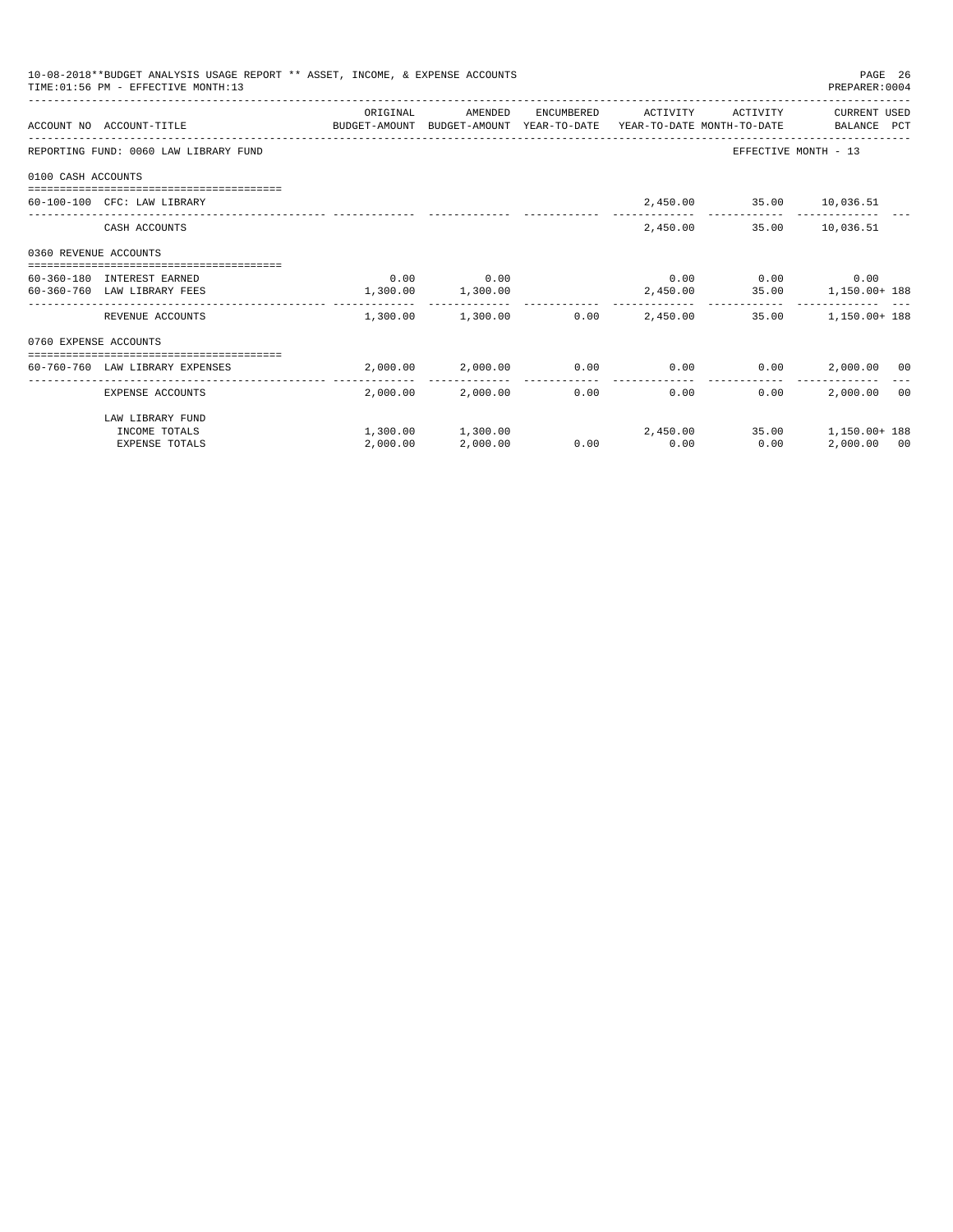|                       | 10-08-2018**BUDGET ANALYSIS USAGE REPORT ** ASSET, INCOME, & EXPENSE ACCOUNTS<br>PAGE 27<br>TIME: 01:56 PM - EFFECTIVE MONTH: 13<br>PREPARER: 0004 |          |                       |                |                     |                      |                                    |  |  |  |  |
|-----------------------|----------------------------------------------------------------------------------------------------------------------------------------------------|----------|-----------------------|----------------|---------------------|----------------------|------------------------------------|--|--|--|--|
|                       | ACCOUNT NO ACCOUNT-TITLE<br>BUDGET-AMOUNT BUDGET-AMOUNT YEAR-TO-DATE  YEAR-TO-DATE MONTH-TO-DATE      BALANCE PCT                                  | ORIGINAL | AMENDED               |                | ENCUMBERED ACTIVITY | ACTIVITY             | CURRENT USED                       |  |  |  |  |
|                       | REPORTING FUND: 0063 DISTRICT CLERK PRESERVATION FUND                                                                                              |          |                       |                |                     | EFFECTIVE MONTH - 13 |                                    |  |  |  |  |
| 0100 CASH ACCOUNTS    |                                                                                                                                                    |          |                       |                |                     |                      |                                    |  |  |  |  |
|                       | 63-100-100 CFC: DISTRICT CLERK PRESERVATION                                                                                                        |          |                       |                |                     | 422.25               | 5.00 1.315.75                      |  |  |  |  |
|                       | CASH ACCOUNTS                                                                                                                                      |          |                       |                | 422.25              | 5.00                 | 1,315.75                           |  |  |  |  |
| 0363 REVENUE ACCOUNTS |                                                                                                                                                    |          |                       |                |                     |                      |                                    |  |  |  |  |
|                       |                                                                                                                                                    |          |                       |                |                     |                      |                                    |  |  |  |  |
|                       | 63-363-180 INTEREST EARNED                                                                                                                         | 6.00     | 6.00                  |                | 137.58              |                      | $0.00$ $131.58 + 293$              |  |  |  |  |
|                       | 63-363-763 DIST CLERK PRESERVATION FEES                                                                                                            | 276.00   | 276.00                |                | 284.67              | 5.00                 | $8.67 + 103$                       |  |  |  |  |
|                       | 63-363-764 DIST CLERK CHILD SUPPORT                                                                                                                | 0.00     | 0.00                  |                | 0.00                | 0.00                 | 0.00                               |  |  |  |  |
|                       | 63-363-765 UNALLOCATED COURT COSTS BEFORE 03                                                                                                       | 0.00     | 0.00                  |                | 0.00                | 0.00                 | 0.00                               |  |  |  |  |
|                       | REVENUE ACCOUNTS                                                                                                                                   | 282.00   | -----------<br>282.00 | 0.00           | --------<br>422.25  |                      | ------------<br>$5.00$ 140.25+ 150 |  |  |  |  |
| 0763 EXPENSE ACCOUNTS |                                                                                                                                                    |          |                       |                |                     |                      |                                    |  |  |  |  |
|                       |                                                                                                                                                    |          |                       |                |                     |                      |                                    |  |  |  |  |
|                       | 63-763-763 DIST CLERK PRESERVATION EXPENSE                                                                                                         | 0.00     | 0.00                  | 0.00           | 0.00                | 0.00                 | 0.00                               |  |  |  |  |
|                       | 63-763-764 DIST CLERK CHILD SUPPORT                                                                                                                | 0.00     | 0.00                  | 0.00           | 0.00                | 0.00                 | 0.00                               |  |  |  |  |
|                       | 63-763-765 UNALLOCATED COURT COSTS BEFORE 03                                                                                                       | 0.00     | 0.00<br>-----------   | 0.00<br>------ | 0.00<br>-------     | 0.00                 | 0.00                               |  |  |  |  |
|                       | <b>EXPENSE ACCOUNTS</b>                                                                                                                            | 0.00     | 0.00                  | $0.00 -$       | $0.00 -$            | $0.00 -$             | 0.00                               |  |  |  |  |
|                       | DISTRICT CLERK PRESERVATION FUND                                                                                                                   |          |                       |                |                     |                      |                                    |  |  |  |  |
|                       | INCOME TOTALS                                                                                                                                      | 282.00   | 282.00                |                | 422.25              |                      | $5.00$ 140.25+ 150                 |  |  |  |  |
|                       | <b>EXPENSE TOTALS</b>                                                                                                                              | 0.00     | 0.00                  | 0.00           | 0.00                | 0.00                 | 0.00                               |  |  |  |  |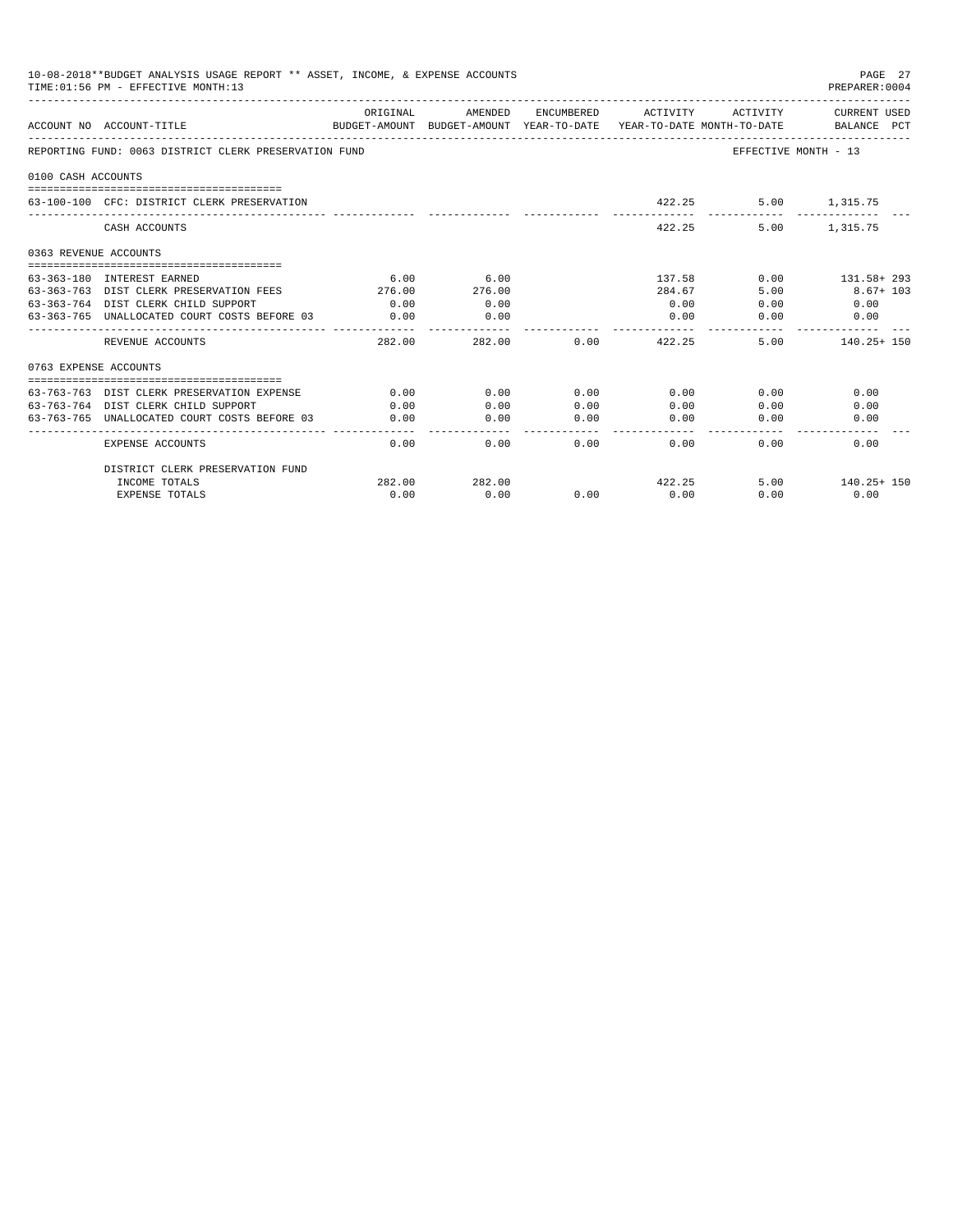|                       | 10-08-2018**BUDGET ANALYSIS USAGE REPORT ** ASSET, INCOME, & EXPENSE ACCOUNTS<br>PAGE 28<br>TIME: 01:56 PM - EFFECTIVE MONTH:13<br>PREPARER: 0004 |          |                                       |      |                     |                          |                                                                   |  |  |  |  |
|-----------------------|---------------------------------------------------------------------------------------------------------------------------------------------------|----------|---------------------------------------|------|---------------------|--------------------------|-------------------------------------------------------------------|--|--|--|--|
|                       | ACCOUNT NO ACCOUNT-TITLE COMPUTE BUDGET-AMOUNT BUDGET-AMOUNT YEAR-TO-DATE YEAR-TO-DATE MONTH-TO-DATE BALANCE PCT                                  | ORIGINAL | AMENDED                               |      | ENCUMBERED ACTIVITY | ACTIVITY                 | CURRENT USED                                                      |  |  |  |  |
|                       | REPORTING FUND: 0066 COURTHOUSE SECURITY FUND                                                                                                     |          |                                       |      |                     |                          | EFFECTIVE MONTH - 13                                              |  |  |  |  |
| 0100 CASH ACCOUNTS    |                                                                                                                                                   |          |                                       |      |                     |                          |                                                                   |  |  |  |  |
|                       | 66-100-100 CFC: COURTHOUSE SECURITY                                                                                                               |          |                                       |      |                     | 3,817.54 13.00 23,117.31 |                                                                   |  |  |  |  |
|                       | CASH ACCOUNTS                                                                                                                                     |          |                                       |      |                     | 3,817.54 13.00 23,117.31 |                                                                   |  |  |  |  |
| 0366 REVENUE ACCOUNTS |                                                                                                                                                   |          |                                       |      |                     |                          |                                                                   |  |  |  |  |
|                       | 66-366-180 INTEREST EARNED                                                                                                                        |          | $0.00$ 0.00                           |      |                     |                          | $0.00$ $0.00$ $0.00$ $0.00$                                       |  |  |  |  |
|                       | 66-366-766 COURTHOUSE SECURITY FEES 2,460.00 2,460.00                                                                                             |          |                                       |      |                     |                          | 4,517.54 13.00 2,057.54 184                                       |  |  |  |  |
|                       | REVENUE ACCOUNTS                                                                                                                                  |          | 2,460.00 2,460.00 0.00 4,517.54 13.00 |      |                     |                          | 2,057.54+ 184                                                     |  |  |  |  |
| 0766 EXPENSE ACCOUNTS |                                                                                                                                                   |          |                                       |      |                     |                          |                                                                   |  |  |  |  |
|                       | -------------------------------------<br>66-766-766 COURTHOUSE SECURITY EXPENSES                                                                  |          |                                       |      |                     |                          | $1,000.00$ $1,000.00$ $0.00$ $700.00$ $0.00$ $0.00$ $300.00$ $70$ |  |  |  |  |
|                       | EXPENSE ACCOUNTS                                                                                                                                  |          | 1,000.00 1,000.00                     | 0.00 |                     | -------------<br>700.00  | 0.00<br>300.00 70                                                 |  |  |  |  |
|                       | COURTHOUSE SECURITY FUND                                                                                                                          |          |                                       |      |                     |                          |                                                                   |  |  |  |  |
|                       | INCOME TOTALS                                                                                                                                     |          |                                       |      |                     |                          | $2,460.00$ $2,460.00$ $4,517.54$ $13.00$ $2,057.54$ $184$         |  |  |  |  |
|                       | <b>EXPENSE TOTALS</b>                                                                                                                             | 1,000.00 | 1,000.00                              |      | $0.00$ 700.00       |                          | 0.00 300.00 70                                                    |  |  |  |  |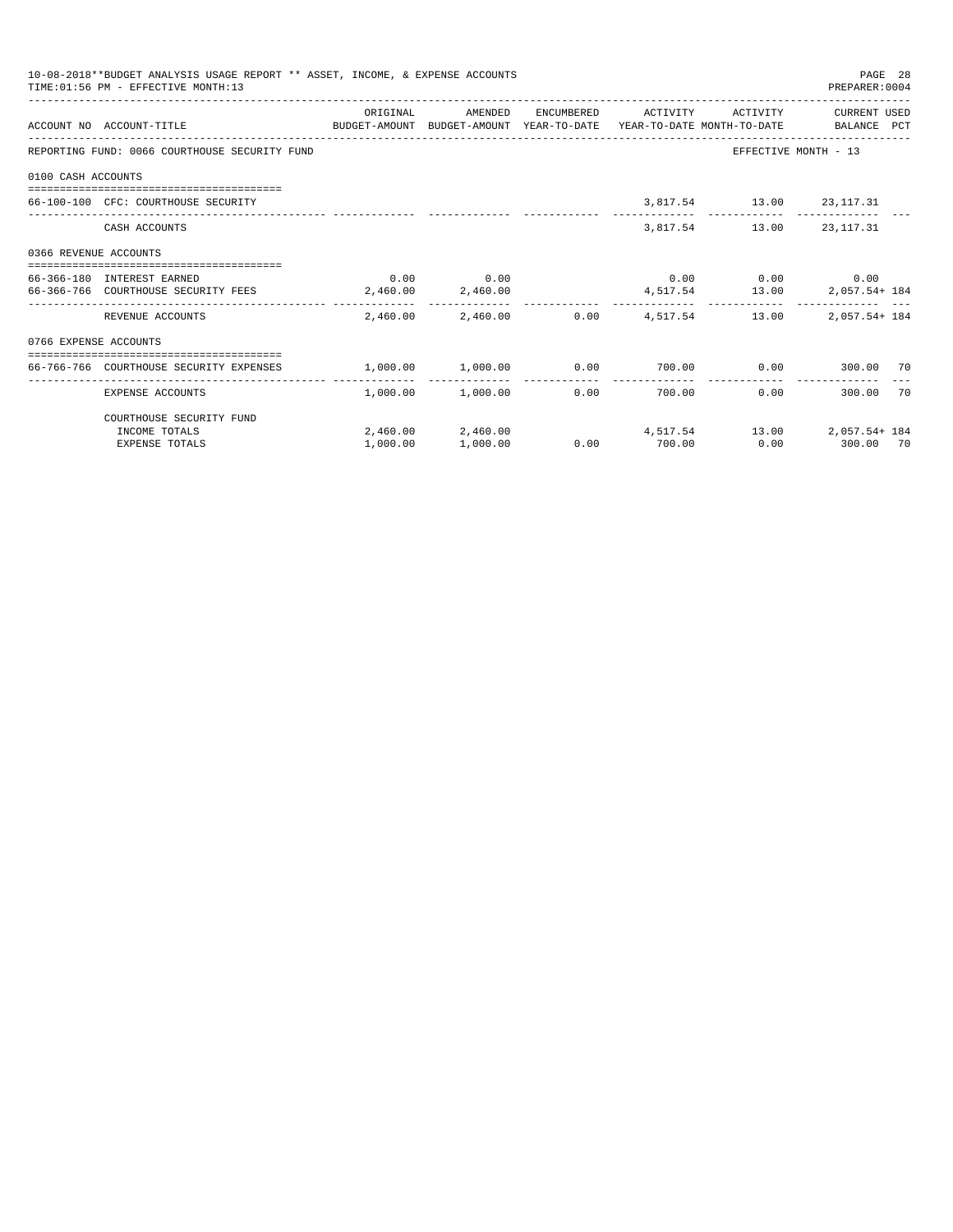|                       | 10-08-2018**BUDGET ANALYSIS USAGE REPORT ** ASSET, INCOME, & EXPENSE ACCOUNTS<br>TIME: 01:56 PM - EFFECTIVE MONTH:13 |          |                        |              |                              |                             | PAGE 29<br>PREPARER: 0004 |
|-----------------------|----------------------------------------------------------------------------------------------------------------------|----------|------------------------|--------------|------------------------------|-----------------------------|---------------------------|
|                       | ACCOUNT NO ACCOUNT-TITLE<br>BUDGET-AMOUNT BUDGET-AMOUNT YEAR-TO-DATE YEAR-TO-DATE MONTH-TO-DATE BALANCE PCT          | ORIGINAL | AMENDED                |              | ENCUMBERED ACTIVITY          | ACTIVITY                    | CURRENT USED              |
|                       | REPORTING FUND: 0068 COUNTY PRESERVATION FUND                                                                        |          |                        |              |                              | EFFECTIVE MONTH - 13        |                           |
| 0100 CASH ACCOUNTS    |                                                                                                                      |          |                        |              |                              |                             |                           |
|                       | 68-100-100 CFC: COUNTY PRESERVATION                                                                                  |          |                        |              |                              | 988.59                      | 5.00 2,829.74             |
|                       | CASH ACCOUNTS                                                                                                        |          |                        |              |                              | 5.00<br>988.59              | 2,829.74                  |
| 0368 REVENUE ACCOUNTS |                                                                                                                      |          |                        |              |                              |                             |                           |
|                       | 68-368-180 INTEREST EARNED                                                                                           | 1.00     | 1.00                   |              |                              |                             | 16.93 0.00 15.93+ 693     |
|                       | 68-368-768 COUNTY PRESERVATION FEES                                                                                  | 300.00   | 300.00                 |              |                              | 971.66                      | 5.00 671.66+324           |
|                       | REVENUE ACCOUNTS                                                                                                     | 301.00   | ------------<br>301.00 |              | -----------<br>$0.00$ 988.59 |                             | 5.00 687.59+328           |
| 0768 EXPENSE ACCOUNTS |                                                                                                                      |          |                        |              |                              |                             |                           |
|                       | 68-768-768 COUNTY PRESERVATION EXPENSES                                                                              | 0.00     | 0.00                   |              |                              | $0.00$ $0.00$ $0.00$ $0.00$ | 0.00                      |
|                       | EXPENSE ACCOUNTS                                                                                                     | 0.00     | 0.00                   | ------------ | . <i>.</i> .<br>0.00         | 0.00                        | 0.00<br>0.00              |
|                       | COUNTY PRESERVATION FUND                                                                                             |          |                        |              |                              |                             |                           |
|                       | INCOME TOTALS                                                                                                        |          | 301.00 301.00          |              |                              | 988.59                      | 5.00 687.59+328           |
|                       | <b>EXPENSE TOTALS</b>                                                                                                | 0.00     | 0.00                   | 0.00         | 0.00                         | 0.00                        | 0.00                      |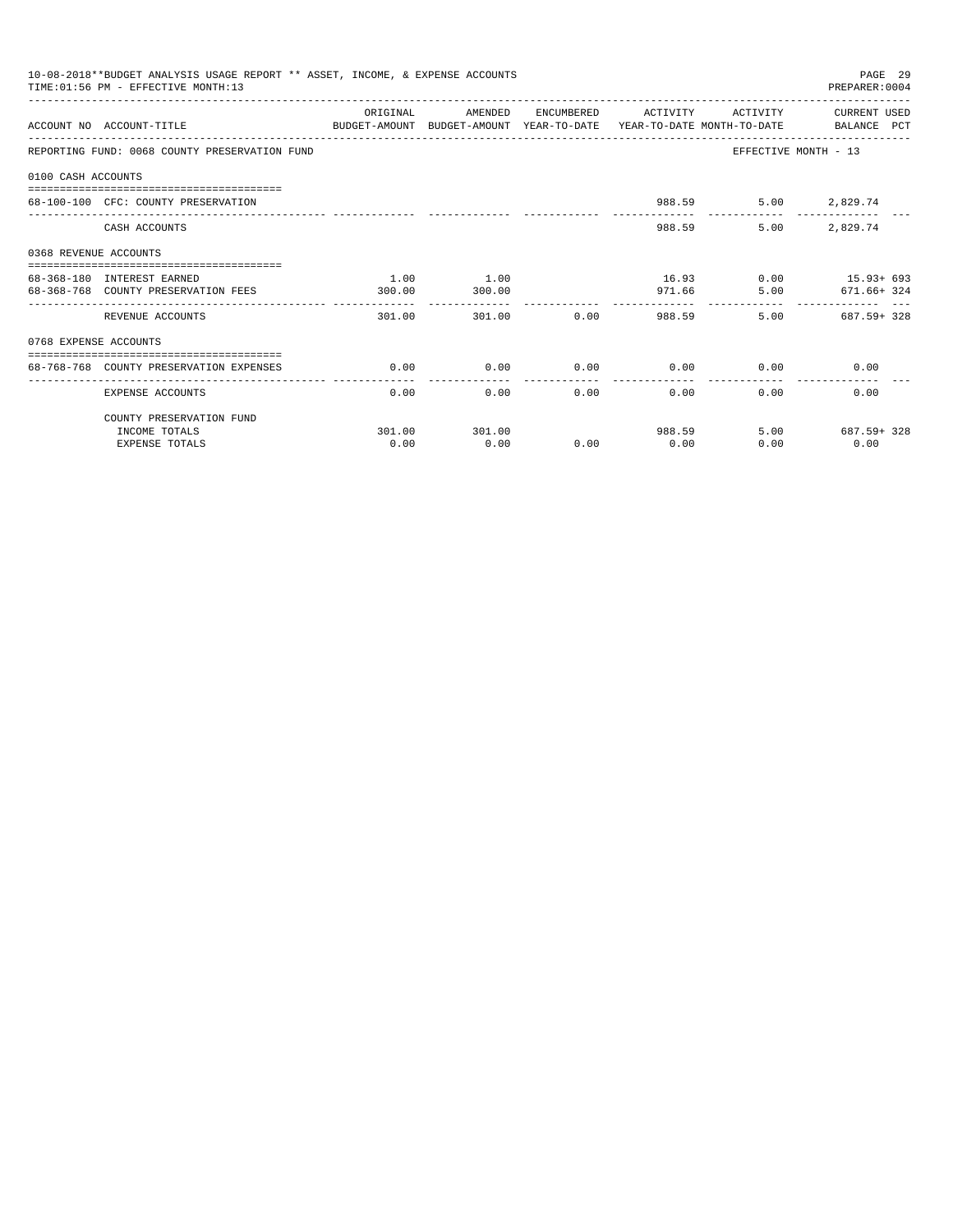|                       | 10-08-2018**BUDGET ANALYSIS USAGE REPORT ** ASSET, INCOME, & EXPENSE ACCOUNTS<br>PAGE 30<br>PREPARER: 0004<br>TIME: 01:56 PM - EFFECTIVE MONTH: 13 |          |                                            |      |                     |                                         |                                                               |  |  |  |  |
|-----------------------|----------------------------------------------------------------------------------------------------------------------------------------------------|----------|--------------------------------------------|------|---------------------|-----------------------------------------|---------------------------------------------------------------|--|--|--|--|
|                       | BUDGET-AMOUNT BUDGET-AMOUNT YEAR-TO-DATE YEAR-TO-DATE MONTH-TO-DATE BALANCE PCT<br>ACCOUNT NO ACCOUNT-TITLE                                        | ORIGINAL | AMENDED                                    |      | ENCUMBERED ACTIVITY |                                         | ACTIVITY CURRENT USED                                         |  |  |  |  |
|                       | REPORTING FUND: 0070 INMATE PHONE FUND PROFIT ACCOUNT                                                                                              |          |                                            |      |                     | EFFECTIVE MONTH - 13                    |                                                               |  |  |  |  |
| 0100 CASH ACCOUNTS    |                                                                                                                                                    |          |                                            |      |                     |                                         |                                                               |  |  |  |  |
|                       | 70-100-100 CFC: INMATE PHONE FUND<br>70-100-110 INMATE PHONE CHECKING                                                                              |          |                                            |      | 54.00               | 1,165.98 0.00 1,165.98<br>$0.00$ 949.06 |                                                               |  |  |  |  |
|                       | CASH ACCOUNTS                                                                                                                                      |          |                                            |      |                     | $1.219.98$ 0.00                         | 2,115.04                                                      |  |  |  |  |
| 0370 REVENUE ACCOUNTS |                                                                                                                                                    |          |                                            |      |                     |                                         |                                                               |  |  |  |  |
|                       | 70-370-180 INTEREST EARNED<br>70-370-770 INMATE PHONE REVENUES                                                                                     |          | $0.00$ 0.00<br>1,000.00 1,000.00           |      |                     | $0.00$ $0.00$ $0.00$ $0.00$             | 1,219.98 0.00 219.98+122                                      |  |  |  |  |
|                       | REVENUE ACCOUNTS                                                                                                                                   |          | ------------------------                   |      |                     |                                         | $1,000.00$ $1,000.00$ $0.00$ $1,219.98$ $0.00$ $219.98 + 122$ |  |  |  |  |
| 0770 EXPENSE ACCOUNTS |                                                                                                                                                    |          |                                            |      |                     |                                         |                                                               |  |  |  |  |
|                       | 70-770-770 INMATE PHONE EXPENSES                                                                                                                   | 500.00   | 500.00                                     |      |                     | $0.00$ $0.00$ $0.00$ $0.00$             | 500.00 00                                                     |  |  |  |  |
|                       | EXPENSE ACCOUNTS                                                                                                                                   | 500.00   | 500.00                                     | 0.00 | 0.00                | 0.00                                    | 500.00 00                                                     |  |  |  |  |
|                       | INMATE PHONE FUND PROFIT ACCOUNT                                                                                                                   |          |                                            |      |                     |                                         |                                                               |  |  |  |  |
|                       | INCOME TOTALS<br><b>EXPENSE TOTALS</b>                                                                                                             | 500.00   | $1,000.00$ $1,000.00$ $1,219.98$<br>500.00 | 0.00 | 0.00                | 0.00                                    | $0.00$ 219.98+ 122<br>500.00 00                               |  |  |  |  |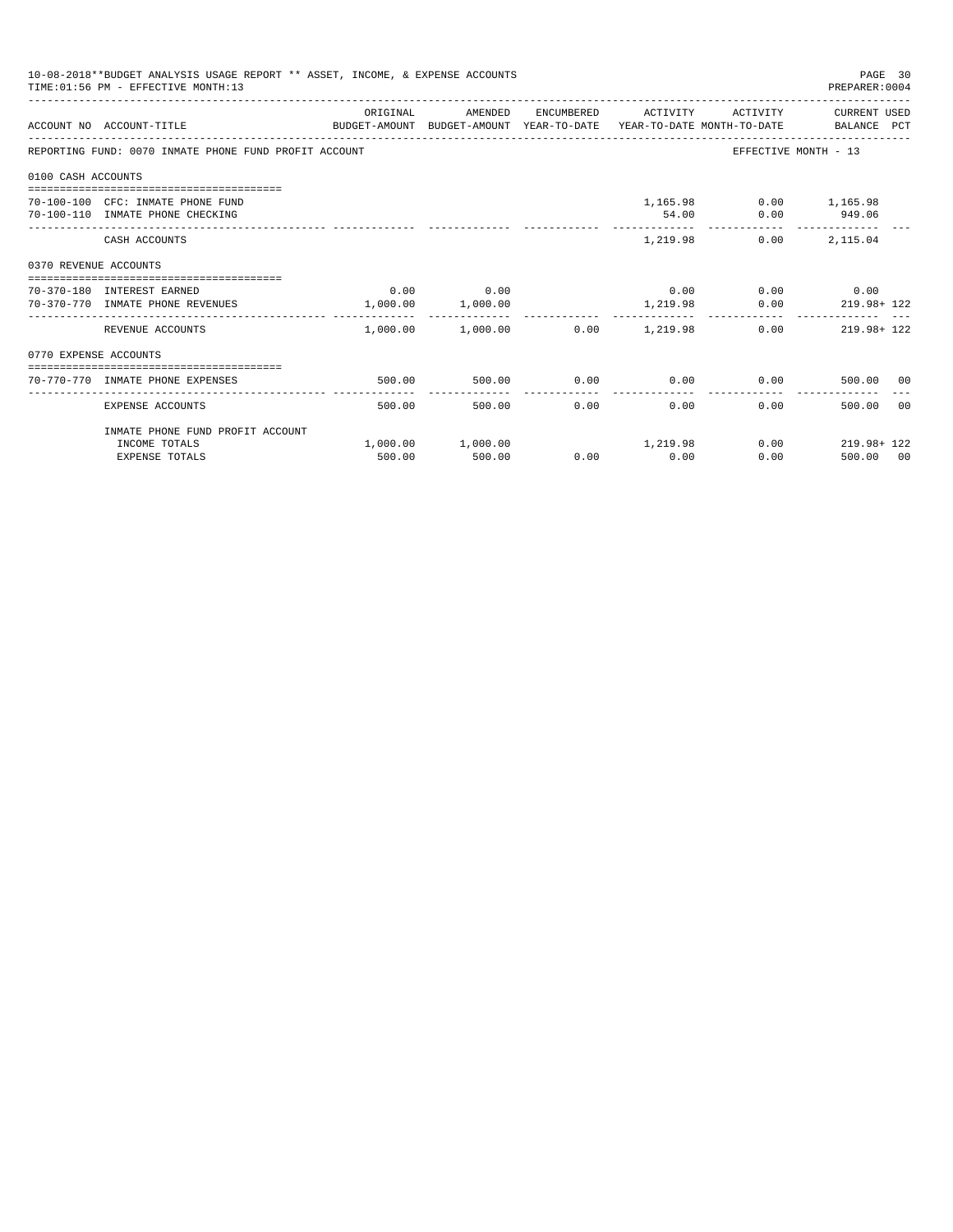|                       | 10-08-2018**BUDGET ANALYSIS USAGE REPORT ** ASSET, INCOME, & EXPENSE ACCOUNTS<br>TIME: 01:56 PM - EFFECTIVE MONTH: 13 |          |                                                          |                 |                                      | PAGE 31<br>PREPARER: 0004                                     |
|-----------------------|-----------------------------------------------------------------------------------------------------------------------|----------|----------------------------------------------------------|-----------------|--------------------------------------|---------------------------------------------------------------|
|                       | ACCOUNT NO ACCOUNT-TITLE CONTROL SUDGET-AMOUNT BUDGET-AMOUNT YEAR-TO-DATE YEAR-TO-DATE MONTH-TO-DATE BALANCE PCT      | ORIGINAL | AMENDED                                                  |                 |                                      | ENCUMBERED ACTIVITY ACTIVITY CURRENT USED                     |
|                       | REPORTING FUND: 0072 HOT CHECK FUND                                                                                   |          |                                                          |                 |                                      | EFFECTIVE MONTH - 13                                          |
| 0100 CASH ACCOUNTS    |                                                                                                                       |          |                                                          |                 |                                      |                                                               |
|                       | 72-100-100 CFC: HOT CHECK FUND<br>72-100-180 HOT CHECK CHECKING                                                       |          |                                                          | 0.00            | 784.59- 0.00 2,708.83<br>$0.00$ 0.00 |                                                               |
|                       | CASH ACCOUNTS                                                                                                         |          |                                                          |                 | $784.59 -$<br>0.00                   | 2,708.83                                                      |
| 0372 REVENUE ACCOUNTS |                                                                                                                       |          |                                                          |                 |                                      |                                                               |
|                       | 72-372-180 INTEREST EARNED<br>72-372-772 HOT CHECK REVENUES                                                           |          | $3.00$ $3.00$<br>1,000.00 1,000.00                       |                 |                                      | $58.25$ 0.00 $55.25 + 942$<br>1,151.78   0.00   151.78+ 115   |
|                       | REVENUE ACCOUNTS                                                                                                      | -------- | -------------<br>$1,003.00$ $1,003.00$ $0.00$ $1,210.03$ | ------------    |                                      | $0.00$ $207.03 + 121$                                         |
| 0772 EXPENSE ACCOUNTS |                                                                                                                       |          |                                                          |                 |                                      |                                                               |
|                       | 72-772-772 HOT CHECK EXPENSES                                                                                         |          |                                                          |                 |                                      | $1,000.00$ $1,000.00$ $0.00$ $1,994.62$ $0.00$ $994.62$ $199$ |
|                       | EXPENSE ACCOUNTS                                                                                                      |          | $1.000.00$ $1.000.00$ 0.00 $1.994.62$                    |                 |                                      | $0.00$ 994.62 - 199                                           |
|                       | HOT CHECK FUND                                                                                                        |          |                                                          |                 |                                      |                                                               |
|                       | INCOME TOTALS<br><b>EXPENSE TOTALS</b>                                                                                | 1,000.00 | $1,003.00$ $1,003.00$ $1,210.03$<br>1,000.00             | $0.00$ 1,994.62 |                                      | $0.00$ 207.03+121<br>$0.00$ 994.62-199                        |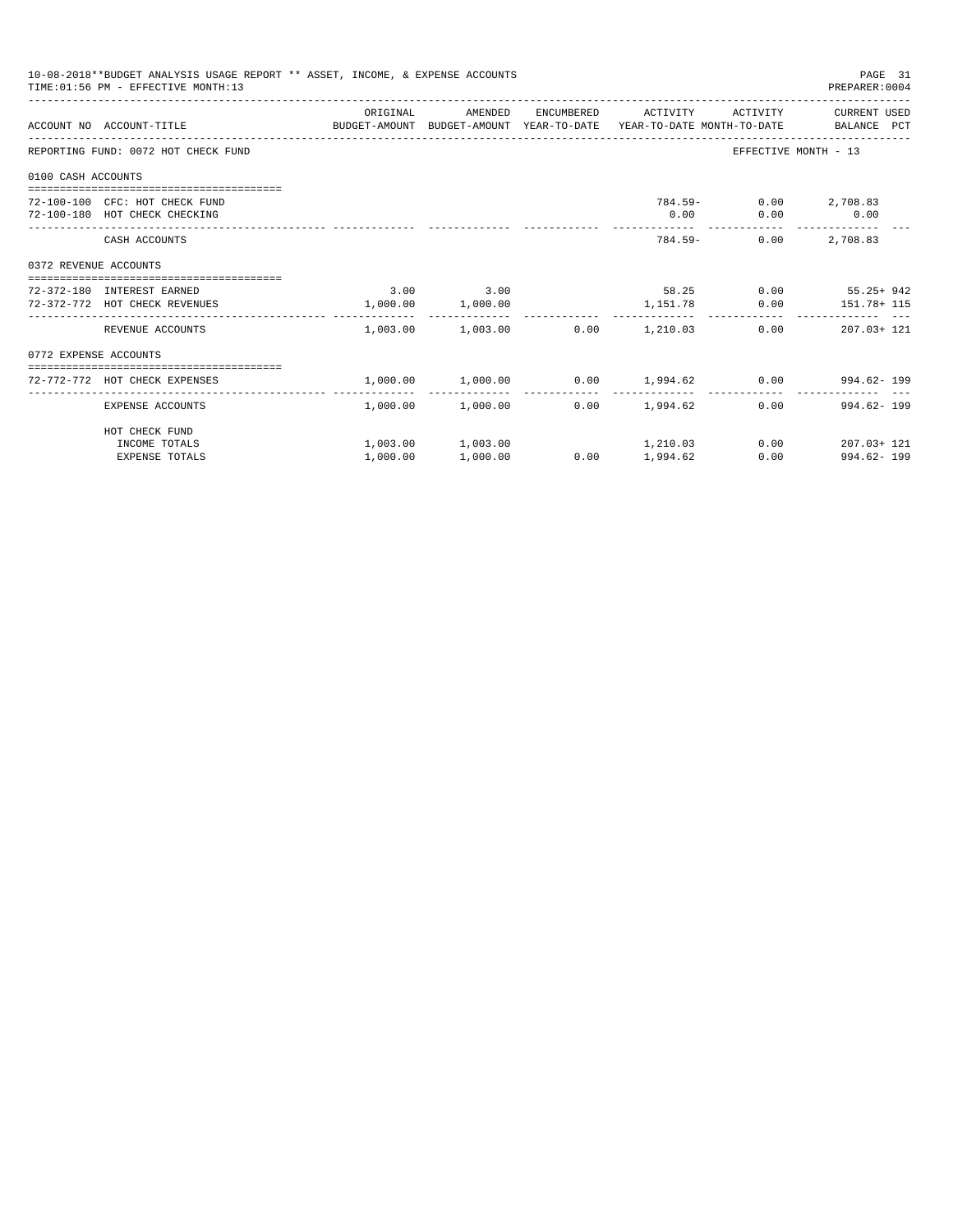|                       | 10-08-2018**BUDGET ANALYSIS USAGE REPORT ** ASSET, INCOME, & EXPENSE ACCOUNTS<br>TIME: 01:56 PM - EFFECTIVE MONTH: 13 |          |                                                     |                      |          |                                        | PAGE 32<br>PREPARER: 0004   |
|-----------------------|-----------------------------------------------------------------------------------------------------------------------|----------|-----------------------------------------------------|----------------------|----------|----------------------------------------|-----------------------------|
|                       | ACCOUNT NO ACCOUNT-TITLE                                                                                              | ORIGINAL | AMENDED<br>BUDGET-AMOUNT BUDGET-AMOUNT YEAR-TO-DATE | ENCUMBERED           | ACTIVITY | ACTIVITY<br>YEAR-TO-DATE MONTH-TO-DATE | CURRENT USED<br>BALANCE PCT |
|                       | REPORTING FUND: 0074 BAIL BOND FUND                                                                                   |          |                                                     |                      |          |                                        | EFFECTIVE MONTH - 13        |
| 0100 CASH ACCOUNTS    |                                                                                                                       |          |                                                     |                      |          |                                        |                             |
|                       | 74-100-100 CFC: BAIL BOND FUND                                                                                        |          |                                                     |                      |          | 809.00   0.00   34,538.88              |                             |
|                       | CASH ACCOUNTS                                                                                                         |          |                                                     |                      | 809.00   |                                        | $0.00$ $34,538.88$          |
| 0374 REVENUE ACCOUNTS |                                                                                                                       |          |                                                     |                      |          |                                        |                             |
|                       | 74-374-180 INTEREST EARNED                                                                                            | 0.00     | 0.00                                                |                      | 0.00     | 0.00                                   | 0.00                        |
|                       | 74-374-774 BAIL BOND FEES                                                                                             | 3,400.00 | 3,400.00                                            |                      | 915.00   | 0.00                                   | 2,485.00<br>27              |
|                       | 74-374-775 SALE OF ESTRAY                                                                                             | 0.00     | 0.00                                                |                      | 0.00     | 0.00                                   | 0.00                        |
|                       | 74-374-776 CASH BAIL BOND'S                                                                                           | 0.00     | 0.00                                                |                      | 3.400.00 | 0.00                                   | $3.400.00+$                 |
|                       | REVENUE ACCOUNTS                                                                                                      | 3.400.00 | 3,400.00                                            | 0.00                 | 4,315,00 |                                        | 915.00+ 127<br>0.00         |
| 0774 EXPENSE ACCOUNTS |                                                                                                                       |          |                                                     |                      |          |                                        |                             |
|                       | 74-774-774 BAIL BOND EXPENSES                                                                                         |          | 3,000.00 3,000.00                                   | 0.00                 | 756.00   | 0.00                                   | 2,244.00 25                 |
|                       | 74-774-775 SALE OF ESTRAY                                                                                             | 0.00     | 0.00                                                | 0.00                 | 0.00     |                                        | $0.00$ 0.00                 |
|                       | 74-774-776 CASH BOND EXPENSES                                                                                         | 0.00     | 0.00                                                | 0.00                 | 2,750.00 | 0.00                                   | $2.750.00 -$                |
|                       | <b>EXPENSE ACCOUNTS</b>                                                                                               |          | -----------<br>3,000.00 3,000.00                    | ------ -<br>$0.00 -$ | 3,506.00 | -----------                            | 0.00<br>$506.00 - 117$      |
|                       | BAIL BOND FUND                                                                                                        |          |                                                     |                      |          |                                        |                             |
|                       | INCOME TOTALS                                                                                                         |          | 3,400.00 3,400.00                                   |                      | 4,315.00 |                                        | $0.00$ 915.00+ 127          |
|                       | <b>EXPENSE TOTALS</b>                                                                                                 | 3.000.00 | 3,000.00                                            | 0.00                 | 3,506.00 | 0.00                                   | $506.00 - 117$              |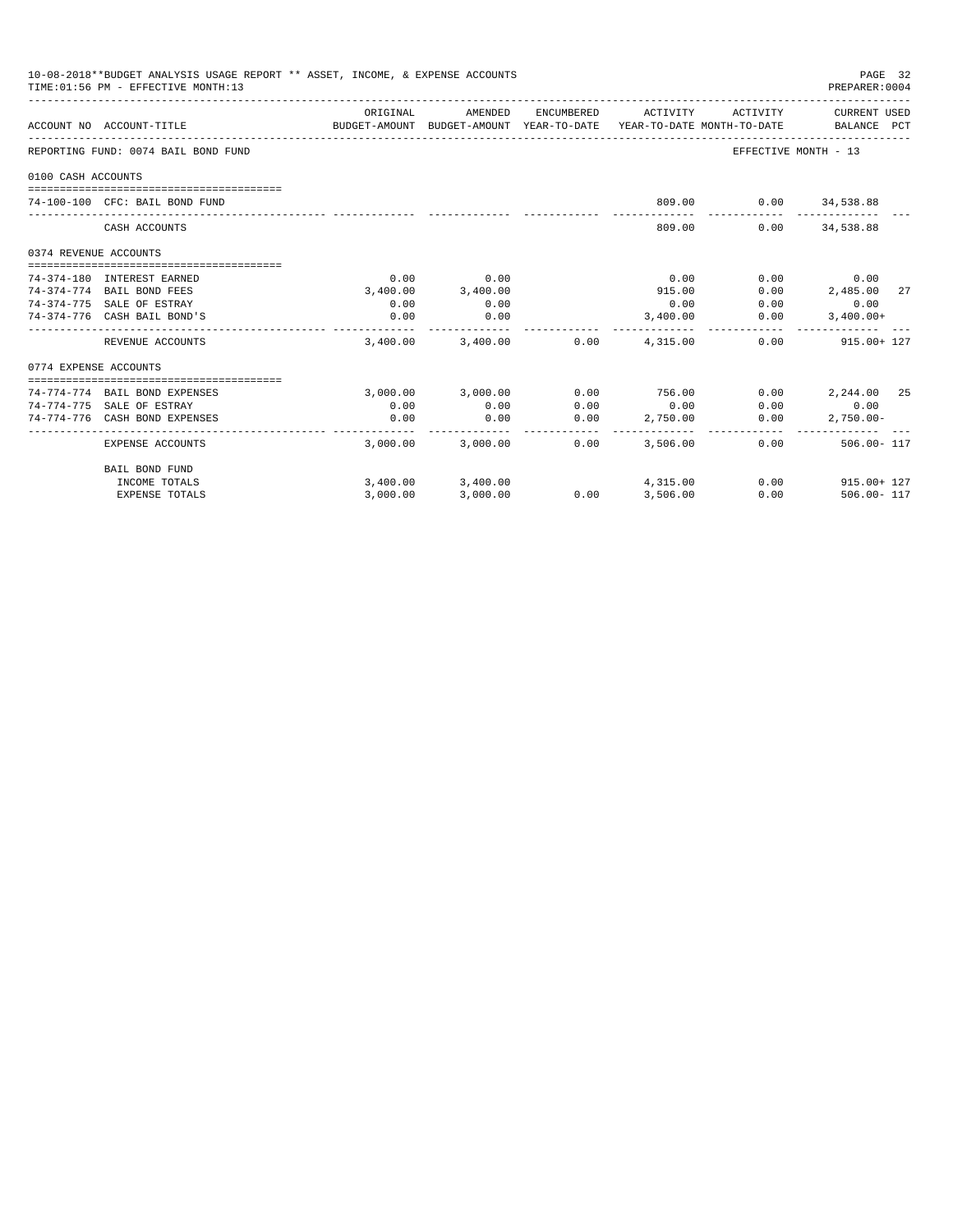| 10-08-2018**BUDGET ANALYSIS USAGE REPORT ** ASSET, INCOME, & EXPENSE ACCOUNTS<br>PAGE 33<br>TIME: 01:56 PM - EFFECTIVE MONTH: 13<br>PREPARER: 0004 |                                                       |           |                       |      |                                                     |                              |                                                                                                                              |  |  |
|----------------------------------------------------------------------------------------------------------------------------------------------------|-------------------------------------------------------|-----------|-----------------------|------|-----------------------------------------------------|------------------------------|------------------------------------------------------------------------------------------------------------------------------|--|--|
|                                                                                                                                                    | ACCOUNT NO ACCOUNT-TITLE                              | ORIGINAL  | AMENDED               |      |                                                     |                              | ENCUMBERED ACTIVITY ACTIVITY CURRENT USED<br>BUDGET-AMOUNT BUDGET-AMOUNT YEAR-TO-DATE YEAR-TO-DATE MONTH-TO-DATE BALANCE PCT |  |  |
|                                                                                                                                                    | REPORTING FUND: 0076 STATE CRIMINAL & CIVIL FEES FUND |           |                       |      |                                                     |                              | EFFECTIVE MONTH - 13                                                                                                         |  |  |
| 0100 CASH ACCOUNTS                                                                                                                                 |                                                       |           |                       |      |                                                     |                              |                                                                                                                              |  |  |
|                                                                                                                                                    | 76-100-100 CFC: STATE CRIMINAL & CIVIL FEES           |           |                       |      |                                                     | 79, 251.34 308.60 92, 387.14 |                                                                                                                              |  |  |
|                                                                                                                                                    | CASH ACCOUNTS                                         |           |                       |      |                                                     | 79, 251.34 308.60 92, 387.14 |                                                                                                                              |  |  |
| 0376 REVENUE ACCOUNTS                                                                                                                              |                                                       |           |                       |      |                                                     |                              |                                                                                                                              |  |  |
|                                                                                                                                                    | 76-376-180 INTEREST EARNED                            | 0.00      | 0.00                  |      | 0.00                                                | 0.00                         | 0.00                                                                                                                         |  |  |
|                                                                                                                                                    |                                                       | 0.00      | 0.00                  |      | 0.00                                                | 0.00                         | 0.00                                                                                                                         |  |  |
| 76-376-701 DELINQUENT CASES                                                                                                                        |                                                       | 320.00    | 320.00                |      | 440.00                                              |                              | $0.00$ 120.00+ 138                                                                                                           |  |  |
| 76-376-702 GUARDIANSHIP                                                                                                                            | 76-376-703 DC-CAR-BVS TO TX VITAL STATISTICS          | 6.00      | 6.00                  |      |                                                     | $0.00$ 0.00                  | 6.00 00                                                                                                                      |  |  |
|                                                                                                                                                    | 76-376-704 PARKS & WILDLIFE                           |           | 2,000.00 2,000.00     |      |                                                     |                              | 132.29 0.00 1,867.71 07                                                                                                      |  |  |
|                                                                                                                                                    | 76-376-776 STATE FEE CRIMINAL & CIVIL                 |           | 45,000.00 45,000.00   |      |                                                     | 69, 502. 55 308. 60          | 24,502.55+ 154                                                                                                               |  |  |
|                                                                                                                                                    | REVENUE ACCOUNTS                                      |           |                       |      | $47,326.00$ $47,326.00$ $0.00$ $70,074.84$ $308.60$ |                              | 22,748.84+148                                                                                                                |  |  |
| 0776 EXPENSE ACCOUNTS                                                                                                                              |                                                       |           |                       |      |                                                     |                              |                                                                                                                              |  |  |
|                                                                                                                                                    | 76-776-701 DELINQUENT CASES                           |           | 1,000.00 1,000.00     |      | $0.00$ 0.00                                         |                              | $0.00$ 1,000.00 00                                                                                                           |  |  |
|                                                                                                                                                    | 76-776-703 DC-CAR-BVS TO TX VITAL STATISTICS          | 75.00     | 75.00                 | 0.00 | 120.78                                              | 0.00                         | 45.78- 161                                                                                                                   |  |  |
|                                                                                                                                                    | 76-776-704 PARKS & WILDLIFE                           |           | $2,700.00$ $2,700.00$ | 0.00 |                                                     | 0.00                         | 2,700.00 00                                                                                                                  |  |  |
|                                                                                                                                                    | 76-776-776 STATE FEE CRIMINAL & CIVIL                 |           | 38,819.00 38,819.00   |      | $0.00$<br>0.00 $44,993.74$                          | 0.00                         | 6,174.74- 116                                                                                                                |  |  |
|                                                                                                                                                    | EXPENSE ACCOUNTS                                      |           | 42,594.00 42,594.00   | 0.00 | 45, 114, 52                                         | 0.00                         | 2,520.52-106                                                                                                                 |  |  |
|                                                                                                                                                    | STATE CRIMINAL & CIVIL FEES FUND                      |           |                       |      |                                                     |                              |                                                                                                                              |  |  |
|                                                                                                                                                    | INCOME TOTALS                                         |           | 47.326.00 47.326.00   | 0.00 |                                                     |                              | 70,074.84 308.60 22,748.84+ 148                                                                                              |  |  |
|                                                                                                                                                    | <b>EXPENSE TOTALS</b>                                 | 42,594.00 | 42,594.00             | 0.00 | 45, 114.52                                          |                              | $0.00$ $2,520.52 - 106$                                                                                                      |  |  |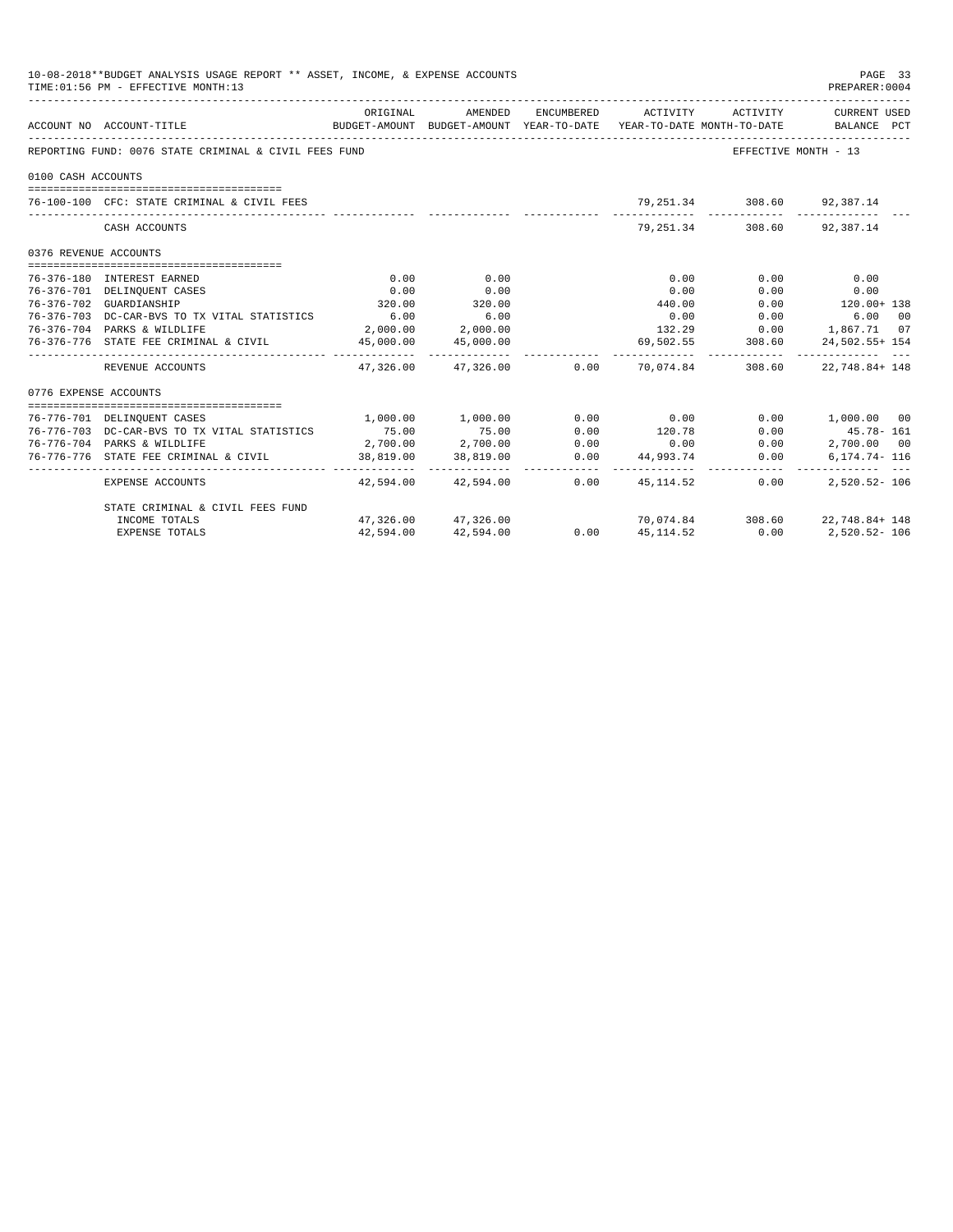|                       | 10-08-2018**BUDGET ANALYSIS USAGE REPORT ** ASSET, INCOME, & EXPENSE ACCOUNTS<br>TIME: 01:56 PM - EFFECTIVE MONTH: 13 |                        |                                      |                 |                                                                                 |                      | PAGE 34<br>PREPARER: 0004          |         |
|-----------------------|-----------------------------------------------------------------------------------------------------------------------|------------------------|--------------------------------------|-----------------|---------------------------------------------------------------------------------|----------------------|------------------------------------|---------|
|                       | ---------------------------<br>ACCOUNT NO ACCOUNT-TITLE                                                               | ORIGINAL               | AMENDED                              | ENCUMBERED      | ACTIVITY<br>BUDGET-AMOUNT BUDGET-AMOUNT YEAR-TO-DATE YEAR-TO-DATE MONTH-TO-DATE | ACTIVITY             | <b>CURRENT USED</b><br>BALANCE PCT |         |
|                       | REPORTING FUND: 0078 SENIOR CITIZENS FUND                                                                             |                        |                                      |                 |                                                                                 | EFFECTIVE MONTH - 13 |                                    |         |
| 0100 CASH ACCOUNTS    |                                                                                                                       |                        |                                      |                 |                                                                                 |                      |                                    |         |
|                       |                                                                                                                       |                        |                                      |                 |                                                                                 |                      |                                    |         |
|                       | 78-100-100 CFC: SENIOR CITIZENS                                                                                       |                        |                                      |                 | $50,383.38-$                                                                    | $30.84 -$            | $50, 383.38 -$                     |         |
|                       | CASH ACCOUNTS                                                                                                         |                        |                                      |                 | $50, 383.38 -$                                                                  | $30.84-$             | $50, 383.38 -$                     |         |
| 0378 REVENUE ACCOUNTS |                                                                                                                       |                        |                                      |                 |                                                                                 |                      |                                    |         |
|                       |                                                                                                                       |                        |                                      |                 |                                                                                 |                      |                                    |         |
|                       | 78-378-160 SALE OF FIXED ASSETS                                                                                       | 0.00                   | 0.00                                 |                 | 0.00                                                                            | 0.00                 | 0.00                               |         |
|                       | 78-378-180 INTEREST EARNED                                                                                            | 0.00                   | 0.00                                 |                 | 0.00                                                                            | 0.00                 | 0.00                               |         |
|                       | 78-378-710 WCTCOG PROGRAM                                                                                             | 22,000.00              | 22,000.00                            |                 | 24,611.30                                                                       | 0.00                 | 2,611.30+ 112                      |         |
|                       | 78-378-711 DEPT OF HUMAN RESOURCES                                                                                    | 0.00                   | 0.00                                 |                 | 0.00                                                                            | 0.00                 | 0.00                               |         |
|                       | 78-378-712 FOOD DONATIONS                                                                                             | 10,000.00              | 10,000.00                            |                 | 12,102.57                                                                       | 0.00                 | 2,102.57+ 121                      |         |
|                       | 78-378-713 BUILDING RENT                                                                                              | 400.00                 | 400.00                               |                 | 0.00                                                                            | 0.00                 | 400.00                             | 00      |
|                       | 78-378-714 DEPT OF AGING & DISABILITY                                                                                 | 20,000.00              | 20,000.00                            |                 | 21,590.68                                                                       | 0.00                 | 1,590.68+ 108                      |         |
|                       | 78-378-815 INCOME FROM OTHER FUNDS                                                                                    | 36,000.00<br>--------- | 36,000.00<br>. _ _ _ _ _ _ _ _ _ _ _ |                 | 4,450.00                                                                        | 0.00                 | 31,550.00 12                       |         |
|                       | REVENUE ACCOUNTS                                                                                                      | 88,400.00              | 88,400.00                            | 0.00            | 62,754.55                                                                       | 0.00                 | 25,645.45 71                       |         |
| 0778 EXPENSE ACCOUNTS |                                                                                                                       |                        |                                      |                 |                                                                                 |                      |                                    |         |
|                       |                                                                                                                       |                        |                                      |                 |                                                                                 |                      |                                    |         |
|                       | 78-778-100 SALARY - GENERAL PAYROLL                                                                                   | 20,869.00              | 20,869.00                            | 0.00            | 20,868.12                                                                       | 0.00                 | $0.88$ 100                         |         |
|                       | 78-778-105 LONGEVITY PAY                                                                                              | 0.00                   | 0.00                                 | 0.00            | 0.00                                                                            | 0.00                 | 0.00                               |         |
|                       | 78-778-110 SALARY - FULL TIME (PART TIME)                                                                             | 33,813.00              | 33,813.00                            | 0.00            | 32,514.65                                                                       | 0.00                 | 1,298.35 96                        |         |
|                       | 78-778-200 FICA EXPENSE                                                                                               | 4,184.00               | 4,184.00                             | 0.00            | 4,083.82                                                                        | 0.00                 | 100.18                             | 98      |
|                       | 78-778-205 RETIREMENT                                                                                                 | 4,501.00               | 4,501.00                             | 0.00            | 4,217.61                                                                        | 0.00                 | 283.39                             | 94      |
| 78-778-300 TRAVEL     |                                                                                                                       | 1,500.00               | 1,500.00                             | 0.00            | 1,066.33                                                                        | 0.00                 | 433.67                             | 71      |
| 78-778-305 SUPPLIES   |                                                                                                                       | 2,000.00               | 2,000.00                             | 0.00            | 2,000.00                                                                        | 0.00                 | $0.00$ 100                         |         |
|                       | 78-778-310 COMMUNICATIONS                                                                                             | 960.00                 | 960.00                               | 0.00            | 929.50                                                                          | 0.00                 | 30.50                              | 97      |
|                       | 78-778-320 REPAIRS & MAINTENANCE                                                                                      | 2,000.00               | 2,000.00                             | 0.00            | 2,000.00                                                                        | 0.00                 | $0.00$ 100                         |         |
| 78-778-380 UTILITIES  |                                                                                                                       | 6,500.00               | 6,500.00                             | 0.00            | 6,500.00                                                                        | 0.00                 | 0.00 100                           |         |
|                       | 78-778-400 NEW EQUIPMENT                                                                                              | 1,000.00               | 5,450.00                             | 0.00            | 3,019.44                                                                        | 30.84                | 2,430.56                           | 55      |
|                       | 78-778-680 VAN EXPENSE                                                                                                | 4,500.00               | 4,500.00                             | 0.00            | 4,500.00                                                                        | 0.00                 | 0.00 100                           |         |
|                       | 78-778-690 EDIBLE GOODS                                                                                               | 25,000.00              | 25,000.00                            | 0.00            | 25,000.00                                                                       | 0.00                 | 0.00 100                           |         |
|                       | 78-778-692 PAPER GOODS                                                                                                | 7,900.00               | 7,900.00<br>------------             | 0.00<br>------- | 7,900.00                                                                        | 0.00<br>------------ | 0.00 100                           | $- - -$ |
|                       | EXPENSE ACCOUNTS                                                                                                      | 114,727.00             | 119,177.00                           | 0.00            | .<br>114,599.47                                                                 | 30.84                | 4,577.53                           | -96     |
|                       | SENIOR CITIZENS FUND                                                                                                  |                        |                                      |                 |                                                                                 |                      |                                    |         |
|                       | INCOME TOTALS                                                                                                         | 88,400.00              | 88,400.00                            |                 | 62,754.55                                                                       | $0.00 -$             | 25,645.45                          | 71      |
|                       | <b>EXPENSE TOTALS</b>                                                                                                 | 114,727.00             | 119,177.00                           | 0.00            | 114,599.47                                                                      | 30.84                | 4,577.53                           | 96      |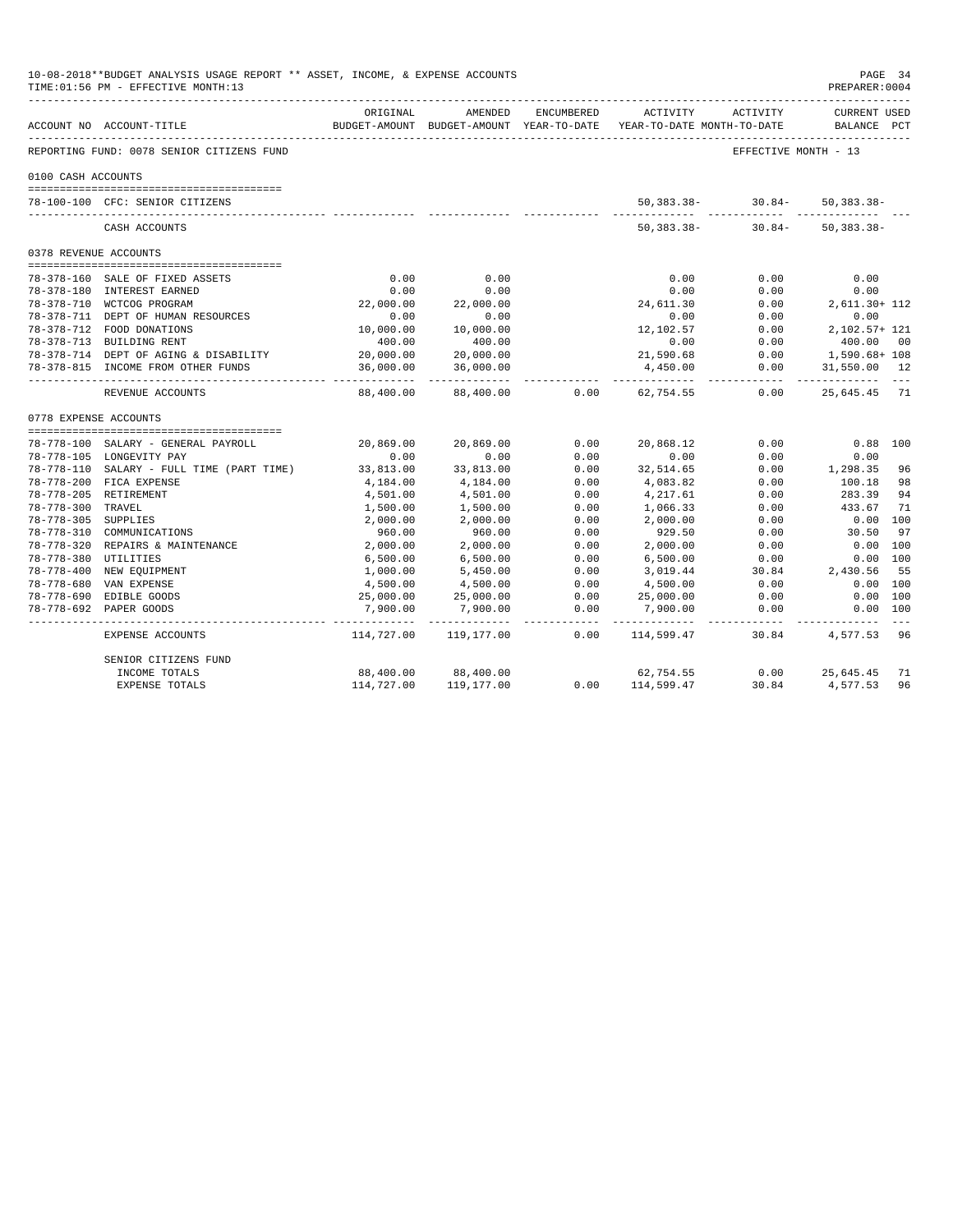|                       | 10-08-2018**BUDGET ANALYSIS USAGE REPORT ** ASSET, INCOME, & EXPENSE ACCOUNTS<br>TIME: 01:56 PM - EFFECTIVE MONTH:13 |                       |                                  |      |                     |                             | PAGE 35<br>PREPARER: 0004                                          |
|-----------------------|----------------------------------------------------------------------------------------------------------------------|-----------------------|----------------------------------|------|---------------------|-----------------------------|--------------------------------------------------------------------|
|                       | ACCOUNT NO ACCOUNT-TITLE CONTROL SUDGET-AMOUNT BUDGET-AMOUNT YEAR-TO-DATE YEAR-TO-DATE MONTH-TO-DATE BALANCE PCT     | ORIGINAL              | AMENDED                          |      | ENCUMBERED ACTIVITY | ACTIVITY                    | CURRENT USED                                                       |
|                       | REPORTING FUND: 0080 LEOSE GRANT FUND                                                                                |                       |                                  |      |                     | EFFECTIVE MONTH - 13        |                                                                    |
| 0100 CASH ACCOUNTS    |                                                                                                                      |                       |                                  |      |                     |                             |                                                                    |
|                       | 80-100-100 CFC: LEOSE GRANT CHECKING                                                                                 |                       |                                  |      |                     | 94.45 0.00 3,479.85         |                                                                    |
|                       | CASH ACCOUNTS                                                                                                        |                       |                                  |      |                     | 94.45<br>0.00               | 3,479.85                                                           |
| 0380 REVENUE ACCOUNTS |                                                                                                                      |                       |                                  |      |                     |                             |                                                                    |
|                       | 80-380-180 INTEREST EARNED                                                                                           |                       | $0.00$ 0.00                      |      |                     | $0.00$ $0.00$ $0.00$ $0.00$ |                                                                    |
|                       | 80-380-800 LEOSE GRANT REVENUES                                                                                      | $1,400.00$ $1,400.00$ |                                  |      |                     | 1,494.45 0.00               | $94.45 + 107$                                                      |
|                       | REVENUE ACCOUNTS                                                                                                     |                       | 1,400.00 1,400.00                |      | $0.00$ 1,494.45     |                             | $0.00$ 94.45+ 107                                                  |
| 0800 EXPENSE ACCOUNTS |                                                                                                                      |                       |                                  |      |                     |                             |                                                                    |
|                       | -----------------------------------<br>80-800-800 LEOSE GRANT EXPENSES                                               |                       |                                  |      |                     |                             | $1,400.00$ $1,400.00$ $0.00$ $1,400.00$ $0.00$ $0.00$ $0.00$ $100$ |
|                       | _______________________                                                                                              | .                     |                                  |      | .                   |                             |                                                                    |
|                       | EXPENSE ACCOUNTS                                                                                                     |                       | 1,400.00 1,400.00                |      | $0.00$ 1,400.00     | 0.00                        | 0.00 100                                                           |
|                       | LEOSE GRANT FUND                                                                                                     |                       |                                  |      |                     |                             |                                                                    |
|                       | INCOME TOTALS                                                                                                        |                       | $1,400.00$ $1,400.00$ $1,494.45$ |      |                     |                             | $0.00$ 94.45+ 107                                                  |
|                       | <b>EXPENSE TOTALS</b>                                                                                                | 1,400.00              | 1,400.00                         | 0.00 | 1,400.00            | 0.00                        | $0.00$ 100                                                         |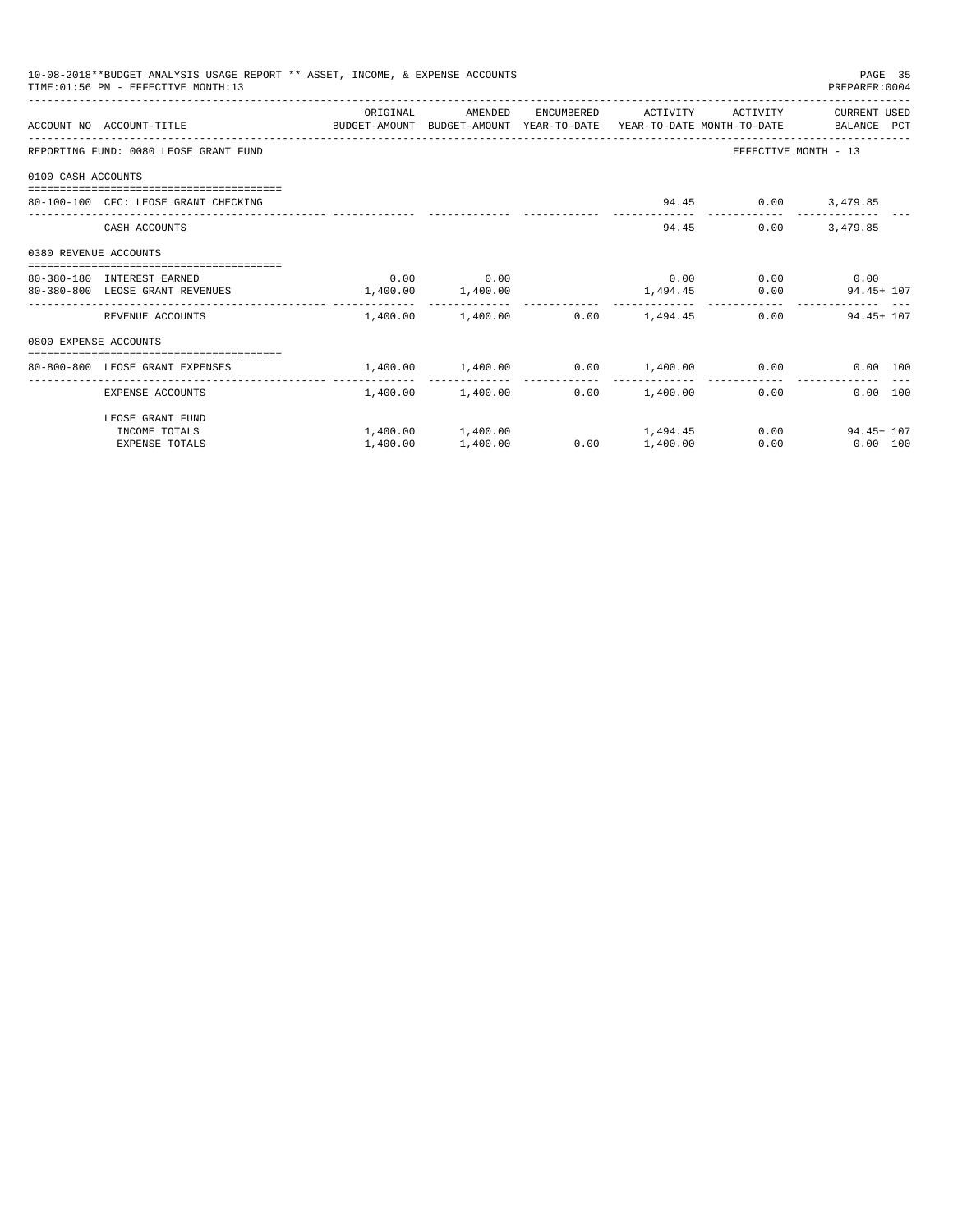| 10-08-2018**BUDGET ANALYSIS USAGE REPORT ** ASSET, INCOME, & EXPENSE ACCOUNTS<br>PAGE 36<br>TIME: 01:56 PM - EFFECTIVE MONTH: 13<br>PREPARER: 0004 |                                                                                                                   |                   |                                         |      |                   |                                                  |                                           |  |
|----------------------------------------------------------------------------------------------------------------------------------------------------|-------------------------------------------------------------------------------------------------------------------|-------------------|-----------------------------------------|------|-------------------|--------------------------------------------------|-------------------------------------------|--|
|                                                                                                                                                    | ACCOUNT NO ACCOUNT-TITLE CONTROL PROTECT-AMOUNT BUDGET-AMOUNT YEAR-TO-DATE YEAR-TO-DATE MONTH-TO-DATE BALANCE PCT | ORIGINAL          | AMENDED                                 |      |                   |                                                  | ENCUMBERED ACTIVITY ACTIVITY CURRENT USED |  |
|                                                                                                                                                    | REPORTING FUND: 0082 JUSTICE COURT TECHNOLOGY FUND                                                                |                   |                                         |      |                   |                                                  | EFFECTIVE MONTH - 13                      |  |
| 0100 CASH ACCOUNTS                                                                                                                                 |                                                                                                                   |                   |                                         |      |                   |                                                  |                                           |  |
|                                                                                                                                                    | 82-100-100 CFC: JUSTICE COURT TECH CHECKING                                                                       |                   |                                         |      |                   | 2,630.70 8.00 6,953.72                           |                                           |  |
|                                                                                                                                                    | CASH ACCOUNTS                                                                                                     |                   |                                         |      |                   | 2,630.70                                         | 8.00 6,953.72                             |  |
| 0380 REVENUE ACCOUNTS                                                                                                                              |                                                                                                                   |                   |                                         |      |                   |                                                  |                                           |  |
|                                                                                                                                                    |                                                                                                                   |                   |                                         |      |                   |                                                  |                                           |  |
|                                                                                                                                                    | 82-380-180 INTEREST EARNED                                                                                        |                   | 2.00 2.00                               |      |                   |                                                  | 18.03 0.00 16.03+ 902                     |  |
|                                                                                                                                                    | 82-380-820 JUSTICE COURT TECH FEES                                                                                | 1,800.00 1,800.00 |                                         |      |                   |                                                  | 2,612.67 8.00 812.67+ 145                 |  |
|                                                                                                                                                    | REVENUE ACCOUNTS                                                                                                  |                   | $1,802.00$ $1,802.00$ $0.00$ $2,630.70$ |      |                   |                                                  | 8.00 828.70 + 146                         |  |
| 0820 EXPENSE ACCOUNTS                                                                                                                              |                                                                                                                   |                   |                                         |      |                   |                                                  |                                           |  |
|                                                                                                                                                    |                                                                                                                   |                   |                                         |      |                   |                                                  |                                           |  |
|                                                                                                                                                    | 82-820-820 JUSTICE COURT TECH EXPENSES                                                                            | 0.00              |                                         |      |                   | $0.00$ $0.00$ $0.00$ $0.00$ $0.00$ $0.00$ $0.00$ |                                           |  |
|                                                                                                                                                    | EXPENSE ACCOUNTS                                                                                                  | 0.00              |                                         | 0.00 | $0.00$ and $0.00$ | 0.00                                             | 0.00<br>0.00                              |  |
|                                                                                                                                                    | JUSTICE COURT TECHNOLOGY FUND                                                                                     |                   |                                         |      |                   |                                                  |                                           |  |
|                                                                                                                                                    | INCOME TOTALS                                                                                                     |                   | $1,802.00$ $1,802.00$ $2,630.70$        |      |                   |                                                  | 8.00 828.70+146                           |  |
|                                                                                                                                                    | <b>EXPENSE TOTALS</b>                                                                                             | 0.00              | 0.00                                    |      | $0.00$ 0.00       | 0.00                                             | 0.00                                      |  |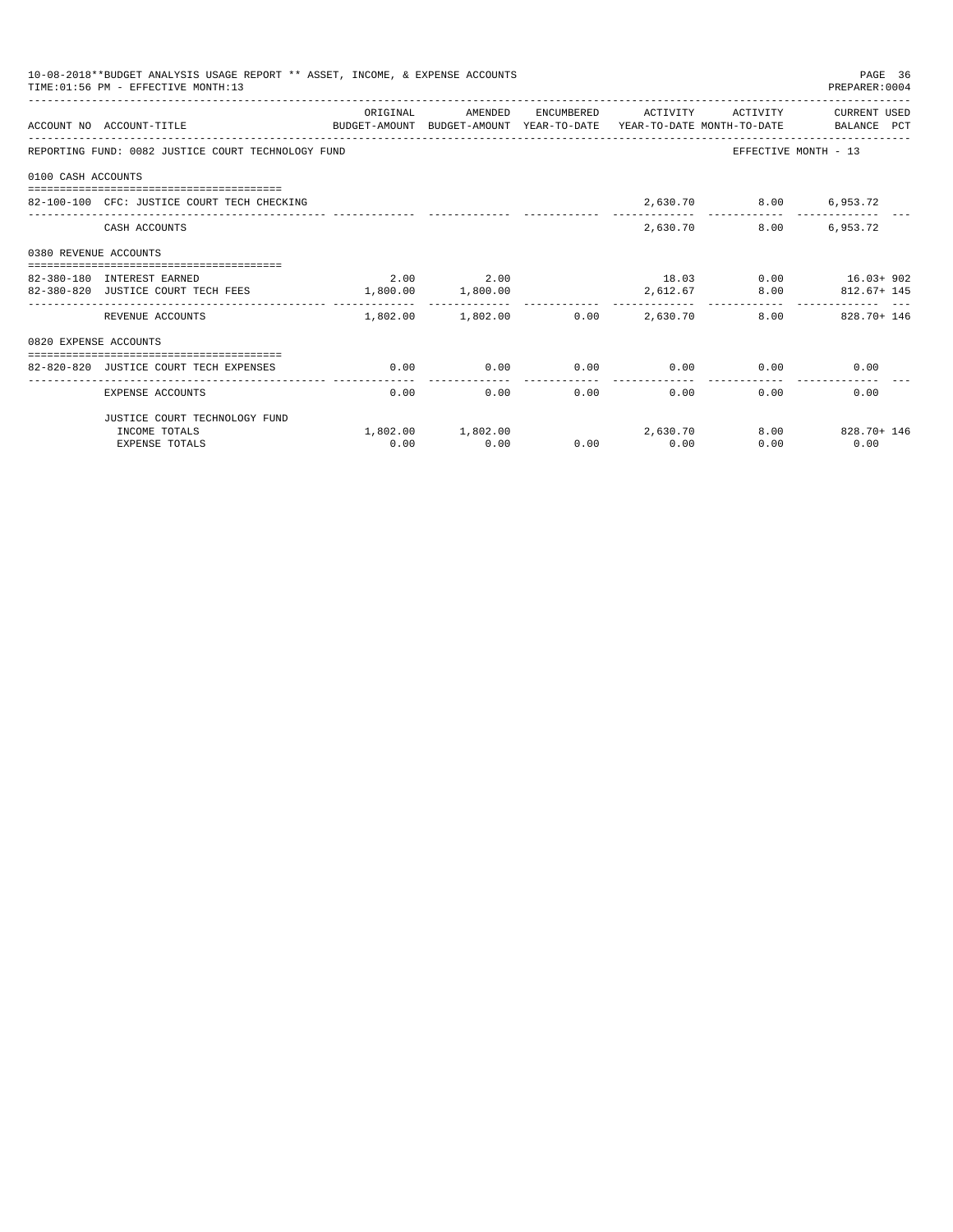| 10-08-2018**BUDGET ANALYSIS USAGE REPORT ** ASSET, INCOME, & EXPENSE ACCOUNTS<br>TIME: 01:56 PM - EFFECTIVE MONTH: 13<br>PREPARER: 0004 |                                                                                            |                |                       |            |                                                                                                        |                      |                                         |     |
|-----------------------------------------------------------------------------------------------------------------------------------------|--------------------------------------------------------------------------------------------|----------------|-----------------------|------------|--------------------------------------------------------------------------------------------------------|----------------------|-----------------------------------------|-----|
|                                                                                                                                         | ACCOUNT NO ACCOUNT-TITLE                                                                   | ORIGINAL       | AMENDED               |            | ENCUMBERED ACTIVITY<br>BUDGET-AMOUNT BUDGET-AMOUNT YEAR-TO-DATE YEAR-TO-DATE MONTH-TO-DATE BALANCE PCT | ACTIVITY             | CURRENT USED                            |     |
|                                                                                                                                         | REPORTING FUND: 0084 FC DRUG FORFEITURE FUND                                               |                |                       |            |                                                                                                        | EFFECTIVE MONTH - 13 |                                         |     |
| 0100 CASH ACCOUNTS                                                                                                                      |                                                                                            |                |                       |            |                                                                                                        |                      |                                         |     |
|                                                                                                                                         | 84-100-100 CFC: FC DRUG FORFEITURE CHECKING<br>84-100-150 CFC: FC DRUG FORFEITURE CHECKING |                |                       |            |                                                                                                        | $13,031.79-$ 0.00    | $1,134.61-$ 0.00 1,134.61-<br>51,637.24 |     |
|                                                                                                                                         | CASH ACCOUNTS                                                                              |                |                       |            | 14, 166. 40 -                                                                                          | 0.00                 | 50,502.63                               |     |
| 0384 REVENUE ACCOUNTS                                                                                                                   |                                                                                            |                |                       |            |                                                                                                        |                      |                                         |     |
|                                                                                                                                         | 84-384-180 INTEREST EARNED                                                                 | 0.00           | 0.00                  |            | 707.45                                                                                                 |                      | $0.00$ $707.45+$                        |     |
|                                                                                                                                         | 84-384-840 FC DRUG FORFEITURE REVENUES                                                     | 0.00           | 0.00<br>------------- |            | 0.00<br>___________                                                                                    | 0.00                 | 0.00                                    |     |
|                                                                                                                                         | REVENUE ACCOUNTS                                                                           | 0.00           | 0.00                  |            | 0.00<br>707.45                                                                                         | 0.00                 | $707.45+$                               |     |
| 0840 EXPENSE ACCOUNTS                                                                                                                   |                                                                                            |                |                       |            |                                                                                                        |                      |                                         |     |
|                                                                                                                                         | 84-840-110 ADMIN ASSISTANT - SUPPLEMENT                                                    | 0.00           | 0.00                  | 0.00       | 0.00                                                                                                   | 0.00                 | 0.00                                    |     |
|                                                                                                                                         | 84-840-200 FICA EXPENSE                                                                    | 0.00           | 0.00                  | 0.00       | 0.00                                                                                                   | 0.00                 | 0.00                                    |     |
|                                                                                                                                         | 84-840-205 RETIREMENT EXPENSE                                                              | 0.00           | 0.00                  | 0.00       | 0.00                                                                                                   | 0.00                 | 0.00                                    |     |
|                                                                                                                                         | 84-840-210 MEDICAL INSURANCE                                                               | 0.00           | 0.00                  | 0.00       | 0.00                                                                                                   | 0.00                 | 0.00                                    |     |
|                                                                                                                                         | 84-840-840 FC DRUG FORFEITURE EXPENSES                                                     | 62,000.00      | 62,000.00             | 0.00       | 17, 143, 58                                                                                            | 0.00                 | 44,856.42                               | 28  |
|                                                                                                                                         | <b>EXPENSE ACCOUNTS</b>                                                                    | .<br>62,000.00 | .<br>62,000.00        | . <u>.</u> | ------------<br>$0.00$ 17,143.58                                                                       | 0.00                 | 44,856.42                               | 28  |
|                                                                                                                                         | FC DRUG FORFEITURE FUND                                                                    |                |                       |            |                                                                                                        |                      |                                         |     |
|                                                                                                                                         | INCOME TOTALS                                                                              | 0.00           | 0.00                  |            | 707.45                                                                                                 |                      | $0.00$ $707.45+$                        |     |
|                                                                                                                                         | <b>EXPENSE TOTALS</b>                                                                      | 62,000.00      | 62,000.00             |            | $0.00$ 17,143.58                                                                                       | 0.00                 | 44,856.42                               | -28 |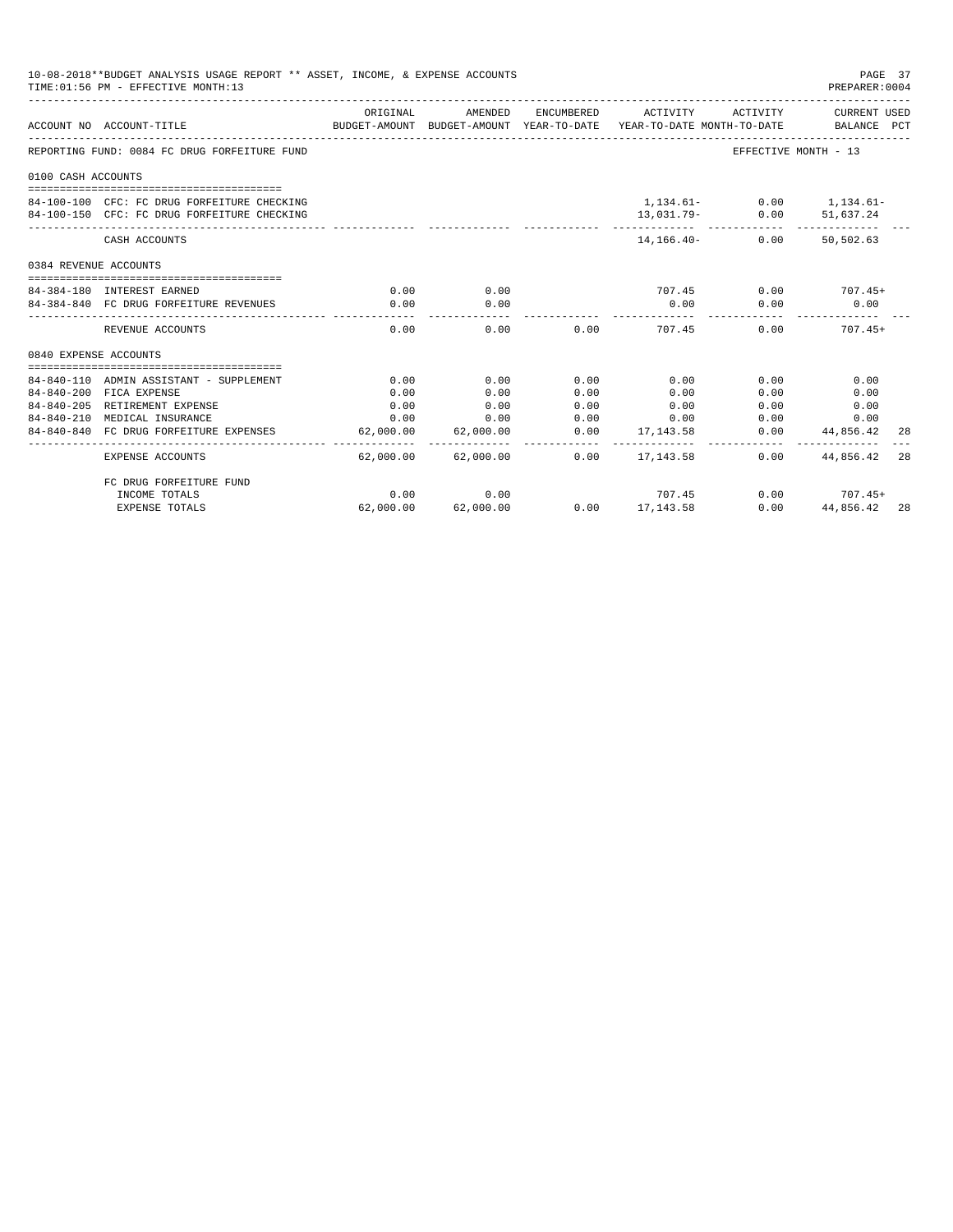| 10-08-2018**BUDGET ANALYSIS USAGE REPORT ** ASSET, INCOME, & EXPENSE ACCOUNTS<br>PAGE 38<br>TIME: 01:56 PM - EFFECTIVE MONTH: 13<br>PREPARER: 0004 |                                                                                                                  |          |         |      |                     |                    |                      |  |
|----------------------------------------------------------------------------------------------------------------------------------------------------|------------------------------------------------------------------------------------------------------------------|----------|---------|------|---------------------|--------------------|----------------------|--|
|                                                                                                                                                    |                                                                                                                  | ORIGINAL | AMENDED |      | ENCUMBERED ACTIVITY | ACTIVITY           | CURRENT USED         |  |
|                                                                                                                                                    | ACCOUNT NO ACCOUNT-TITLE CONTROL SUDGET-AMOUNT BUDGET-AMOUNT YEAR-TO-DATE YEAR-TO-DATE MONTH-TO-DATE BALANCE PCT |          |         |      |                     |                    |                      |  |
|                                                                                                                                                    | REPORTING FUND: 0086 CETRZ GRANT FUND                                                                            |          |         |      |                     |                    | EFFECTIVE MONTH - 13 |  |
| 0100 CASH ACCOUNTS                                                                                                                                 |                                                                                                                  |          |         |      |                     |                    |                      |  |
|                                                                                                                                                    | $86 - 100 - 100$ CFC - CETRZ GRANT                                                                               |          |         |      |                     | $34,068.28 - 0.00$ | 0.00                 |  |
|                                                                                                                                                    | CASH ACCOUNTS                                                                                                    |          |         |      | $34,068.28-$        | 0.00               | 0.00                 |  |
| 0380 REVENUE ACCOUNTS                                                                                                                              |                                                                                                                  |          |         |      |                     |                    |                      |  |
|                                                                                                                                                    | 86-380-180 INTEREST EARNED                                                                                       | 0.00     | 0.00    |      |                     | 0.00               | 0.00<br>0.00         |  |
|                                                                                                                                                    | 86-380-800 CETRZ GRANT REVENUES                                                                                  | 0.00     | 0.00    |      | 0.00                | 0.00               | 0.00                 |  |
|                                                                                                                                                    | REVENUE ACCOUNTS                                                                                                 | 0.00     | 0.00    | 0.00 | 0.00                | 0.00               | 0.00                 |  |
| 0800 EXPENSE ACCOUNTS                                                                                                                              |                                                                                                                  |          |         |      |                     |                    |                      |  |
|                                                                                                                                                    | ==============================                                                                                   |          |         |      |                     |                    |                      |  |
|                                                                                                                                                    | 86-800-800 CETRZ GRANT EXPENSE ACCOUNTS                                                                          | 0.00     | 0.00    | 0.00 | 0.00<br>-------     | 0.00               | 0.00                 |  |
|                                                                                                                                                    | EXPENSE ACCOUNTS                                                                                                 | 0.00     | 0.00    | 0.00 | 0.00                | 0.00               | 0.00                 |  |
|                                                                                                                                                    | CETRZ GRANT FUND                                                                                                 |          |         |      |                     |                    |                      |  |
|                                                                                                                                                    | INCOME TOTALS                                                                                                    | 0.00     | 0.00    |      | 0.00                | 0.00               | 0.00                 |  |
|                                                                                                                                                    | <b>EXPENSE TOTALS</b>                                                                                            | 0.00     | 0.00    | 0.00 | 0.00                | 0.00               | 0.00                 |  |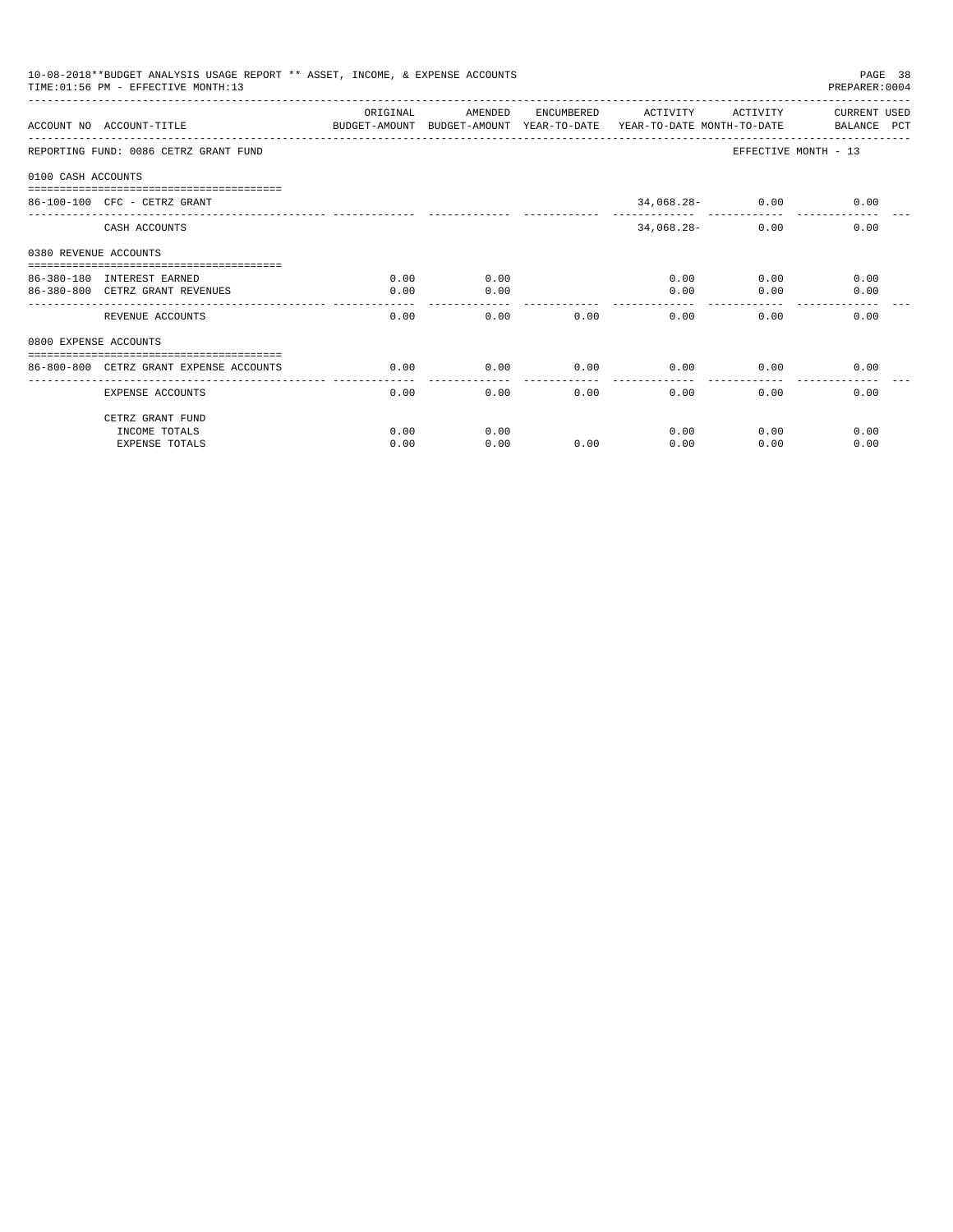| 10-08-2018**BUDGET ANALYSIS USAGE REPORT ** ASSET, INCOME, & EXPENSE ACCOUNTS<br>TIME: 01:56 PM - EFFECTIVE MONTH: 13 |                                        |                                                                                             |                                         |                       |                                           |                             |                  | PAGE 39<br>PREPARER: 0004 |
|-----------------------------------------------------------------------------------------------------------------------|----------------------------------------|---------------------------------------------------------------------------------------------|-----------------------------------------|-----------------------|-------------------------------------------|-----------------------------|------------------|---------------------------|
|                                                                                                                       | ACCOUNT NO ACCOUNT-TITLE               | ORIGINAL<br>BUDGET-AMOUNT BUDGET-AMOUNT YEAR-TO-DATE YEAR-TO-DATE MONTH-TO-DATE BALANCE PCT | AMENDED                                 |                       | ENCUMBERED ACTIVITY ACTIVITY CURRENT USED |                             |                  |                           |
|                                                                                                                       | REPORTING FUND: 0088 AIRPORT FUND      |                                                                                             |                                         |                       |                                           | EFFECTIVE MONTH - 13        |                  |                           |
| 0100 CASH ACCOUNTS                                                                                                    |                                        |                                                                                             |                                         |                       |                                           |                             |                  |                           |
|                                                                                                                       | 88-100-100 CFC - AIRPORT FUND          |                                                                                             |                                         |                       |                                           | 238.95- 0.00 18,230.65      |                  |                           |
|                                                                                                                       | CASH ACCOUNTS                          |                                                                                             |                                         |                       | $238.95 -$                                |                             | $0.00$ 18,230.65 |                           |
| 0380 REVENUE ACCOUNTS                                                                                                 |                                        |                                                                                             |                                         |                       |                                           |                             |                  |                           |
|                                                                                                                       | 88-380-180 INTEREST EARNED             | 0.00                                                                                        | 0.00                                    |                       |                                           | $0.00$ $0.00$ $0.00$ $0.00$ |                  |                           |
|                                                                                                                       | 88-380-810 AIRPORT REVENUES            |                                                                                             | 6,000.00 6,000.00                       |                       |                                           | 3,580.00 0.00               | 2,420.00 60      |                           |
|                                                                                                                       | REVENUE ACCOUNTS                       |                                                                                             |                                         |                       | $6.000.00$ $6.000.00$ $0.00$ $3.580.00$   | 0.00                        | 2,420.00 60      |                           |
| 0800 EXPENSE ACCOUNTS                                                                                                 |                                        |                                                                                             |                                         |                       |                                           |                             |                  |                           |
|                                                                                                                       |                                        |                                                                                             |                                         |                       |                                           |                             |                  |                           |
|                                                                                                                       | 88-800-120 PART TIME SALARY            | 0.00                                                                                        | 0.00                                    | 0.00                  | 1,300.00                                  | 0.00                        | $1,300.00-$      |                           |
|                                                                                                                       | 88-800-200 FICA - EMPLOYER MATCH       | 0.00                                                                                        | 0.00                                    | 0.00                  | 99.45                                     | 0.00                        | $99.45-$         |                           |
|                                                                                                                       | 88-800-205 RETIREMENT - EMPLOYER MATCH | 0.00                                                                                        | 0.00                                    | 0.00                  | 0.00                                      | 0.00                        | 0.00             |                           |
|                                                                                                                       | 88-800-810 AIRPORT EXPENSES            | 5,000.00                                                                                    | 5,000.00<br>------------ -------------- | 0.00<br>------------- | 2,419.50                                  | 0.00                        | 2,580.50 48      |                           |
|                                                                                                                       | <b>EXPENSE ACCOUNTS</b>                | 5,000.00                                                                                    | 5,000,00                                | 0.00                  | 3,818,95                                  | $0.00 -$                    | 1,181.05 76      |                           |
|                                                                                                                       | AIRPORT FUND                           |                                                                                             |                                         |                       |                                           |                             |                  |                           |
|                                                                                                                       | INCOME TOTALS                          |                                                                                             | 6,000.00 6,000.00                       |                       | 3,580.00                                  | 0.00                        | 2,420.00         | 60                        |
|                                                                                                                       | <b>EXPENSE TOTALS</b>                  | 5,000.00                                                                                    | 5,000.00                                |                       | $0.00$ 3,818.95                           | 0.00                        | 1,181.05         | 76                        |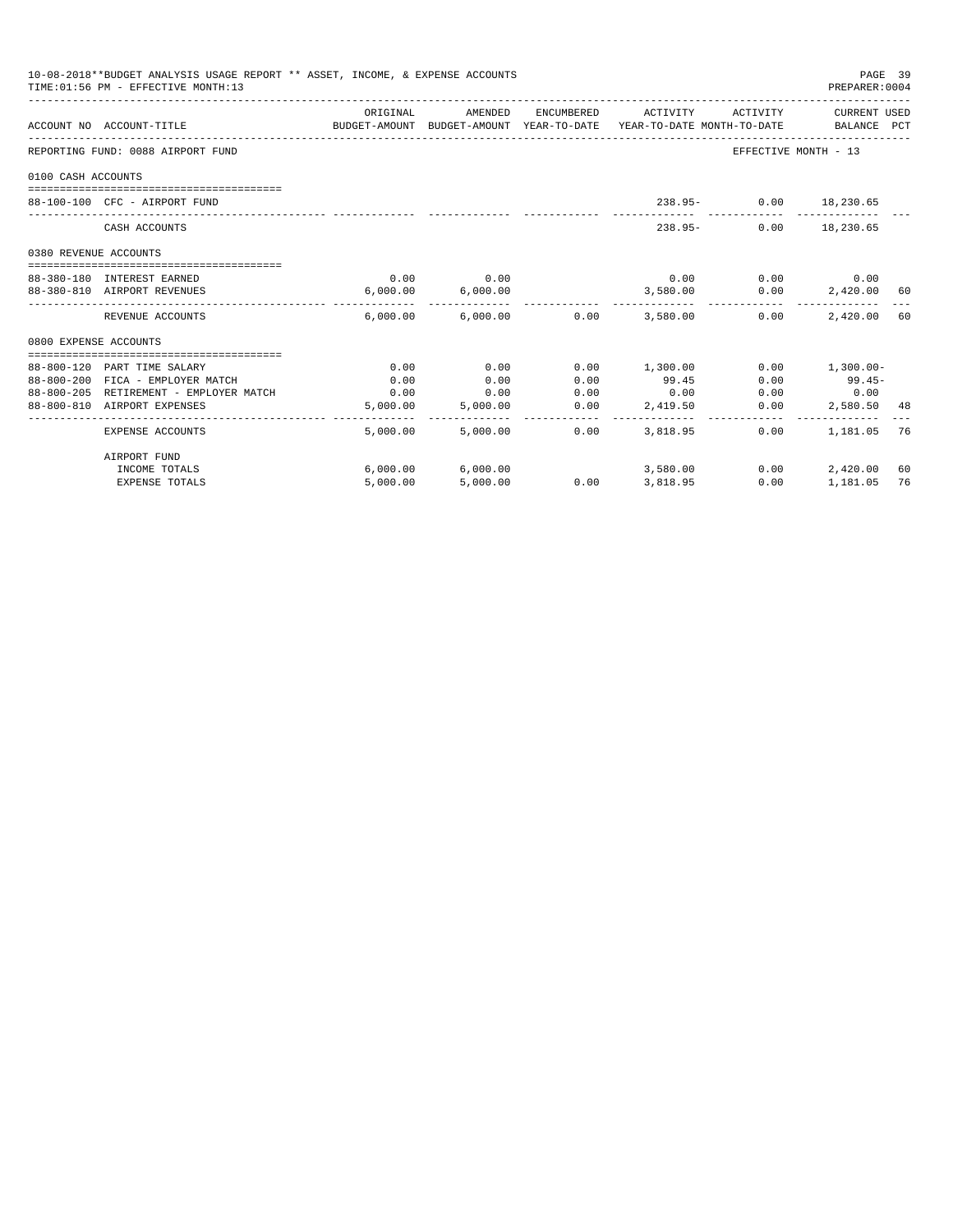| 10-08-2018**BUDGET ANALYSIS USAGE REPORT ** ASSET, INCOME, & EXPENSE ACCOUNTS<br>PAGE 40<br>TIME: 01:56 PM - EFFECTIVE MONTH: 13<br>PREPARER: 0004 |                                                  |                           |                                       |            |          |                                        |                                    |  |
|----------------------------------------------------------------------------------------------------------------------------------------------------|--------------------------------------------------|---------------------------|---------------------------------------|------------|----------|----------------------------------------|------------------------------------|--|
|                                                                                                                                                    | ACCOUNT NO ACCOUNT-TITLE                         | ORIGINAL<br>BUDGET-AMOUNT | AMENDED<br>BUDGET-AMOUNT YEAR-TO-DATE | ENCUMBERED | ACTIVITY | ACTIVITY<br>YEAR-TO-DATE MONTH-TO-DATE | <b>CURRENT USED</b><br>BALANCE PCT |  |
|                                                                                                                                                    | REPORTING FUND: 0090 COURT REPORTER SERVICE FUND |                           |                                       |            |          |                                        | EFFECTIVE MONTH - 13               |  |
| 0100 CASH ACCOUNT                                                                                                                                  |                                                  |                           |                                       |            |          |                                        |                                    |  |
|                                                                                                                                                    | 90-100-100 COURT REPORTER SERVICE FUND           |                           |                                       |            | 0.00     | 0.00                                   | 0.00                               |  |
|                                                                                                                                                    | CASH ACCOUNT                                     |                           |                                       |            | 0.00     | 0.00                                   | 0.00                               |  |
| 0390 REVENUE ACCOUNTS                                                                                                                              |                                                  |                           |                                       |            |          |                                        |                                    |  |
|                                                                                                                                                    | 90-390-190 INTEREST EARNED                       | 0.00                      | 0.00                                  |            | 0.00     | 0.00                                   | 0.00                               |  |
| 90-390-910 REVENUE                                                                                                                                 |                                                  | 0.00                      | 0.00                                  |            | 0.00     | 0.00                                   | 0.00                               |  |
|                                                                                                                                                    | REVENUE ACCOUNTS                                 | 0.00                      | 0.00                                  | 0.00       | 0.00     | 0.00                                   | 0.00                               |  |
|                                                                                                                                                    | COURT REPORTER SERVICE FUND                      |                           |                                       |            |          |                                        |                                    |  |
|                                                                                                                                                    | INCOME TOTALS                                    | 0.00                      | 0.00                                  |            | 0.00     | 0.00                                   | 0.00                               |  |
|                                                                                                                                                    | <b>EXPENSE TOTALS</b>                            | 0.00                      | 0.00                                  | 0.00       | 0.00     | 0.00                                   | 0.00                               |  |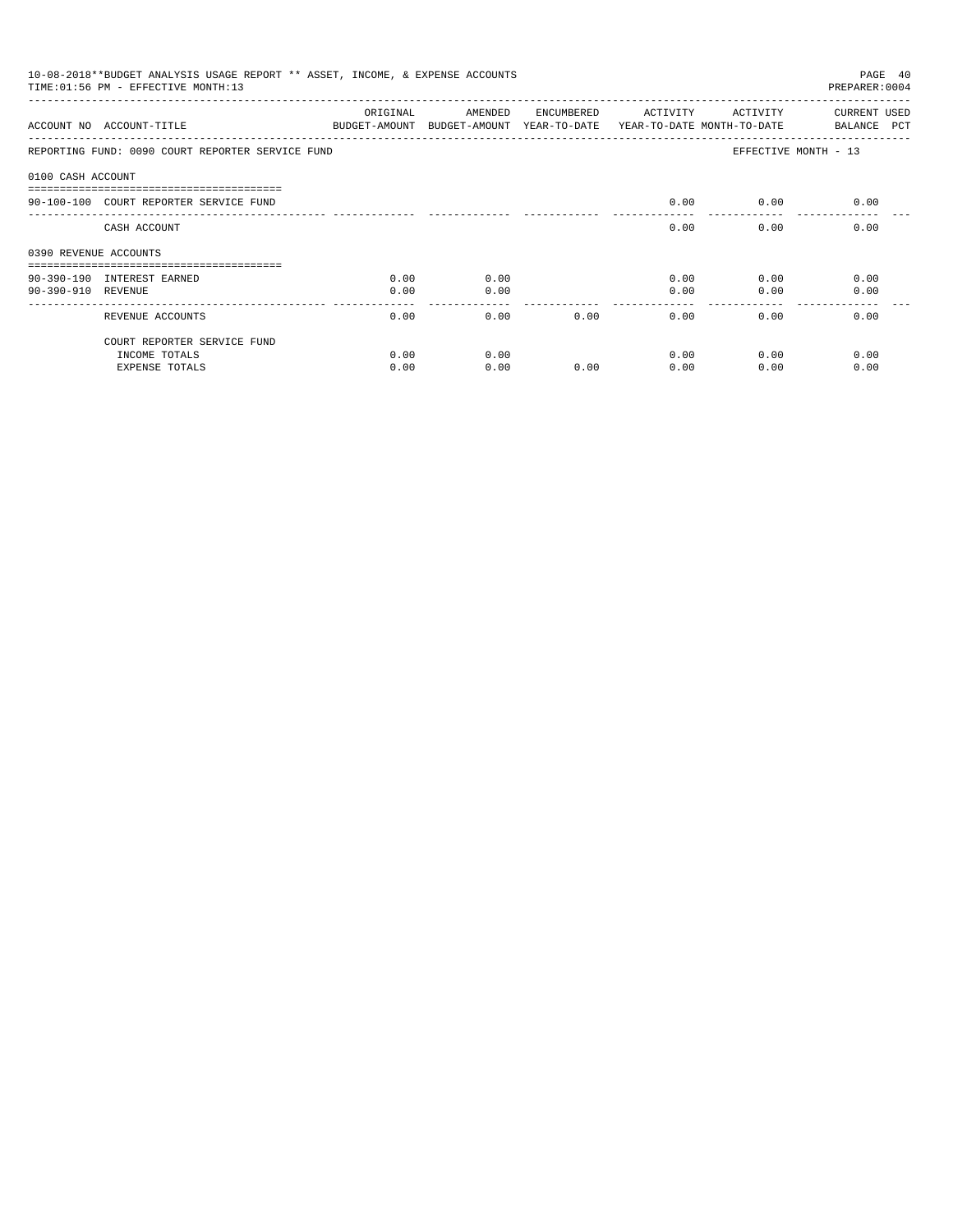| 10-08-2018**BUDGET ANALYSIS USAGE REPORT ** ASSET, INCOME, & EXPENSE ACCOUNTS<br>TIME: 01:56 PM - EFFECTIVE MONTH: 13<br>PREPARER: 0004 |                                                                                                 |          |         |            |          |          |                             |  |
|-----------------------------------------------------------------------------------------------------------------------------------------|-------------------------------------------------------------------------------------------------|----------|---------|------------|----------|----------|-----------------------------|--|
|                                                                                                                                         | BUDGET-AMOUNT BUDGET-AMOUNT YEAR-TO-DATE YEAR-TO-DATE MONTH-TO-DATE<br>ACCOUNT NO ACCOUNT-TITLE | ORIGINAL | AMENDED | ENCUMBERED | ACTIVITY | ACTIVITY | CURRENT USED<br>BALANCE PCT |  |
|                                                                                                                                         | REPORTING FUND: 0092 PRE-TRIAL DIVERSION PROGRAM                                                |          |         |            |          |          | EFFECTIVE MONTH - 13        |  |
| 0100 CASH ACCOUNTS                                                                                                                      |                                                                                                 |          |         |            |          |          |                             |  |
|                                                                                                                                         |                                                                                                 |          |         |            |          |          |                             |  |
|                                                                                                                                         | 92-100-100 PRE-TRIAL CHECKING                                                                   |          |         |            | 0.00     |          | $0.00$ 0.00                 |  |
|                                                                                                                                         | 92-100-222 PRE-TRIAL CHECKING<br>----------------- --------------                               |          |         |            | 9,180.00 |          | $0.00$ 9,180.00             |  |
|                                                                                                                                         | CASH ACCOUNTS                                                                                   |          |         |            | 9,180,00 | 0.00     | 9,180.00                    |  |
| 0399 REVENUE ACCOUNTS                                                                                                                   |                                                                                                 |          |         |            |          |          |                             |  |
|                                                                                                                                         |                                                                                                 |          |         |            |          |          |                             |  |
|                                                                                                                                         | 92-399-180 INTEREST EARNED                                                                      | 0.00     | 0.00    |            | 0.00     |          | $0.00$ 0.00                 |  |
|                                                                                                                                         | 92-399-920 PRE-TRIAL FEES                                                                       | 0.00     | 0.00    |            | 9,180.00 | 0.00     | $9,180.00+$                 |  |
|                                                                                                                                         | REVENUE ACCOUNTS                                                                                | 0.00     | 0.00    | 0.00       | 9,180.00 | $0.00 -$ | $9,180.00+$                 |  |
| 0929 EXPENSE ACCOUNT                                                                                                                    |                                                                                                 |          |         |            |          |          |                             |  |
|                                                                                                                                         |                                                                                                 |          |         |            |          |          |                             |  |
|                                                                                                                                         | 92-929-929 PRE-TRIAL EXPENSE                                                                    | 0.00     | 0.00    | 0.00       | 0.00     | 0.00     | 0.00                        |  |
|                                                                                                                                         | EXPENSE ACCOUNT                                                                                 | 0.00     | 0.00    | 0.00       | 0.00     | 0.00     | 0.00                        |  |
|                                                                                                                                         | PRE-TRIAL DIVERSION PROGRAM                                                                     |          |         |            |          |          |                             |  |
|                                                                                                                                         | INCOME TOTALS                                                                                   | 0.00     | 0.00    |            | 9,180.00 | 0.00     | $9.180.00+$                 |  |
|                                                                                                                                         | <b>EXPENSE TOTALS</b>                                                                           | 0.00     | 0.00    | 0.00       | 0.00     | 0.00     | 0.00                        |  |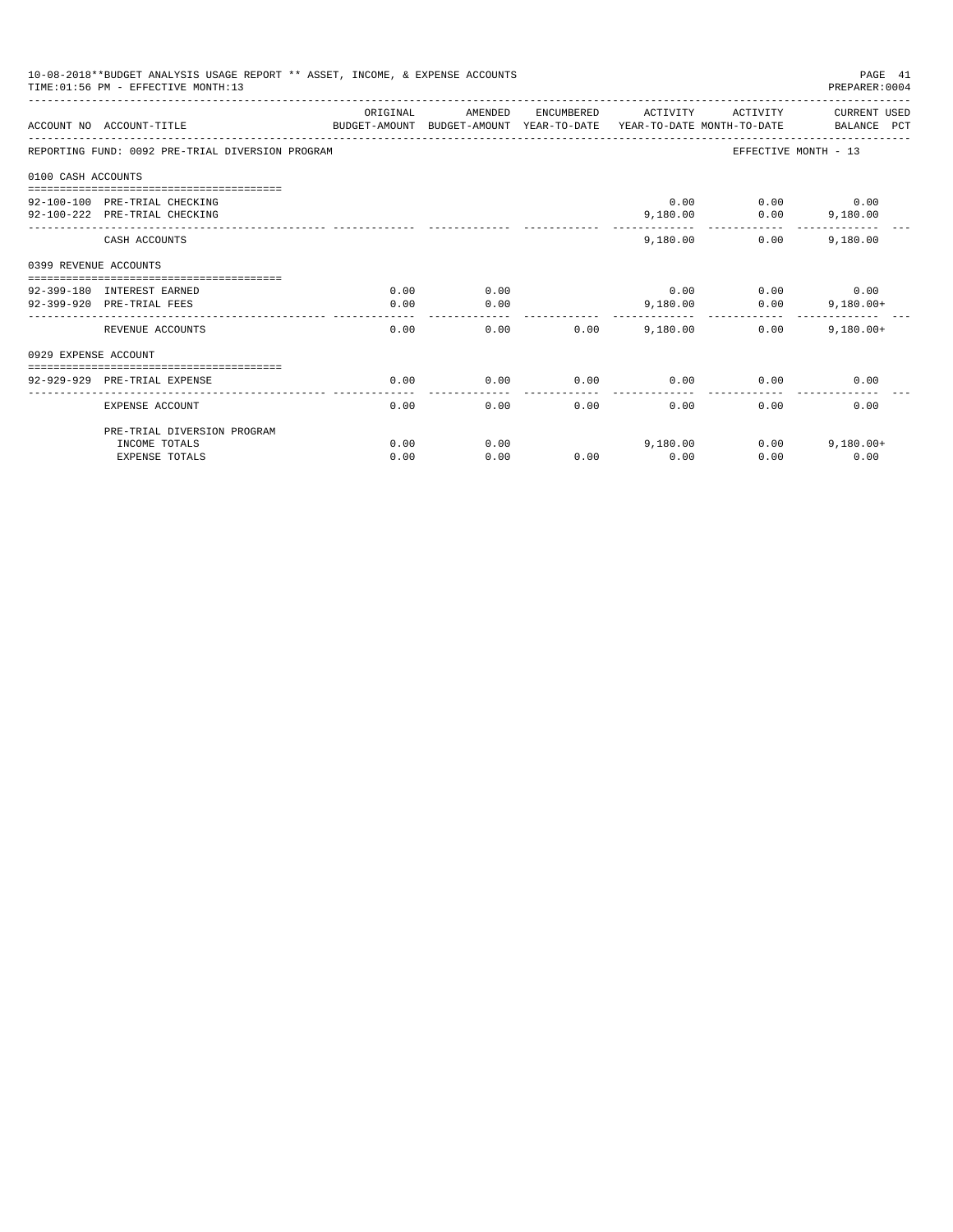| 10-08-2018**BUDGET ANALYSIS USAGE REPORT ** ASSET, INCOME, & EXPENSE ACCOUNTS<br>TIME: 01:56 PM - EFFECTIVE MONTH: 13 |                                                        |          |                                                                     |                             |      |              |                             |
|-----------------------------------------------------------------------------------------------------------------------|--------------------------------------------------------|----------|---------------------------------------------------------------------|-----------------------------|------|--------------|-----------------------------|
|                                                                                                                       | ACCOUNT NO ACCOUNT-TITLE                               | ORIGINAL | BUDGET-AMOUNT BUDGET-AMOUNT YEAR-TO-DATE YEAR-TO-DATE MONTH-TO-DATE | AMENDED ENCUMBERED ACTIVITY |      | ACTIVITY     | CURRENT USED<br>BALANCE PCT |
|                                                                                                                       | REPORTING FUND: 0098 AGENCY FUNDS TAX COL & DIST CLERK |          |                                                                     |                             |      |              | EFFECTIVE MONTH - 13        |
| 0100 CASH ACCOUNT                                                                                                     |                                                        |          |                                                                     |                             |      |              |                             |
|                                                                                                                       | 98-100-100 TAX COLL-MOTOR VEHICLE DIVISION             |          |                                                                     |                             | 0.00 | 0.00         | 2,637.34                    |
|                                                                                                                       | 98-100-101 TAX COLL-SALES TAX, MOTOR VEH D             |          |                                                                     |                             | 0.00 | 0.00         | 9,191.85                    |
|                                                                                                                       | 98-100-102 FISHER COUNTY INMATE PHONE                  |          |                                                                     |                             | 0.00 | 0.00         | 0.00                        |
|                                                                                                                       | 98-100-104 DIST CLERK REGISTRY ACCT                    |          |                                                                     |                             | 0.00 | 0.00         | 22,762.65                   |
|                                                                                                                       | 98-100-105 32ND DISTRICT COURT RECEIVERSHIP            |          |                                                                     |                             |      | 0.00<br>0.00 | 115,007.43                  |
|                                                                                                                       | CASH ACCOUNT                                           |          |                                                                     |                             | 0.00 |              | $0.00$ 149,599.27           |
|                                                                                                                       | AGENCY FUNDS TAX COL & DIST CLERK                      |          |                                                                     |                             |      |              |                             |
|                                                                                                                       | INCOME TOTALS                                          | 0.00     | 0.00                                                                |                             | 0.00 | 0.00         | 0.00                        |
|                                                                                                                       | EXPENSE TOTALS                                         | 0.00     | 0.00                                                                | 0.00                        | 0.00 | 0.00         | 0.00                        |